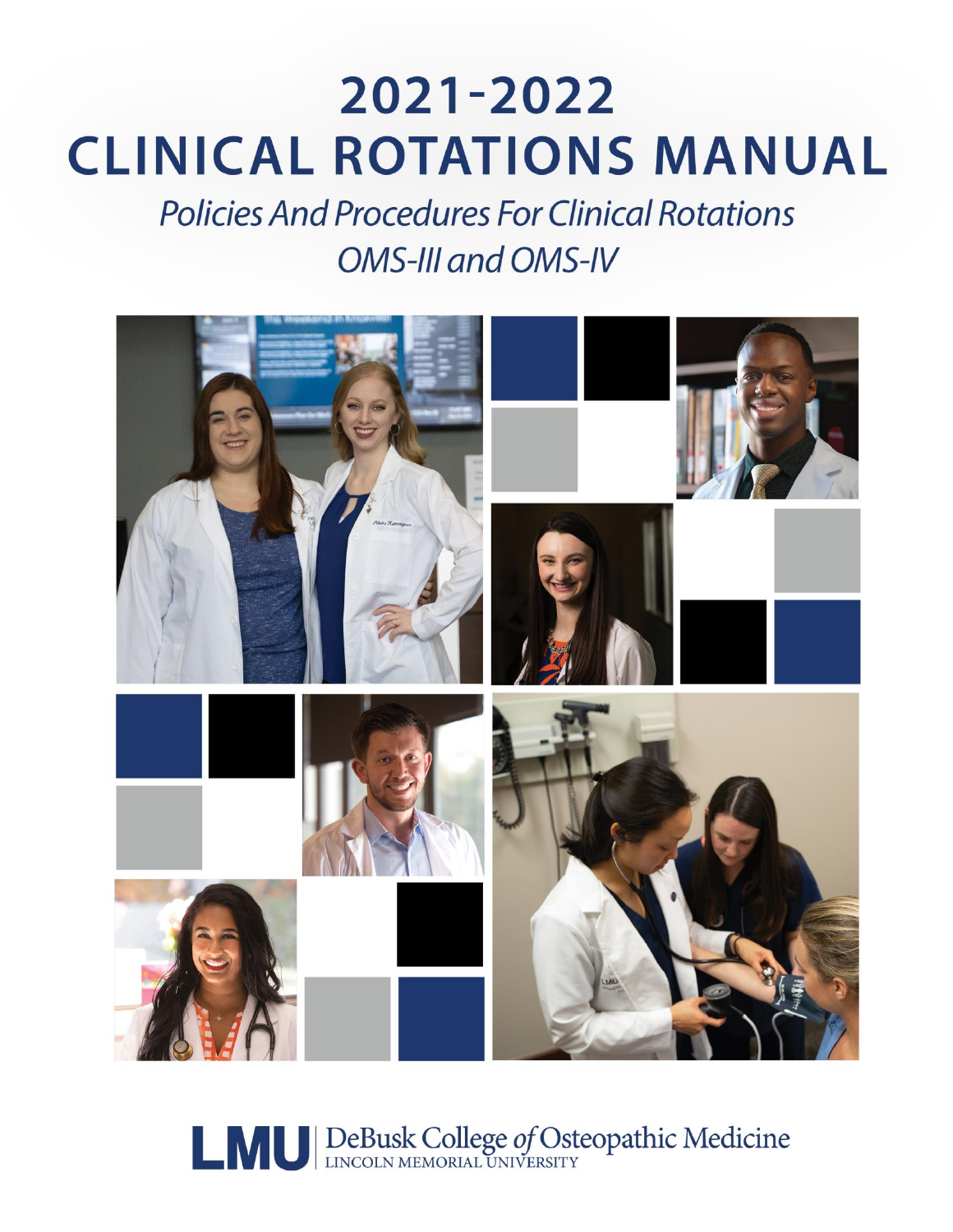## **A Message from the Assistant Dean of Clinical Affairs**

Student Doctors of the Class of 2023,

Congratulations on the completion of the classroom portion of your medical education. You are about to begin a new clinically based chapter. The COVID-19 pandemic forced many of the educational opportunities of your on-campus education into the virtual environment. Your next few years will be filled with patient encounters, educational lectures that occur while walking quickly down hospital hallways, and evenings spent reading about patient diagnoses.

You will find that there are endless opportunities to learn while on clinical rotations. Your preceptors/attendings are not your only educators. Your most important lessons will come from your patients. Learn something from each patient that you treat. You should also take the opportunity to learn from your patients' families, the hospital/clinic staff, and your colleagues.

You will be successful in your clinical training if you can remember that your patients are people. They are not simply diagnoses or room numbers. Make your clinical decisions while remembering that each patient is someone's mother, brother, daughter, or friend. Consider how each decision impacts not only the patient but the ones they value in their lives.

Know that LMU-DCOM and the Office of Clinical Education is proud of your accomplishments thus far. We believe that you will be outstanding Osteopathic Physicians. We are here to support you in the remainder of that journey.

Carefully review this manual. If you should have any questions, reach out to the Office of Clinical Education.

Best wishes for a safe and healthy year,

anya K. Cope Oce

Anya K. Cope, DO, FACOI Assistant Dean of Clinical Affairs Assistant Professor of Internal Medicine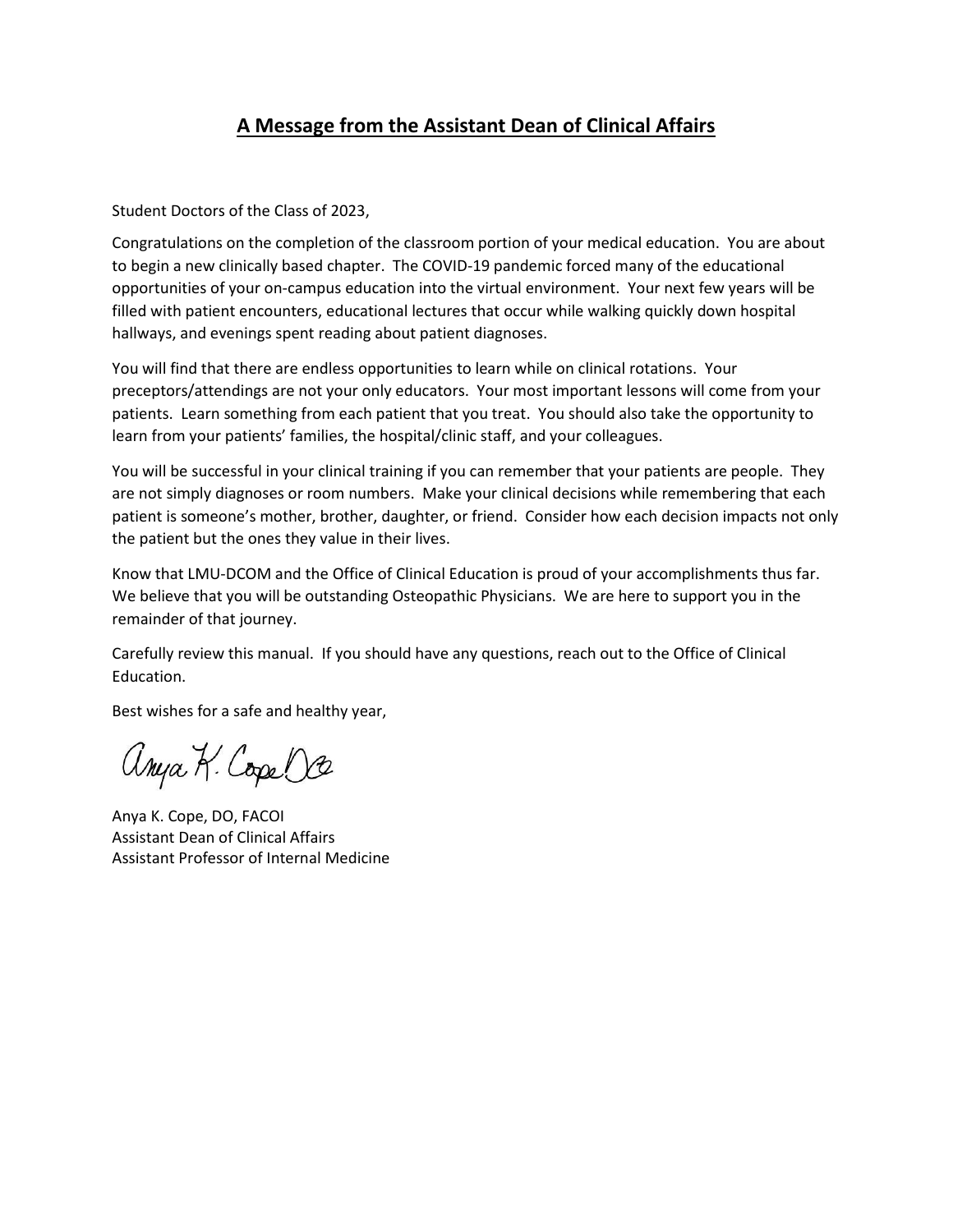

| Table of Contents |  |
|-------------------|--|
|                   |  |
|                   |  |
|                   |  |
|                   |  |
|                   |  |
|                   |  |
|                   |  |
|                   |  |
|                   |  |
|                   |  |
|                   |  |
|                   |  |
|                   |  |
|                   |  |
|                   |  |
|                   |  |
|                   |  |
|                   |  |
|                   |  |
|                   |  |
|                   |  |
|                   |  |
|                   |  |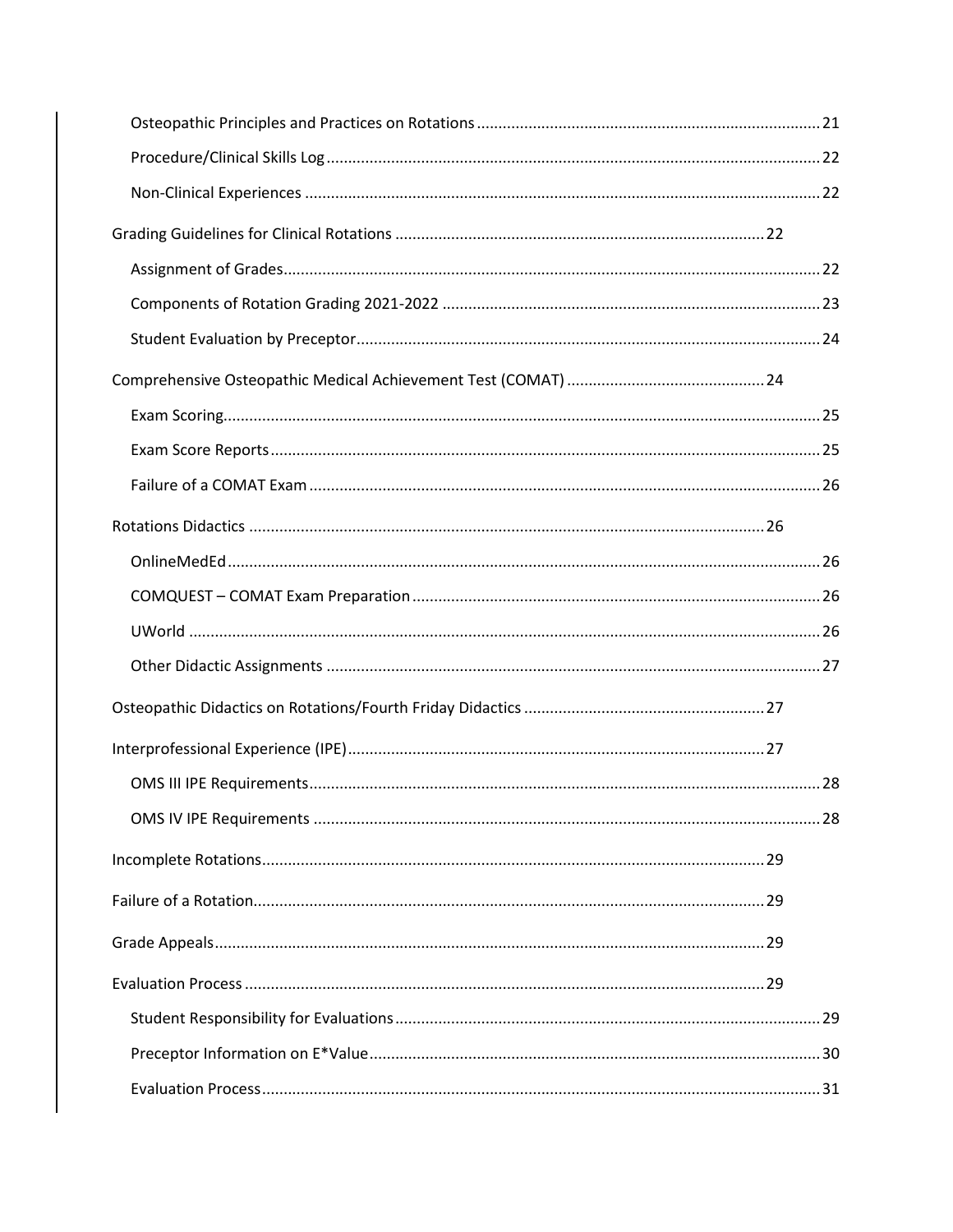| Career Counseling and Applying for Graduate Medical Education/Residency Positions  39 |  |
|---------------------------------------------------------------------------------------|--|
|                                                                                       |  |
|                                                                                       |  |
|                                                                                       |  |
|                                                                                       |  |
|                                                                                       |  |
|                                                                                       |  |
|                                                                                       |  |
|                                                                                       |  |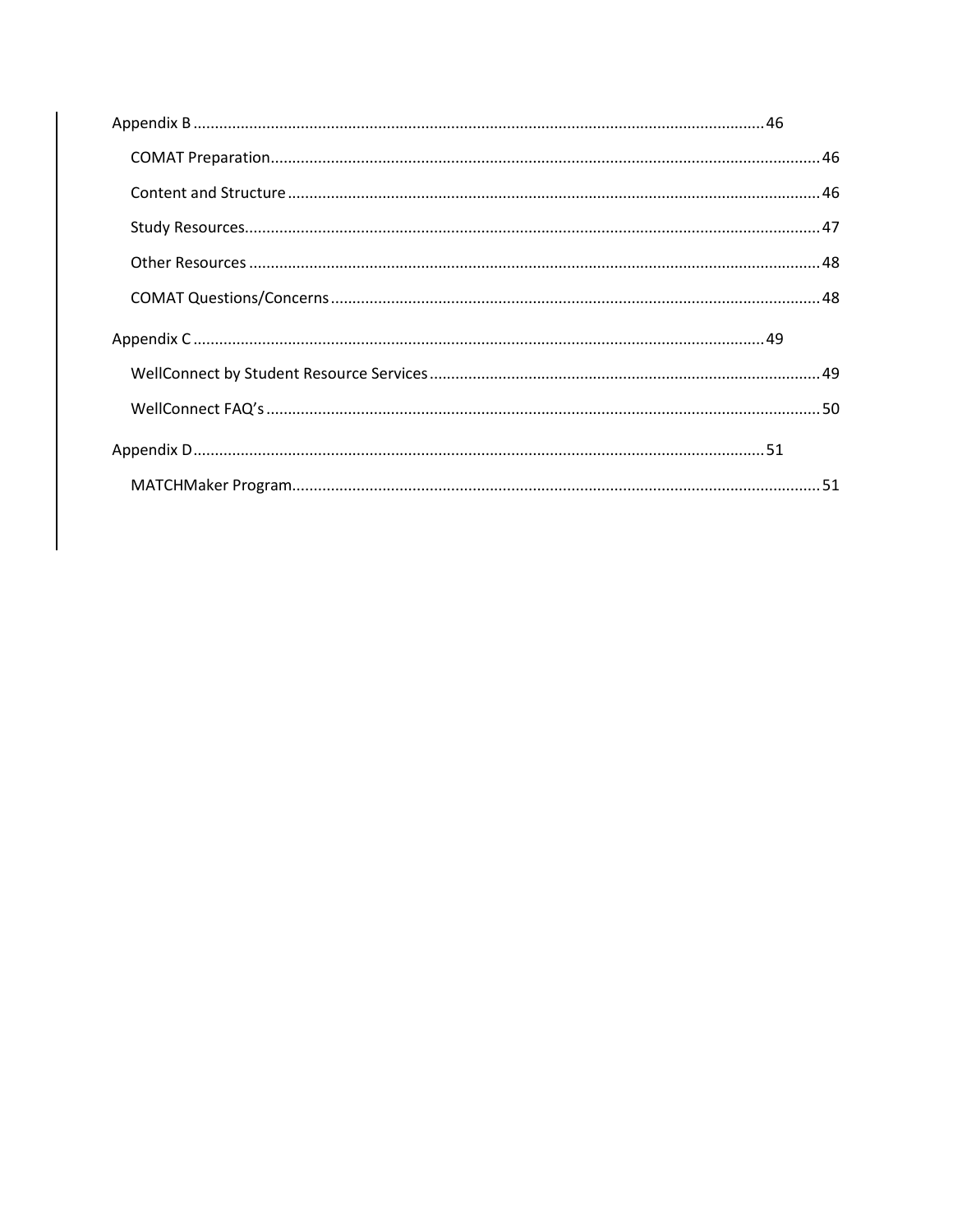

# DeBusk College of Osteopathic Medicine LINCOLN MEMORIAL UNIVERSITY

## <span id="page-7-0"></span>Mission Statement<sup>1</sup>

**Mission:** To prepare outstanding Osteopathic physicians who are committed to the premise that the cornerstone of meaningful existence is service to humanity. The mission of the Doctor of Osteopathic Medicine (DO) program at LMU-DCOM is achieved by:

- Graduating Doctors of Osteopathic Medicine;
- Providing a values-based learning community as the context for teaching, research, and service;
- **E** Serving the health and wellness needs of people within the Appalachian region and beyond;
- Focusing on enhanced access to comprehensive health care for underserved communities;
- Investing in quality academic programs supported by superior faculty and technology;
- **Embracing compassionate, patient-centered care that values diversity, public service and** leadership as an enduring commitment to professionalism and the highest ethical standards;
- Facilitating in the growth, development, and maintenance of graduate medical education.

<sup>&</sup>lt;sup>1</sup> Standard 1: Mission and Governance. The AOA COCA Accreditation of Colleges of Osteopathic Medicine: COM Continuing Accreditation Standards, July 1, 2019.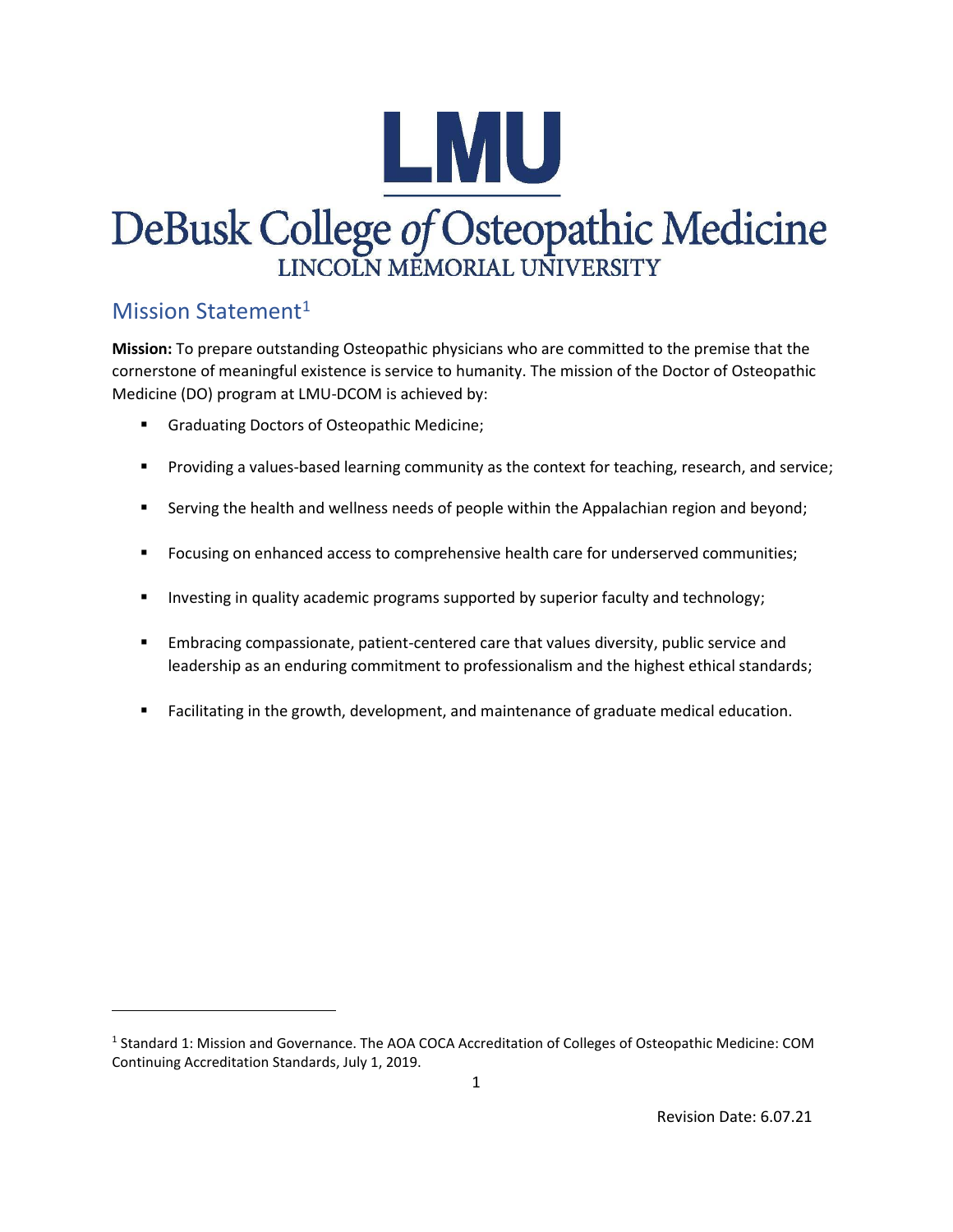# <span id="page-8-0"></span>Accreditation

LMU-DCOM is accredited by the American Osteopathic Association Commission on Osteopathic College Accreditation (COCA). COCA is the only accrediting agency for predoctoral Osteopathic Medical Education and is recognized by the United States Department of Education (USDE).

## <span id="page-8-1"></span>**Overview**

This manual provides an overview of the current policies and procedures of Lincoln Memorial University-DeBusk College of Osteopathic Medicine (LMU-DCOM) that pertain to OMS III and OMS IV clinical rotations. LMU-DCOM reserves the right to make changes at any time regarding educational policies, schedules, training sites, evaluation procedures or any other aspects of the clinical training program. Changes will occur, as needed, to maintain educational requirements, standards, or the quality of the program. Every effort is made to notify students in a timely manner when changes are implemented, and new or revised policies are instituted. Changes will be effective on the date of notification. The Assistant Dean of Clinical Affairs, whose decision is final, will resolve any conflicts regarding the application or interpretation of the policies contained in this manual. The *LMU-DCOM Student Handbook* is the primary student guide and the *Clinical Rotations Manual* is a supplement for use by OMS III and OMS IV students while on rotations.

Students are also expected to comply with the rules, regulations, and policies of affiliate clinical rotation sites. Any conflicts that may arise between statements in this document and policies at affiliate sites should be brought to the attention of the Office of Clinical Education for resolution.

Lincoln Memorial University is an Equal Opportunity and Affirmative Action education institution. In support of its Mission Statement, LMU is committed to equal opportunity in recruitment, admission and retention of all student and in recruitment, hiring, training, promotion and retention for all employees. In furtherance of this commitment, Lincoln Memorial University prohibits discrimination<sup>2</sup> on the basis of race, color, ethnicity, religion, sex, national origin, age, ancestry, disability, veteran status, sexual orientation, marital status, parental status, gender, gender identity, gender expression, and genetic information in all University programs and activities.

# <span id="page-8-2"></span>Office of Clinical Education

## <span id="page-8-3"></span>Mission and Basic Procedures

- 1. The Office of Clinical Education oversees all aspects of each medical student's clinical education throughout OMS III and OMS IV years.
- 2. Each student is assigned an LMU-DCOM Rotations Coordinator who serves as the student's primary on-campus contact.
- 3. The LMU-DCOM Rotations Coordinators assist the students with scheduling clinical rotations and monitor student progress in meeting curricular requirements.

<sup>&</sup>lt;sup>2</sup> Standard 1 Element 1.5a: Non-Discrimination (CORE). The AOA COCA Accreditation of Colleges of Osteopathic Medicine: COM Continuing Accreditation Standards, July 1, 2019.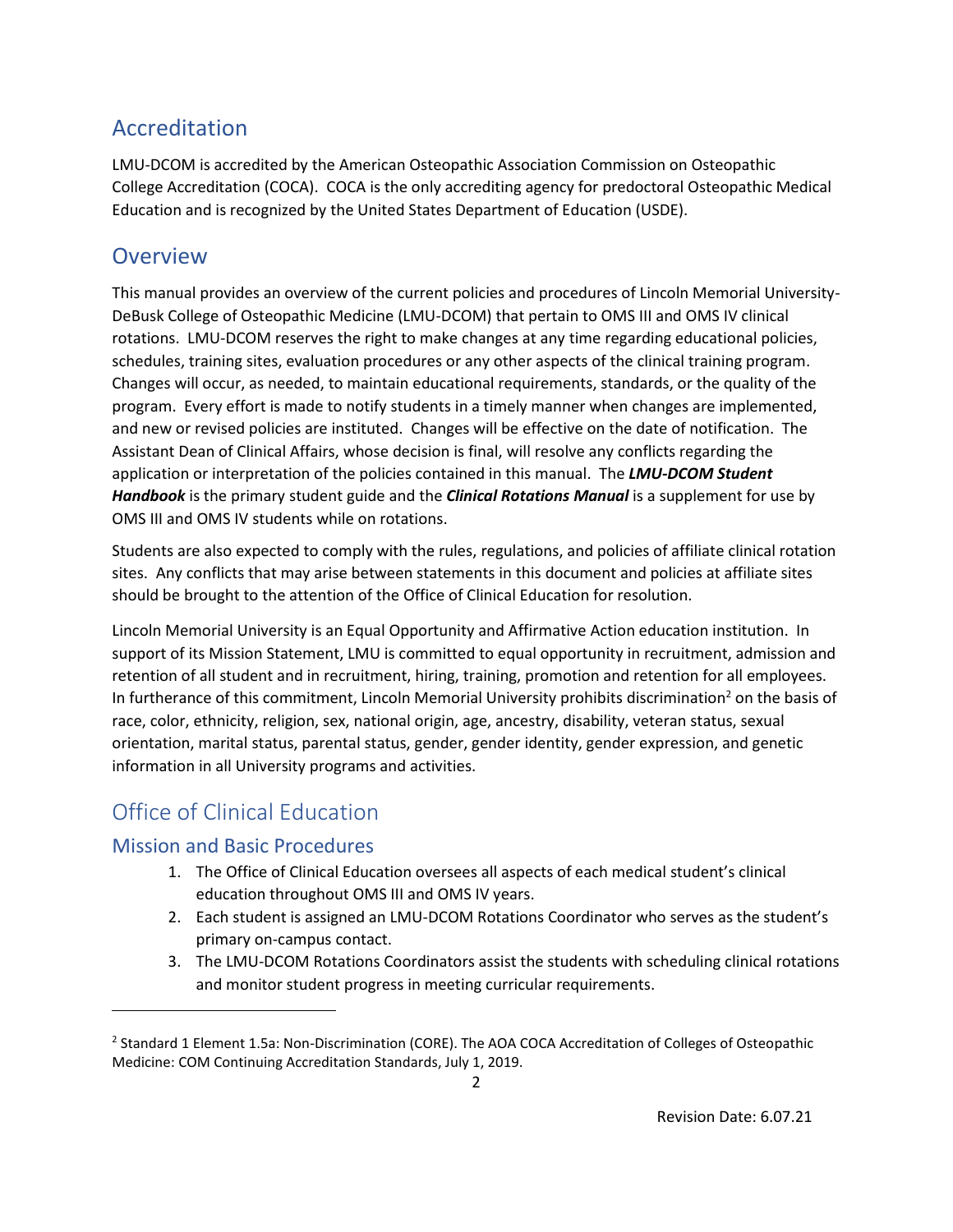- 4. Clinical rotation assignments are based on multiple factors including availability of preceptors and the interests and preferences of the individual student.
- 5. Students are encouraged to share information with their LMU-DCOM Rotations Coordinator. Information such as clinical interests and preferences for locations/types of facilities for each area of clinical education can be helpful when scheduling rotations

## <span id="page-9-0"></span>Office Hours and Communications

- 1. Hours for the Office of Clinical Education are 8:00 am to 4:30 pm, Eastern Time, Monday through Friday. The LMU campus does close for specific holidays and some weather emergencies.
- 2. The preferred method of communication with the Office of Clinical Education is LMU email. It is the student's responsibility to check his/her LMU email account daily for notifications and instructions from LMU. Messages will not be sent to students' personal email addresses. Telephone communication is also encouraged.

## <span id="page-9-1"></span>Contact Information

#### <span id="page-9-2"></span>Clinical Education Faculty

| <b>Name</b>                  | <b>Primary Function</b>                             | <b>Email</b> |                            |
|------------------------------|-----------------------------------------------------|--------------|----------------------------|
| Anya Cope, DO                | Assistant Dean of Clinical Affairs                  | 423-869-6605 | anya.cope@LMUnet.edu       |
| <b>Behavioral Health</b>     |                                                     |              |                            |
| Leah Snodgrass, MD           | Associate Professor and Chair of Behavioral Health; | 423-869-6468 | leah.snodgrass@LMUnet.edu  |
|                              | Rotation Director, Behavioral Health                |              |                            |
| <b>Internal Medicine</b>     |                                                     |              |                            |
| Maurice Nida, DO             | Assistant Professor and Chair of Internal Medicine; | 423-869-7413 | maurica.nida@LMUnet.edu    |
|                              | Rotation Director, Internal Medicine                |              |                            |
| <b>Obstetrics-Gynecology</b> |                                                     |              |                            |
| John Williamson, MD          | Associate Professor and Chair of OB/GYN             | 423-869-7130 | john.williamson@LMUnet.edu |
| Susan Frommeyer, MD          | Assistant Professor and Rotation Director, OB/GYN   | 865-414-3912 | susan.frommeyer@LMUnet.edu |
| <b>Surgery</b>               |                                                     |              |                            |
| Robert Wilmoth, MD           | Associate Professor and Chair of Surgery;           | 423-869-7130 | robert.wilmoth@LMUnet.edu  |
|                              | Rotation Director, Surgery & Surgical Selective     |              |                            |
| <b>Pediatrics</b>            |                                                     |              |                            |
| Richard McGill, DO           | Assistant Professor and Chair of Pediatrics;        | 423-869-6046 | richard.mcgill@LMUnet.edu  |
|                              | <b>Rotation Director, Pediatrics</b>                |              |                            |
| Ava Stanczak, DO             | <b>Professor of Pediatrics</b>                      |              |                            |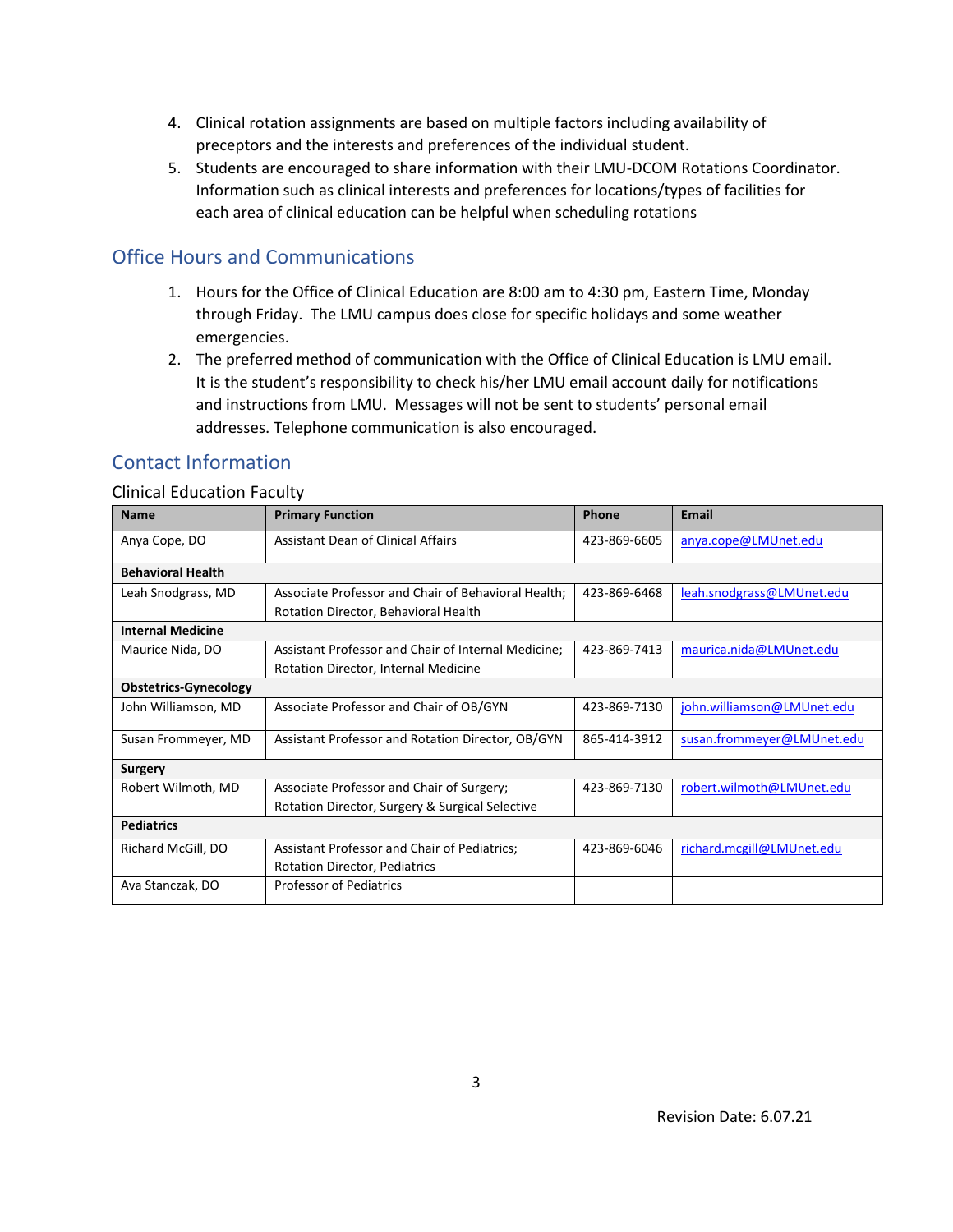| <b>Family Medicine</b>                |                                                                                              |              |                              |  |
|---------------------------------------|----------------------------------------------------------------------------------------------|--------------|------------------------------|--|
| Gina DeFranco, DO                     | Associate Professor and Chair of Family Medicine<br>865-338-5700<br>gina.defranco@LMUnet.edu |              |                              |  |
|                                       |                                                                                              |              |                              |  |
| Elizabeth Douglas, MD                 | Assistant Professorof Family Medicine;                                                       | 423-869-6702 | elizabeth.douglas@LMUnet.edu |  |
|                                       | Rotation Director, Family Medicine                                                           |              |                              |  |
| Chris Yonts, DO                       | Associate Professor, Family Medicine;                                                        | 423-869-7216 | roy.yonts@LMUnet.edu         |  |
|                                       | Director, Clinical Distance Learning                                                         |              |                              |  |
| <b>Emergency Medicine</b>             |                                                                                              |              |                              |  |
| Kenneth Trzil, MD                     | Assistant Professor, Internal Medicine;                                                      | 423-869-6690 | kenneth.trzil@LMUnet.edu     |  |
| Rotation Director, Emergency Medicine |                                                                                              |              |                              |  |
| <b>Rural/Underserved Primary Care</b> |                                                                                              |              |                              |  |
| Jan Zieren, DO                        | Professor, Family Medicine                                                                   | 423-869-7097 | jan.zieren@LMUnet.edu        |  |
|                                       | Rotation Director, Rural/Underserved Primary Care                                            |              |                              |  |
| <b>International Medicine</b>         |                                                                                              |              |                              |  |
| TBD                                   | <b>TRD</b>                                                                                   | <b>TBD</b>   | <b>TBD</b>                   |  |
|                                       |                                                                                              |              |                              |  |
| Research                              |                                                                                              |              |                              |  |
| J. Michael Wieting, DO                | Senior Associate Dean; Professor, Physical                                                   | 423-869-7148 | michael.wieting@LMUnet.edu   |  |
|                                       | Medicine and Rehabilitation; Professor, OMT;                                                 |              |                              |  |
|                                       | Rotation Director, Research Elective                                                         |              |                              |  |

#### Clinical Education Staff

<span id="page-10-0"></span>

| <b>Name</b>            | <b>Primary Function</b>                                                       | Phone        | <b>Email</b>                  |  |  |
|------------------------|-------------------------------------------------------------------------------|--------------|-------------------------------|--|--|
| Nancy Myers, M.Ed      | Director, Clinical Education                                                  | 423-869-6695 | nancy.myers@LMUnet.edu        |  |  |
| Anita Sutton           | <b>Clinical Rotations Manager</b>                                             | 423-869-6497 | anita.sutton@LMUnet.edu       |  |  |
| Tina Thompson          | <b>OMS IV Rotations Coordinator</b>                                           | 423-869-6750 | tina.thompson@LMUnet.edu      |  |  |
| <b>Wendy Moyers</b>    | <b>Rotations Coordinator</b>                                                  | 423-869-6424 | wendy.moyers@LMUnet.edu       |  |  |
| Melissa Hensley        | <b>Rotations Coordinator</b>                                                  | 423-869-7133 | melissa.hensley@LMUnet.edu    |  |  |
| <b>Wendy Fultz</b>     | <b>Rotations Coordinator</b>                                                  | 423-869-7005 | wendy.fultz@LMUnet.edu        |  |  |
| Jennifer Schaeffer     | <b>Rotations Coordinator</b>                                                  | 423-869-6609 | jennifer.schaeffer@LMUnet.edu |  |  |
| <b>Bethany Chumley</b> | <b>Rotations Coordinator</b>                                                  | 423-869-6098 | bethany.chumley@LMUnet.edu    |  |  |
| Kari Hoskins           | Clinical Relations Coordinator<br>(Affiliation Agreements, Preceptor Payment) | 423-869-7406 | kari.hoskins@LMUnet.edu       |  |  |
| Kaitlin Bray           | Administrative Assistant for Clinical Affairs                                 | 423-869-6237 | kaitlin.bray02@LMUnet.edu     |  |  |

## Other Helpful Contacts

<span id="page-10-1"></span>

| <b>Name</b>          | <b>Primary Function</b>                        | <b>Phone</b> | Email                     |
|----------------------|------------------------------------------------|--------------|---------------------------|
| Lisa Shelburne, MBA  | Director, Career Services                      | 423-869-6832 | lisa.shelburne@LMUnet.edu |
|                      | (GME Match, Career Counseling)                 |              |                           |
| Kendall Stagg, M.Ed. | Associate Director, Career Services (Knoxville |              | kendall.staff@LMUnet.edu  |
|                      | Campus)                                        |              |                           |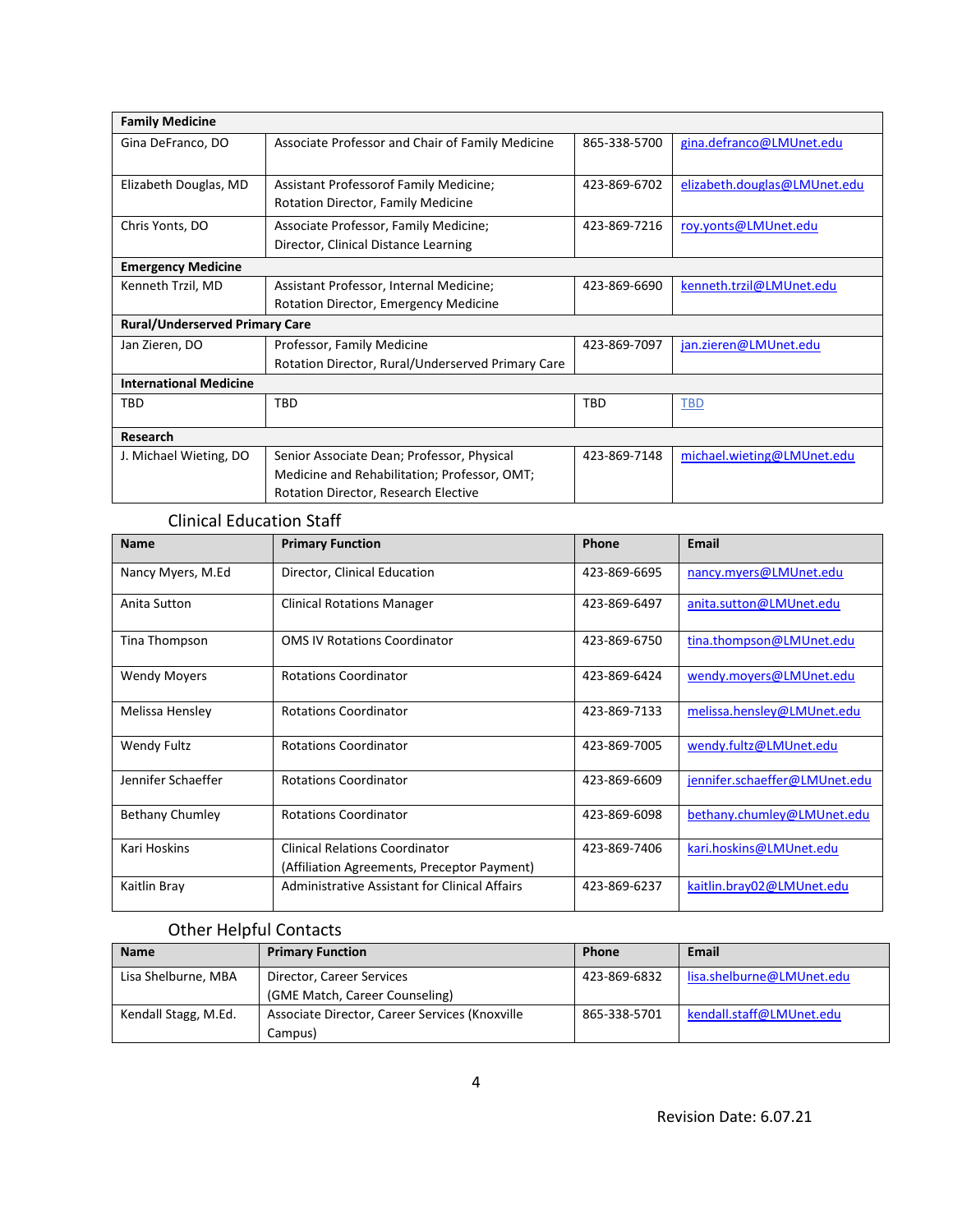| Rick Slaven, MPS, NRP | Director of Students & Academic Advancement  | 423-869-6453 | ricky.slaven@LMUnet.edu |
|-----------------------|----------------------------------------------|--------------|-------------------------|
|                       | (COMAT remediation, academic support)        |              |                         |
| Amy Drittler, MS      | Director, Alumni Services & CME              | 423-869-6252 | amy.drittler@LMUnet.edu |
|                       | (MATCHMaker Program; Faculty Development and |              |                         |
|                       | CME)                                         |              |                         |

# <span id="page-11-0"></span>General Guidelines

## <span id="page-11-1"></span>COVID-19 policy

- 1. The COVID-19 pandemic has created a number of challenges for the clinical learner. Policies and recommendations with respect to exposure, treatment, quarantine periods and personal protective equipment are constantly changing and evolving as our understanding of this disease process continues to grow.
- 2. It is the intention of LMU-DCOM to provide a safe and healthy learning environment for our students. To that end, LMU-DCOM is committed to the personal safety of students, patients, and the healthcare team.
- 3. LMU-DCOM is cognizant of the geographic variation of COVID-19. This variation will potentially result in a disparity of institutional policies with respect to medical student requirements for participation in clinical activities at a given site.
- 4. Students participating in clinical activities at individual rotation sites will follow the institutional policies specific to those sites, in accordance with federal, state and CDC guidelines. Students that have any questions or concerns regarding the policies or personal protective equipment provided at any given educational site should contact the Clinical Education Department at LMU-DCOM with their concerns.

## <span id="page-11-2"></span>Clinical Rotations during the COVID Pandemic

- 1. Students beginning clinical rotations must successfully complete the following requirements found in the Blackboard Organization "Class of 2023."
	- a. Complete the "COVID-19 Clinical Precautions" Training Module located on Blackboard with a score of 100%.
	- b. Review, initial, sign and submit the Practical Training and Assumption of Risk Form.
- 2. During the pandemic, on-line training modules may be available to students in place of a rotation that is *cancelled* due to COVID.
- 3. No medical student will be required to complete a clinical rotation if they are concerned for their health/safety or the health/safety of a close personal contact. **In the event that a medical student elects to not complete a clinical rotation due to safety concerns they may elect to take a leave of absence from medical school until such time as they are comfortable returning to the clinical training environment.**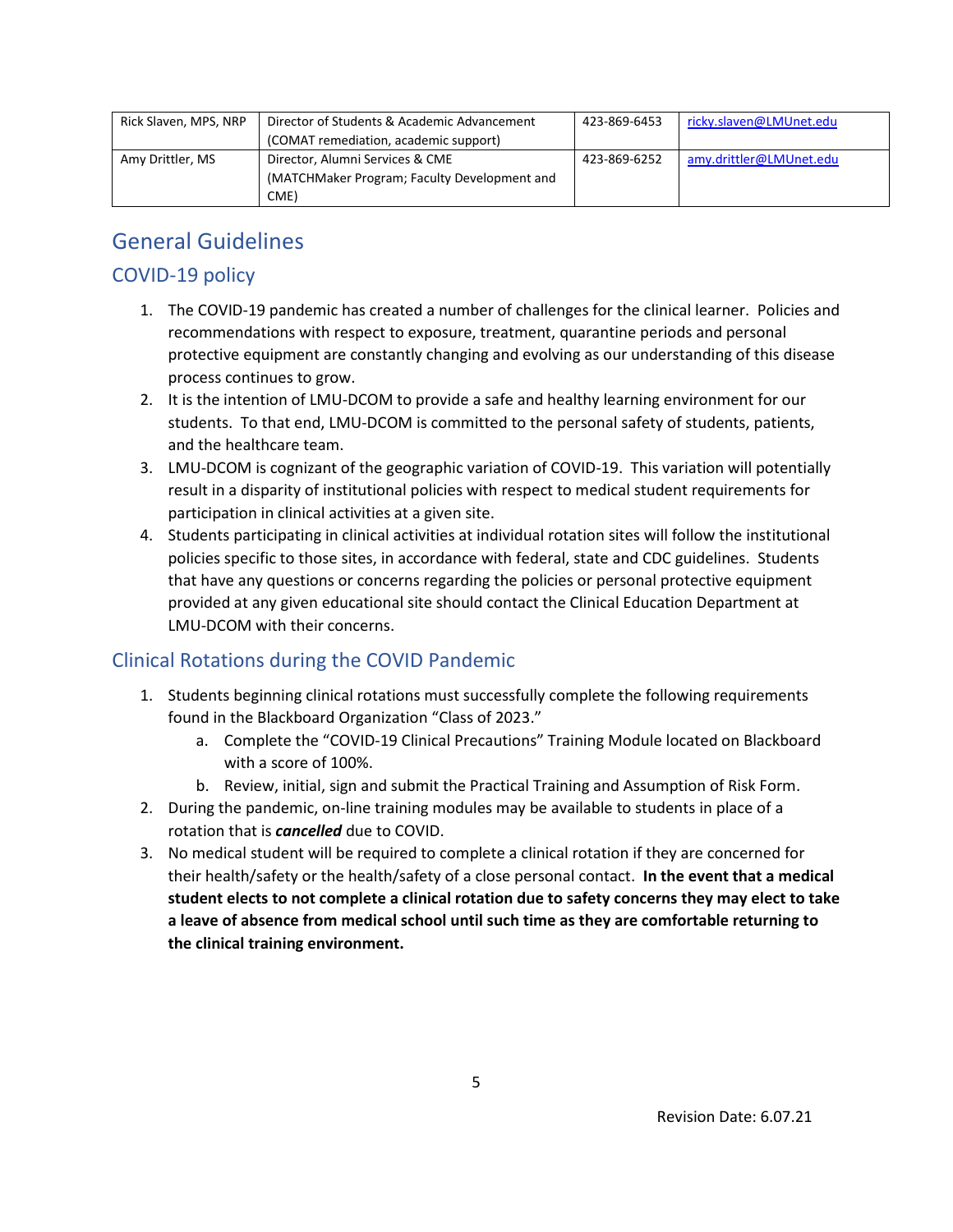## <span id="page-12-0"></span>E\*Value Rotations Management Software

- 1. E\*Value Healthcare Solutions is the online program used to schedule clinical rotations, record evaluations, and manage the clinical experiences of students.
- 2. Students receive instructions regarding E\*Value from their LMU-DCOM Rotations Coordinator.
- 3. A username and password are issued to allow students access to their clinical schedule, review evaluations received from preceptors and to complete evaluations of preceptors and rotation sites.
- 4. It is important that students regularly review their schedule on E\*Value and report any inaccuracies to their LMU-DCOM Rotations Coordinator.
- 5. E\*Value serves as a record of clinical rotations completed and evaluations received. Accuracy is imperative to ensure graduation requirements are met.

## <span id="page-12-1"></span>Change of Address

- 1. It is important that the Office of Clinical Education be updated on each student's current contact information.
- 2. Failure to promptly report a change in mailing address, telephone number or other contact information can result in failure to receive information important to the successful completion of clinical rotations.
- 3. Each student's current contact information can be found on E\*Value. Students should report any corrections to his/her DCOM Rotations Coordinator immediately.

#### <span id="page-12-2"></span>Title and Professional Demeanor

- 1. LMU-DCOM ensures that the learning environment of its osteopathic education program is conducive to the ongoing development of professional behaviors in its osteopathic medical students, faculty and staff at all locations and is one in which all individuals are treated with respect.<sup>4</sup>
- 2. Students are referred to as "Student Doctor" in the clinical setting. Students will refer to other professionals in the clinical setting by their appropriate title, such as "Doctor Smith," "Ms. Jones," etc.
- 3. Students are never to represent themselves as licensed physicians. If a student has a doctoral degree in any field, they cannot use this title in any clinical setting related to their current education, whether in a student environment or not.
- 4. Students should expect to be treated as professionals by all clinical personnel and conduct themselves professionally, ethically, and respectfully.
- 5. Courtesy and a professional demeanor at all times are essential traits for student doctors and physicians.

#### <span id="page-12-3"></span>Dress Code

1. Students should wear clean, wrinkle-free, short white coats and ID badges.

<sup>4</sup> Standard 5 Element 5.1: Professionalism (CORE). The AOA COCA Accreditation of Colleges of Osteopathic Medicine: COM Continuing Accreditation Standards, July 1, 2019.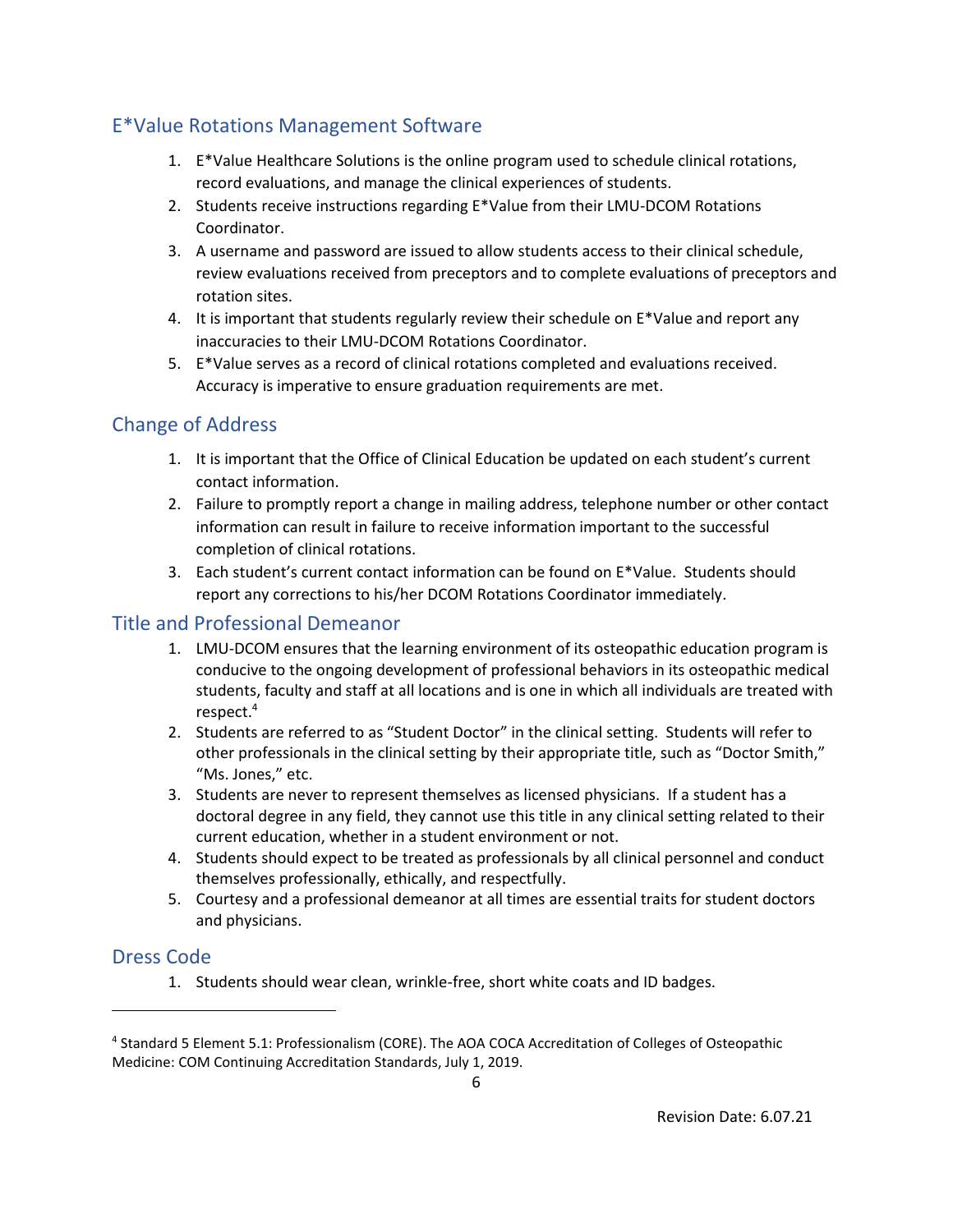- 2. The ID badge must always be worn above the waist and be visible at all times.
- 3. In addition to the ID badge issued by LMU-DCOM, students may also be issued an ID badge by the clinical training site to give them access to secure areas.
- 4. Students must wear one or both badges, as instructed by their institution.
- 5. Clothing worn by students should reflect professional status. Shirts, dresses, tailored pants, slacks (ankle length), blouses, skirts and sweaters should be clean, neat, and non-wrinkled. Dresses and skirts must be of sufficient/professional length.
- 6. White coats are expected to be kept clean, pressed and in good repair.
- 7. Footwear should include casual dress or dress shoes with closed toes.
- 8. Good personal hygiene is expected. Students should not wear perfume or aftershave. Jewelry should be kept to a minimum. Long hair should be tied back during patient care activities.
- 9. If an affiliated hospital or a clinical site has a dress code that differs from LMU-DCOM, the student will follow the dress code of that training facility.
- 10. If scrubs are made available by the hospital or facility, these scrubs must be returned to the facility before leaving the rotation.

#### <span id="page-13-0"></span>Liability Insurance

- 1. LMU-DCOM provides professional liability (malpractice) insurance for students during clinical rotations in the amount of \$2 million per occurrence and \$4 million annual aggregate, except in certain states requiring higher limits, where these limits are met.
- 2. Professional liability insurance is in effect only for LMU-DCOM clinical activities that are scheduled and approved by the Office of Clinical Education.
- 3. A copy of the Certificate of Insurance for liability coverage is on file with the Office of Clinical Education.

## <span id="page-13-1"></span>Clinical Affiliation Agreements<sup>5</sup>

- 1. A clinical affiliation agreement must be in place with each rotation site before the beginning of the rotation.
- 2. The agreement ensures that the clinical experience received by the student meets LMU-DCOM educational standards and curricular requirements.
- 3. A fully executed affiliation agreement must be in place in order for the student to have professional liability insurance coverage.

## <span id="page-13-2"></span>Health Insurance Portability and Accountability Act (HIPAA)

- 1. Students will abide by the rules established by HIPAA with a focus on maintaining privacy of Protected Health Information (PHI).
- 2. Students are prohibited from discussing patient information in an inappropriate manner or in an inappropriate setting.
- 3. Students are strictly prohibited from posting anything on any social media platform regarding a clinical experience. Doing so will result in being called before the Student

<sup>&</sup>lt;sup>5</sup> Standard 1 Element 1.7: Clinical Education Affiliation Agreements (CORE). The AOA COCA Accreditation of Colleges of Osteopathic Medicine: COM Continuing Accreditation Standards, July 1, 2019.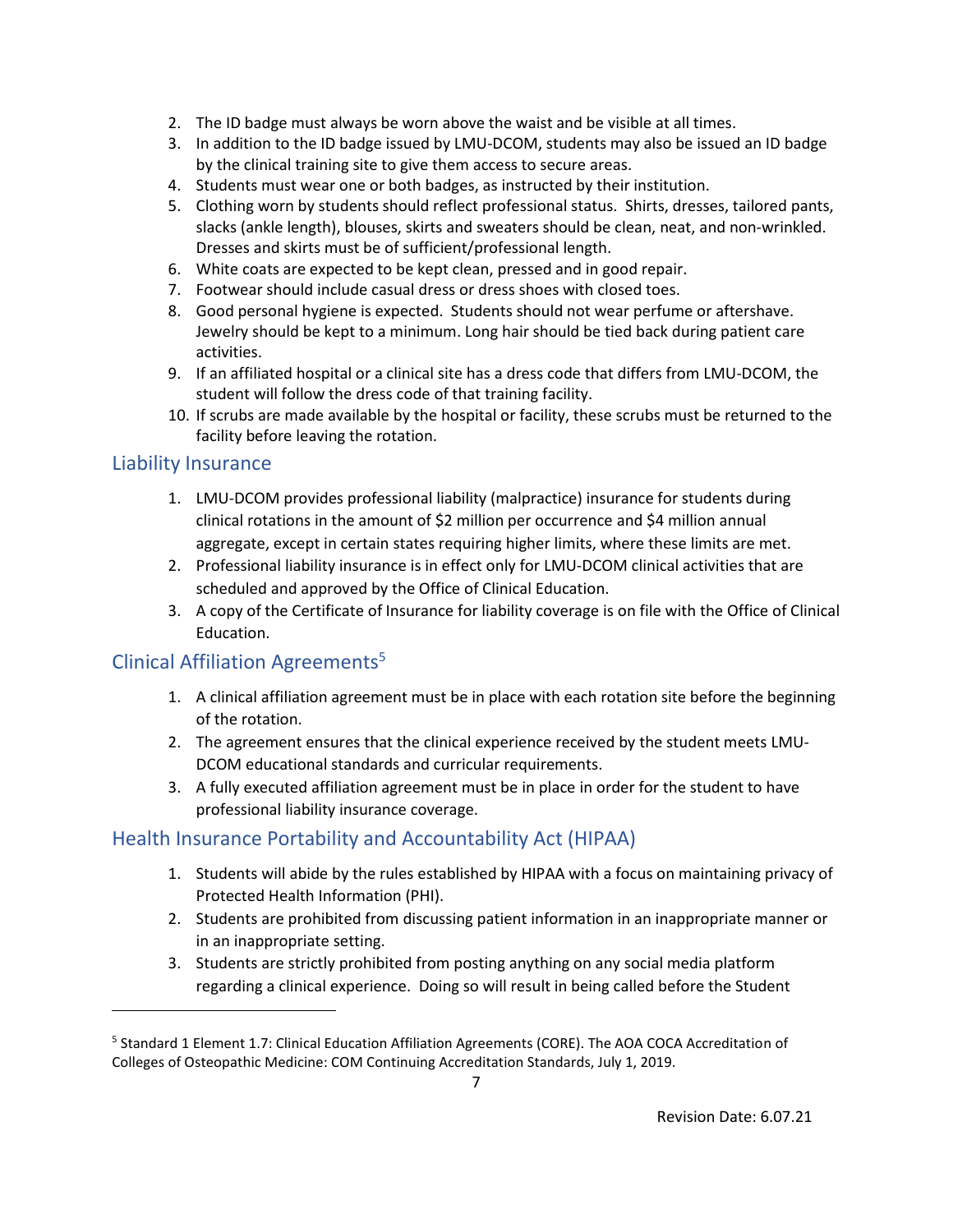Progress Committee.

4. Students should become familiar with the HIPAA policies and protocol at each clinical training site. These policies may vary between sites.

## <span id="page-14-0"></span>Accreditation Standard Complaince and Procedures<sup>6</sup>

- 1. LMU-DCOM complies and exceeds all standards to achieve and maintain accreditation from AOA COCA.
- 2. If faculty, staff, students, and the public have concerns or complaints regarding a violation(s) of an accreditation standard(s) or procedure(s) against LMU-DCOM or COCA, complaint policies and procedures allows written complaint(s) to be sent directly to the Dean's office or directly to AOA COCA toward adjudication and resolution.
- 3. Please see:[https://www.lmunet.edu/debusk-college-of-osteopathic](https://www.lmunet.edu/debusk-college-of-osteopathic-medicine/do/about/documents/Standard_Complaint_Form_and_Procedures.pdf)[medicine/do/about/documents/Standard\\_Complaint\\_Form\\_and\\_Procedures.pdf](https://www.lmunet.edu/debusk-college-of-osteopathic-medicine/do/about/documents/Standard_Complaint_Form_and_Procedures.pdf)

## <span id="page-14-1"></span>Title IX Policy and Procedure

- 1. The LMU Office of Institutional Compliance oversees the University's compliance with federal and state law, including the provisions of Title VII of the Civil Rights Act of 1964, Title IX of the Education Amendment of 1972, Sections 503 and 504 of the Rehabilitation Act of 1973, the Americans with Disabilities Act (ADA) of 1990, the ADA Amendments Act of 2008, Executive Order 11246, the Vietnam Era Veterans Readjustment Act of 1974 as amended by the Jobs for Veterans Act, the Uniformed Services Employment and Reemployment Rights Act, as amended, the Genetic Information Nondiscrimination Act of 2008, and the Tennessee Human Rights Act. Complaints of discrimination under federal and state law are handled by the Office of Institutional Compliance.
- 2. Title IX of the Education Amendments of 1972 prohibits discrimination on the basis of sex and/or gender in federally funded education programs or activities.
- 3. The LMU *Sexual Harassment Policy and Grievance Process* is the University's policy implementing Title IX and its related federal regulations. The policy can be found at [www.lmunet.edu/titleix.](http://www.lmunet.edu/titleix)
- 4. All LMU Employees (including Adjunct Faculty), except counselors in the LMU Office of Mental Health Counseling in the course of treatment, are mandatory reporters. This means that they are required to report actual or suspected knowledge of sexual harassment to the Title IX Coordinator.
- 5. For more information, or to submit a complaint, please contact:

Kelly Hawk, JD, MSC Title IX Coordinator/Institutional Compliance Officer Grant-Lee 115 (Harrogate); Duncan School of Law 249 (Knoxville) [titleix@lmunet.edu](mailto:titleix@lmunet.edu) o[r Kelly.hawk@lmunet.edu](mailto:Kelly.hawk@lmunet.edu) (312) 869-6618

<sup>6</sup> Standard 2 Element 2.4: Accreditation Standard Complaint Policies and Procedures (CORE). The AOA COCA Accreditation of Colleges of Osteopathic Medicine: COM Continuing Accreditation Standards, July 1, 2019.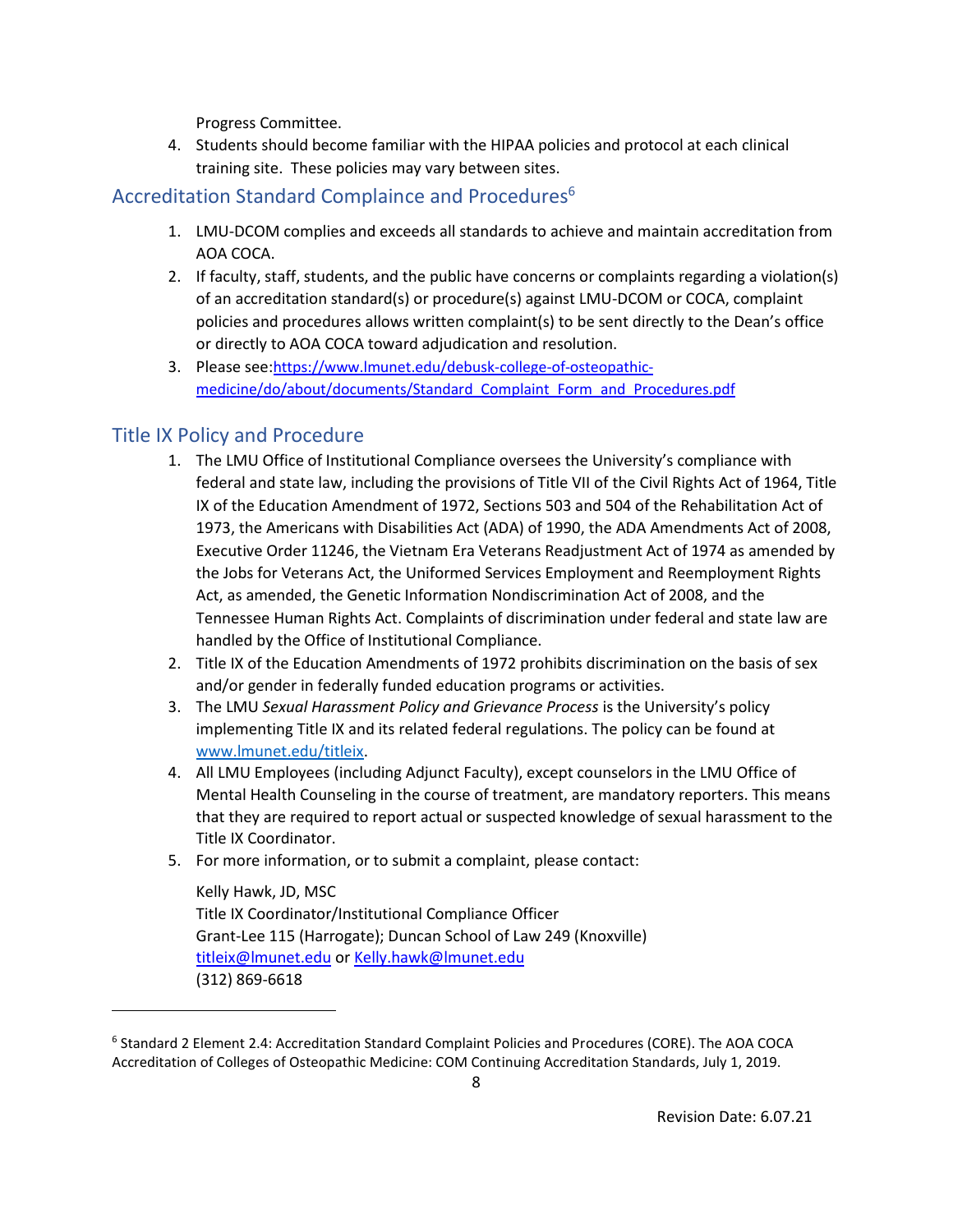# <span id="page-15-0"></span>Eligibility for Rotations<sup>7</sup>

- 1. To be eligible to begin OMS III clinical rotations, students must successfully complete the entire OMS II curriculum.
- 2. To be eligible to begin OMS IV clinical rotations, students must successfully complete all components of the OMS III curriculum.
- 3. Students must have current training in Basic Life Support (BLS), Advanced Cardiac Life support, (ACLS), OSHA, HIPAA, Universal Precautions, and sterile technique. Training in these areas is provided on campus before the end of OMS II.
	- a. Students are responsible to keep a copy of BLS and ACLS certification cards and be ready to present to training sites upon request. The certification is typically valid for two years before recertification is required. It is the student's responsibility to certify/recertify in both BLS and ACLS prior to starting clinical rotations to ensure continuous certification throughout their OMS III and OMS IV years. Many Core Hospitals and other clinical rotation sites routinely offer certification/recertification classes, often free of charge to students. Certification/recertification classes are also available at LMU-DCOM.
- 4. The following documentation must be uploaded by the student to **both the CastleBranch Clinical Compliance Platform and to E\*Value** by April 15 of OMS II year. Detailed instructions on how to upload these documents is received by email from the Office of Clinical Education. Both sites provide a secure account to monitor the requirements of LMU-DCOM as well as the requirements of individual clinical rotation sites. CastleBranch tracks student compliance with LMU-DCOM standards. E\*Value tracks compliance with the requirements of clinical rotation sites and is accessible to these sites.
	- a. Immunizations and Titers (must include date received)
		- Vaccines
		- Hepatitis B series
		- MMR booster (if needed based on titers)
		- TDaP booster (every 10 years)
		- Varicella Booster (if needed based on titers)
		- Polio series

#### Vaccine Titers to prove immunity

- Varicella IgG titer
- Measles IgG titer
- Mumps IgG titer
- Rubella IgG titer
- Hepatitis B Surface Antibody titers

<sup>&</sup>lt;sup>7</sup> Standard 6 Element 6.9: Clinical Education (CORE). The AOA COCA Accreditation of Colleges of Osteopathic Medicine: COM Continuing Accreditation Standards, July 1, 2019.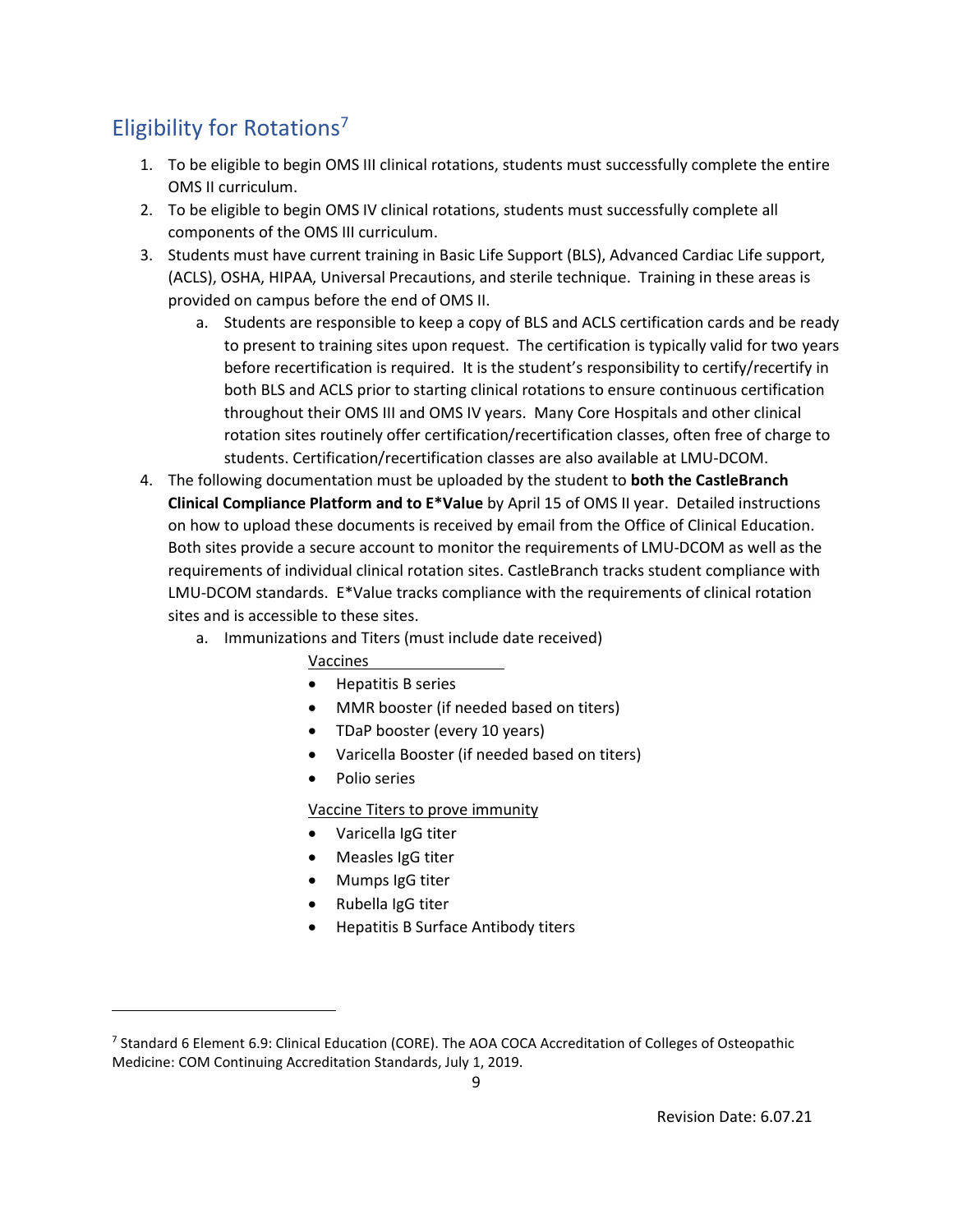- b. Health Insurance**:** Students must have health insurance coverage and provide a copy of his/her insurance card<sup>8</sup>
- c. Flu Vaccine**:** To meet CDC guidelines, flu vaccines must be obtained between October 1st and October 31st each year. An annual influenza vaccination must be on file with the Office of Clinical Education by November 1 of each year. Students should keep proof of vaccination on hand to provide to rotation sites upon request.
- d. TB Skin Test**:** An annual TB skin test must be current and on file with DCOM each year. Students are responsible to have the TB skin test completed before the annual expiration date. Students who fail to do so will not be allowed to continue rotations until testing is completed. Many clinical training sites will provide a TB skin test at reduced cost to the student. Students must ensure test results are on file with DCOM.
- e. If TB testing is positive, a TB questionnaire must be completed each year. The questionnaire can be found on CastleBranch. In addition, a chest radiograph (Chest X-Ray) is required every three years. Clinical sites may require a chest radiograph more frequently. Pay close attention to the requirements at each training site.
- f. Criminal Background Check: A current criminal background report must be completed before admissions and prior to rotations.
- g. Drug Screen: An annual drug screen must be completed.
- 5. Many rotation sites will require proof of COVID vaccination. Students will upload COVID vaccination documentation to E\*Value.
- 6. Clinical training sites may require additional testing/documentation not included in the above list. This additional documentation may include, but not be limited to, a recent physical examination, site-specific drug screens and background checks in addition to those provided by LMU-DCOM. Students should pay very close attention to rotation requirements when applying for placement at non-LMU-DCOM sites.
- 7. Specific questions regarding any of the above requirements should be directed to the Department of Clinical Education.
- 8. Students must adhere to and comply with facility-specific orientation, training, and documentation requirements for each rotation site. Please keep in mind that these requirements and trainings may seem to be redundant. For example, students may be required to attend HIPAA training at each training site. Despite redundancy, training must still be completed, as required, by each rotation site.

## <span id="page-16-0"></span>Core Site Assignment

1. Before the completion of the second year, students rank their top choices for core sites. Using the E\*Value "optimization scheduling" tool, core sites will be assigned based, to the extent possible, on the student's top choices.

<sup>&</sup>lt;sup>8</sup> Standard 9 Element 9.11: Health Insurance. The AOA COCA Accreditation of Colleges of Osteopathic Medicine: COM Continuing Accreditation Standards, July 1, 2019.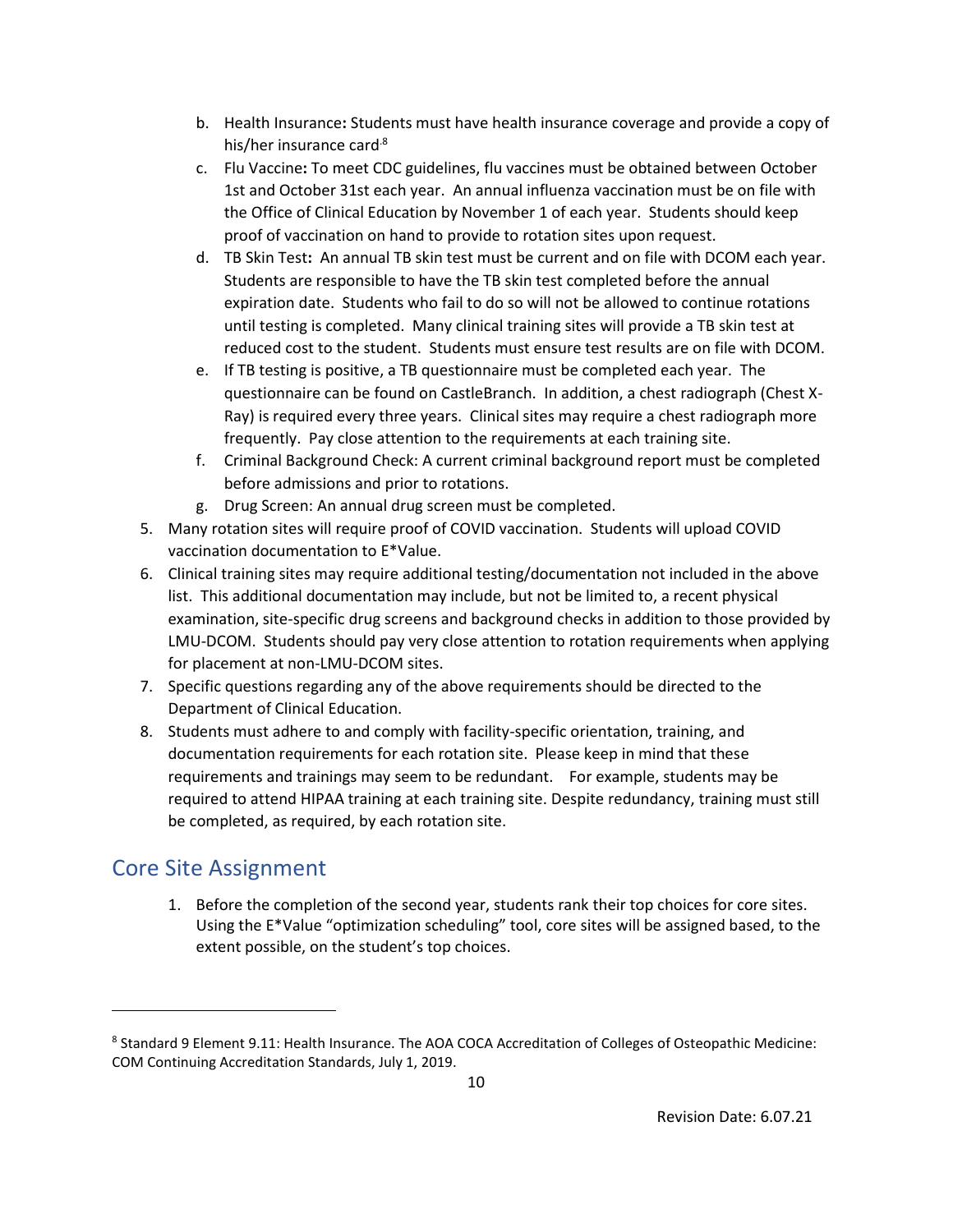- 2. In order to participate in the "optimization scheduling" process, students must be current with all CastleBranch documentation requirements. Those students missing documentation in CastleBranch will be given lowest priority for Core Site selection.
- 3. Students who believe they have a hardship which precludes them from being at certain sites may ask for special consideration in the notes section of the E\*Value core site ranking. Hardship situations will be granted on a case-by-case basis and are typically limited to medical conditions of the student or a member of the student's immediate family.
- 4. There will be a one-week trading period after the schedule is received when students will be allowed to trade their core site with another student, after which core site assignment will be final. Financial compensation between students is not allowed for core site trades. To do so is a violation of school policy and will result in disciplinary action, up to and including dismissal from LMU-DCOM.
- 5. Shortly after core site assignment, a draft rotation schedule will be posted on E\*Value.
- 6. Please note that the initial schedule posted on  $E^*$ Value is not the final schedule and may be revised by the core site, based on preceptor availability. The Core Site will provide a final schedule before the beginning of rotations.

# <span id="page-17-0"></span>Core Rotation Sites

- 1. LMU-DCOM has developed clinical teaching agreements with 34 community-based clinical core rotation sites. Students will work closely with practicing physicians and experience direct interactions with the patients, families and communities served by the core site. A current list of LMU-DCOM core sites with contact information is included as **Appendix A** of this manual.
- 2. Clinical Site Coordinators: At each core site, there is a Clinical Site Coordinator who manages day-to-day activities of students. These activities include preceptor assignment, evaluations, lectures and other didactic activities and post-rotation exams (COMAT). The Site Coordinator will communicate with the student before core rotations begin regarding hospital tours, housing, date of hospital orientation, student expectations, etc.
- 3. Students are given patient care responsibilities that progress in complexity as their level of clinical skills and knowledge increase. Learning objectives and assessment methods are the same for all core rotations across all clinical sites.

# <span id="page-17-1"></span>Clinical Curriculum

## <span id="page-17-2"></span>Rotation Syllabi

- 1. A syllabus for each rotation, including rotation requirements, didactics, and grading criteria are posted on **Blackboard**.
- 2. Most course assignments are completed/submitted on the **Blackboard** platform.
- <span id="page-17-3"></span>3. Syllabi are also posted on **E\*Value,** where they are available for preceptors to view.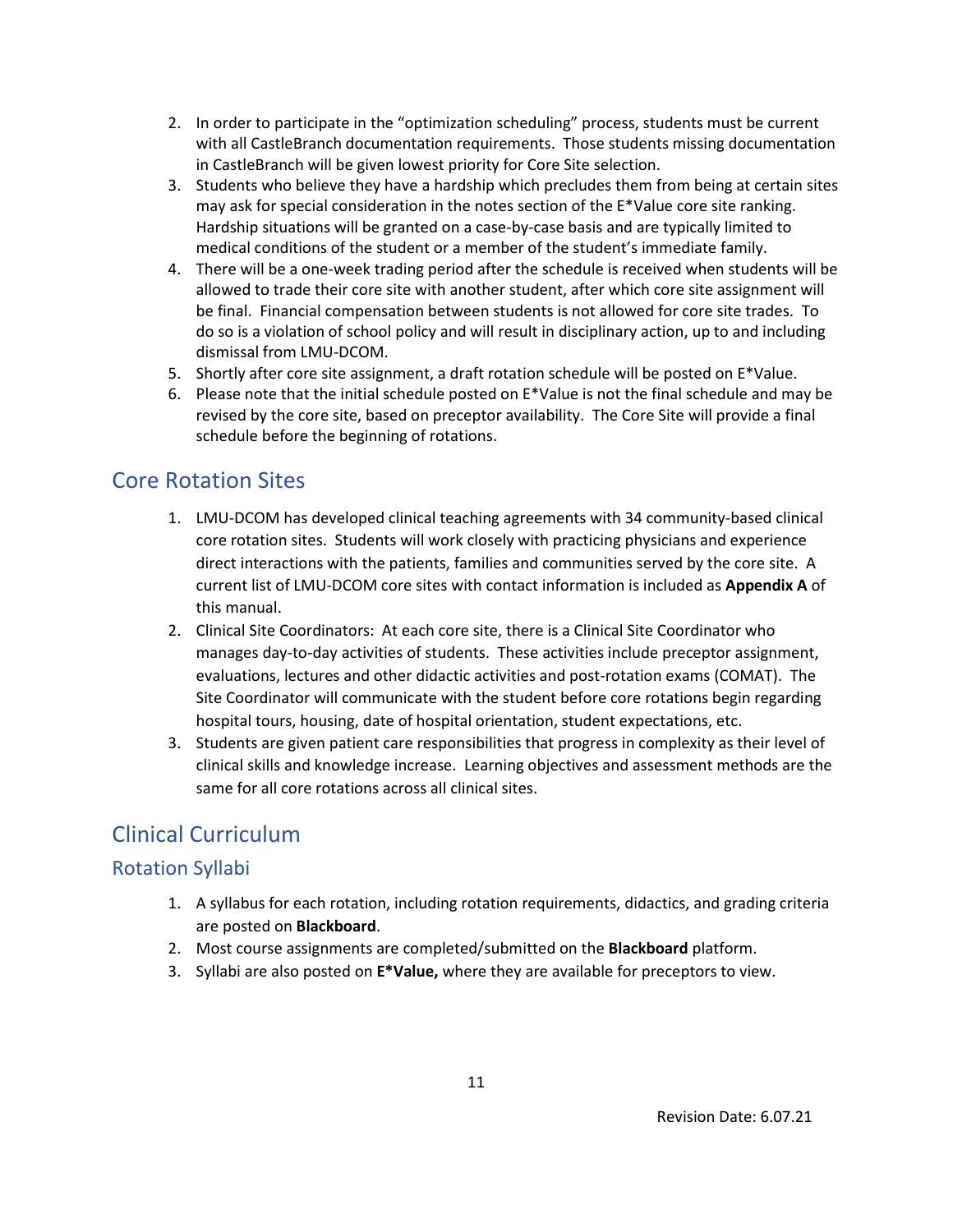## Rotation Schedule Changes – The "Sixty Day Rule"

- 1. When the rotation schedule is finalized, students cannot change their OMS III Core rotation schedule.
- 2. Students may request changes to selective or elective rotations as long as those requests are made **60 days in advance** of the rotation start date.
- 3. The student should send the request, with the reason for the change, by email to his/her DCOM Rotations Coordinator. Each request will be considered on a case-by-case basis. Changes with less than 60-day notice will not be granted.
- 4. Please keep in mind that unexpected changes may occur to a student's schedule, beyond the control of LMU-DCOM (preceptor illness, preceptor schedule change, etc). Under these circumstances, every effort will be made to accommodate the student. The LMU-DCOM Rotations Coordinator will contact the student to include him/her in the rescheduling process.

#### <span id="page-18-0"></span>Curriculum Design

- 1. Students will complete 21 clinical rotations throughout their OMS III and OMS IV years.
- 2. Each clinical rotation is a four (4) week block, represented as a single (1) course on the student's transcript.
- 3. The OMS III year is comprised of eleven (11) four-week rotation blocks.
- 4. The OMS IV year is comprised of ten (10) four-week rotation blocks.
- 5. Students have one (1) four-week block of independent study in third year and one (1) fourweek block of independent study in fourth year.
- 6. Rotations are designed to provide students with "hands-on" clinical experience under the supervision of approved clinical preceptors.
- 7. Didactic activities provided by LMU-DCOM will be completed in addition to and concurrent with clinical experiences and are a required part of the curriculum. Didactic activities assigned by the Core Site and independent preceptors must also be completed by the student.

## <span id="page-18-1"></span>Rural and Underserved Clinical Training

- 1. The clinical curriculum provides significant exposure to the health disparities faced by rural and medically underserved populations.
- 2. Students are exposed to the barriers faced by these populations and gain frontline experience and skills in how to address those barriers.
- 3. Rural/Underserved rotations serve as an introduction to community medicine and the potential recruitment of LMU-DCOM graduates into those areas, serving to enhance access to comprehensive health care for underserved communities.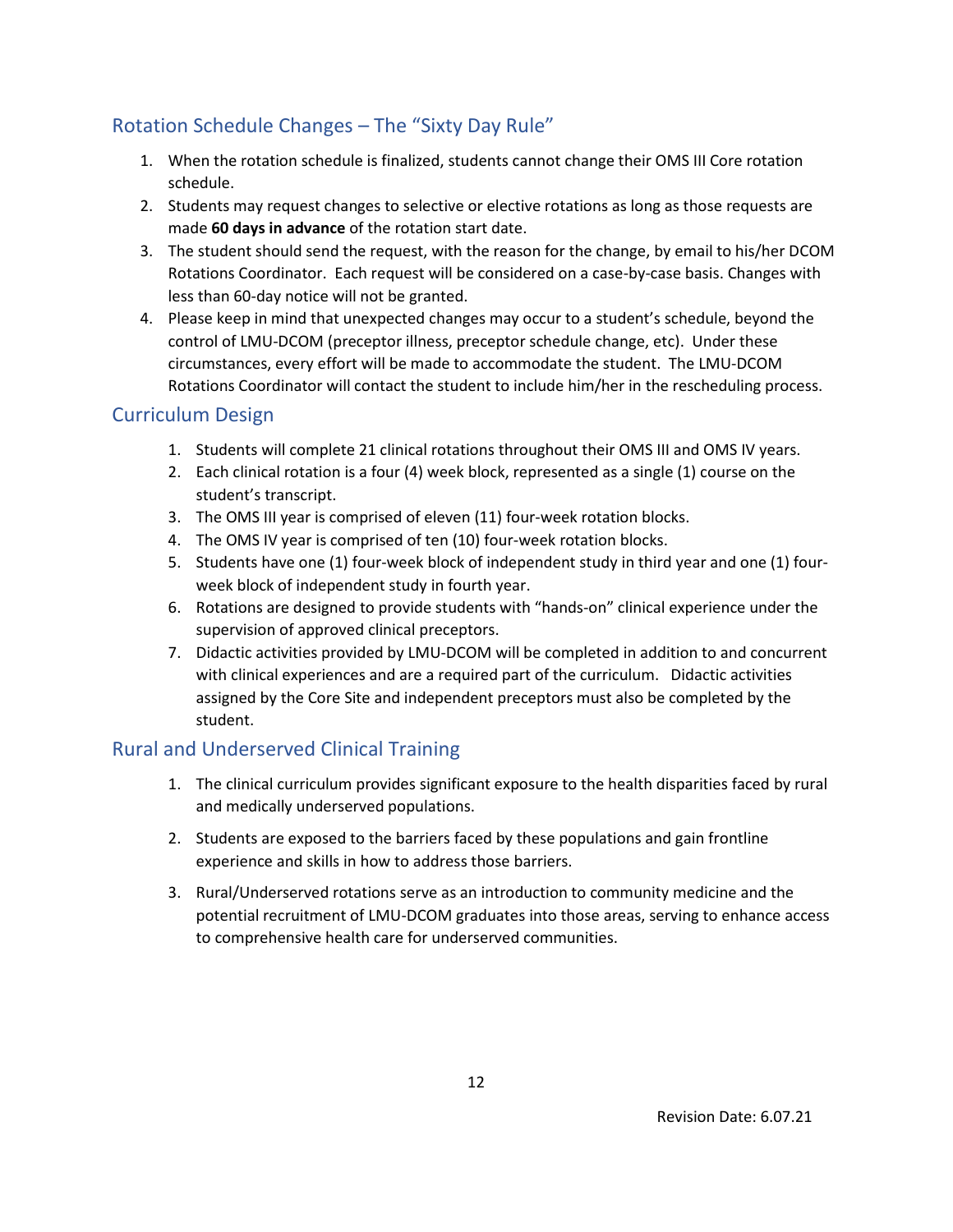## <span id="page-19-0"></span>Clinical Rotations Outline

| <b>OMS III Rotations</b>                                                                                                                              |                                                                         |                                                     | <b>OMS IV Rotations</b>                                                                 |                                                                |                               |
|-------------------------------------------------------------------------------------------------------------------------------------------------------|-------------------------------------------------------------------------|-----------------------------------------------------|-----------------------------------------------------------------------------------------|----------------------------------------------------------------|-------------------------------|
| Core OMS III Rotations:<br><b>Behavioral Health</b><br>Internal Medicine I<br>Internal Medicine II                                                    | DO CLIN 801<br>DO CLIN 802<br>DO CLIN 803                               | 4 weeks<br>4 weeks<br>4 weeks                       | Core OMS IV Rotations<br><b>Emergency Medicine</b><br>Rural/Underserved Outpatient Care | <b>DO CLIN 903</b><br>DO CLIN 904                              | 4 weeks<br>4 weeks            |
| Obstetrics/Gynecology<br><b>General Surgery</b><br>Pediatrics<br>Family Medicine/Primary Care I<br>Family Medicine/Primary Care II<br><b>CORE GME</b> | DO CLIN 804<br>DO CLIN 805<br>DO CLIN 806<br>DO CLIN 807<br>DO CLIN 808 | 4 weeks<br>4 weeks<br>4 weeks<br>4 weeks<br>4 weeks |                                                                                         |                                                                |                               |
| <b>OMS III Selective Rotations</b>                                                                                                                    |                                                                         |                                                     | <b>OMS IV Elective Rotations</b>                                                        |                                                                |                               |
| Surgical Selective                                                                                                                                    | DO CLIN 816                                                             | 4 weeks                                             | Elective 1<br>Elective 2<br>Elective 3                                                  | <b>DO ELEC 924</b><br><b>DO ELEC 925</b><br><b>DO ELEC 926</b> | 4 weeks<br>4 weeks<br>4 weeks |
| <b>OMS III Elective Rotations</b>                                                                                                                     |                                                                         |                                                     | Elective 4<br>Elective 5                                                                | <b>DO ELEC 927</b><br><b>DO ELEC 928</b>                       | 4 weeks<br>4 weeks            |
| Elective 1<br>Elective 2                                                                                                                              | <b>DO ELEC 825</b><br><b>DO ELEC 826</b>                                | 4 weeks<br>4 weeks                                  | Elective 6<br>Elective 7 (Rural/Underserved)<br>Elective 8 (Medical Subspecialty)       | <b>DO ELEC 929</b><br>DO ELEC 930<br><b>DO ELEC 931</b>        | 4 weeks<br>4 weeks<br>4 weeks |
| Independent Study                                                                                                                                     |                                                                         | 4 weeks                                             | Independent Study                                                                       |                                                                | 4 weeks                       |

# <span id="page-19-1"></span>OMS III Clinical Rotations

## <span id="page-19-2"></span>Core Clinical Rotations

- 1. **Behavioral Medicine**: The rotation is a four-week clinical training experience designed to prepare medical students to promote positive behavior changes necessary for the most effective patient care regardless of the students' ultimate specialty choice. The rotation will invite and encourage self-reflection and challenge basic assumptions about the nature of human behavior. Under the supervision of clinical faculty/preceptor, students will have the opportunity to observe, interview, examine, and manage where appropriate a variety of patients with common neuropsychiatric disorders. Emphasis is placed on the medical student learning the triage and community integration of treatment models treating the patient in the setting closest to home rather than in the inpatient psychiatric hospital. This month will offer the integration of the inpatient psychiatric model with the goal of community treatment and placement for the mentally ill.
- 2. **Internal Medicine I and II:** This competency-based rotation is designed to introduce the student to Internal Medicine and instill within them the basic abilities of the Internist. The student will learn about the treatment of acute and chronic diseases of Internal Medicine. This 4-week rotation concentrates on the care of the adult patient in the inpatient and outpatient setting. The student will learn to apply clinical knowledge while learning how to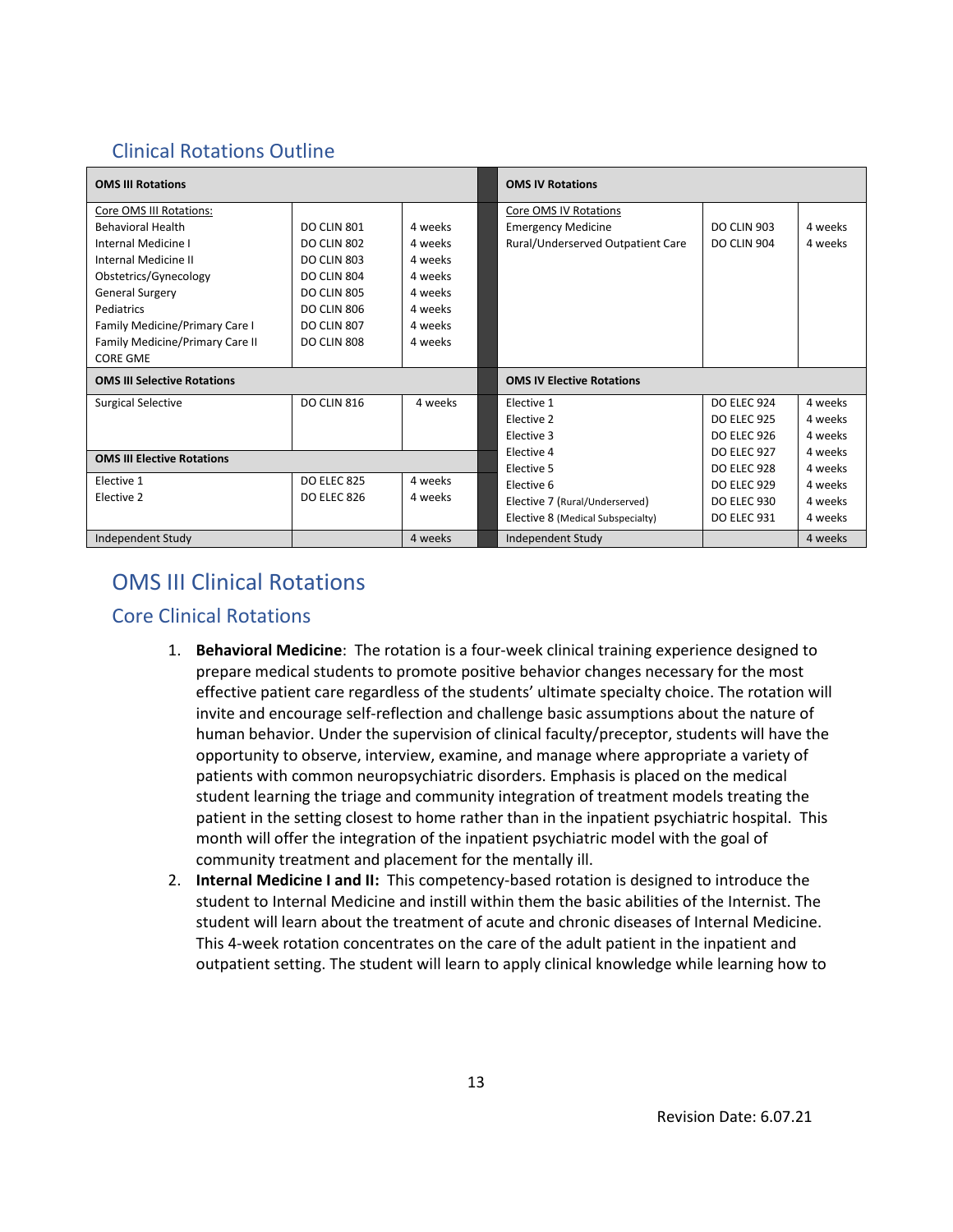function as part of a healthcare team. At least one of the four-week rotations (IM I and IM II) must be completed at an inpatient facility.<sup>9</sup>

- 3. **Obstetrics/Gynecology**: This rotation will provide students clinical experience in the field of Woman's Health including obstetrics and gynecology. Students will participate in the evaluation and management of patients under the supervision of an attending physician preceptor. Students may also gain experience assisting and/or performing obstetrical and gynecologic procedures if deemed appropriate based upon the professional judgment of the preceptor.
- 4. **General Surgery:** The General Surgery rotation consists of a four-week period during which students will actively participate in the evaluation and management of patients with common surgical disorders. Students will actively participate in both the inpatient and outpatient settings. Students are expected to participate in the operating room.
- **5. Pediatrics:** The Pediatrics core rotation should expose the student to general pediatric medicine in multiple settings and all age groups including infants, children, and adolescents. Most of the rotation will be in an outpatient setting. Some students will also be exposed to the nursery, NICU and Pediatric floor depending on their preceptor and site.
- 6. **Family Medicine/Primary Care I and II:** During the Family Medicine/Primary Care rotation, students will work with a primary care physician where the full range of preventative and acute care of male and female patients of ages is experienced. The role of preventative healthcare, triage and specialty referral process are included as an essential part of the experience. At least one of the four-week rotations (Family Medicine/Primary Care I and Family Medicine/Primary Care II) must be completed with a family medicine preceptor. The other rotation may be completed in family medicine, outpatient internal medicine or internal medicine/pediatrics, or geriatrics.
- 7. **GME Experience:** OMS III students must participate in at least one rotation prior to the fourth year clinical clerkship experience that is conducted in a heath care setting in which the student works with a resident physician currently enrolled in an accredited program of graduate medical education.<sup>10</sup> This Core experience can be fulfilled with an Elective, Selective or any of the above listed Core rotations. This experience can be fulfilled using the virtual rotation option only if approved in advance by the Assistant Dean of Clinical Affairs.

## <span id="page-20-0"></span>Surgical Selective Rotation

OMS III students will choose one subspecialty for the surgical selective rotation. The surgical selective may be general surgery or a surgical subspecialty and can be completed in either the inpatient or outpatient setting. Rotations must be chosen from the approved list below:

<sup>&</sup>lt;sup>9</sup> Standard 6 Element 6.10: Clinical Experience (must include an inpatient component). The AOA COCA Accreditation of Colleges of Osteopathic Medicine: COM Continuing Accreditation Standards, July 1, 2019.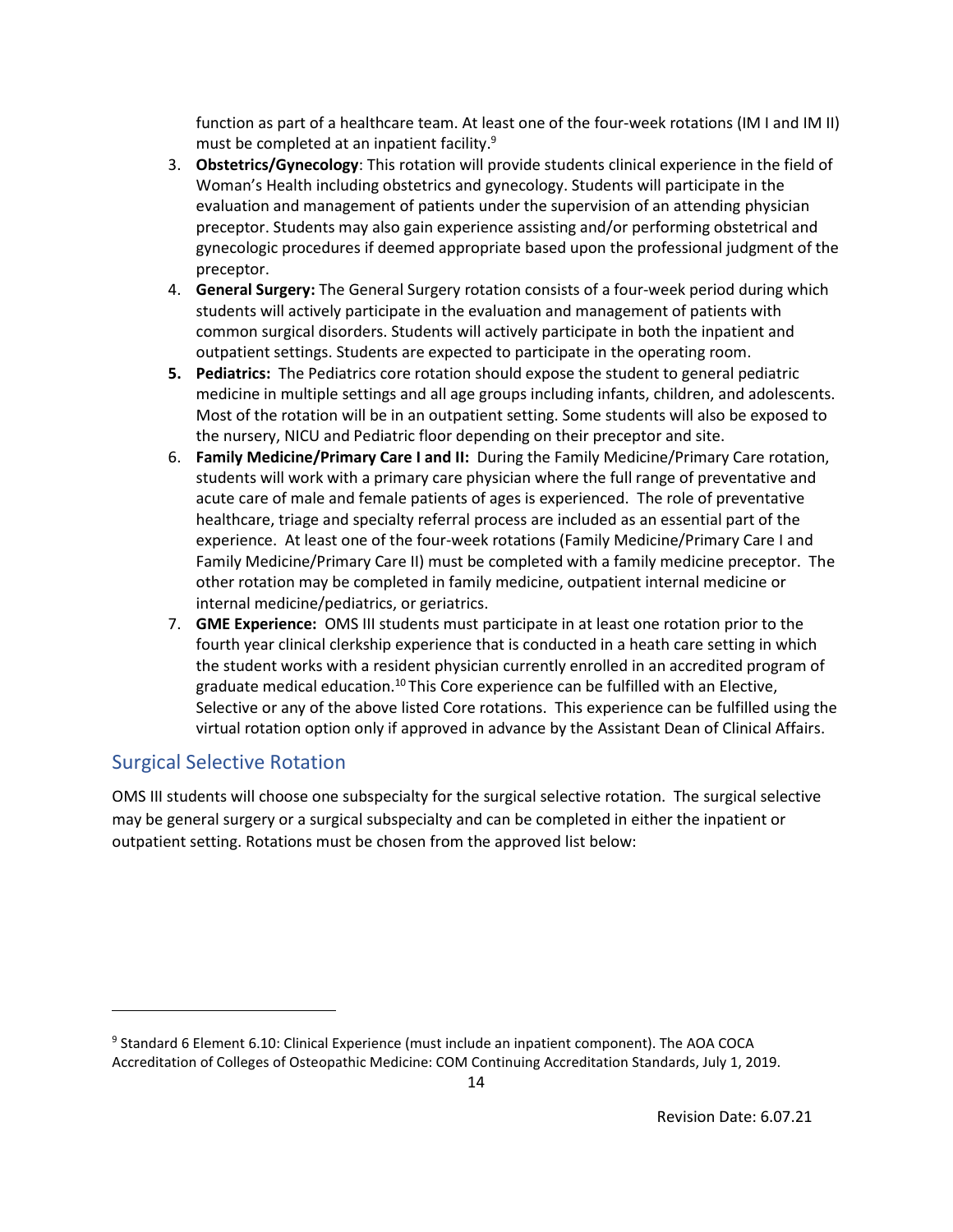#### **Approved Surgical Selective Rotations**

| <b>Surgery Selective (Adult or Pediatric)</b> |
|-----------------------------------------------|
| Cardiothoracic Surgery                        |
| <b>General Surgery</b>                        |
| <b>Gynecological Surgery</b>                  |
| <b>Neurological Surgery</b>                   |
| Ophthalmology                                 |
| Orthopedic Surgery                            |
| Otorhinolaryngology                           |
| <b>Plastic Surgery</b>                        |
| <b>Surgical Critical Care</b>                 |
| Trauma                                        |
| Urology                                       |
| <b>Vascular Surgery</b>                       |

#### <span id="page-21-0"></span>Elective Rotations

- 1. Students will complete two elective rotations during their OMS III year. The electives may be completed in any discipline at any clinical site approved by the Office of Clinical Education.
- 2. Students that are not at a Core Site with a Graduate Medical Education (GME) program/residency program must use one elective to complete a rotation during the OMS III year with a resident/residency program.
- 3. Military/HPSP program: students may apply for one additional elective in the OMS III year. Students should send a request by email to their LMU- DCOM Rotations Coordinator. Permission will be granted on a case-by-case basis by the Assistant Dean of Clinical Affairs.

## <span id="page-21-1"></span>Independent Study in OMS III

- 1. Students have one four-week rotation block of independent study during the OMS III year. This time is inclusive of study time for COMLEX Level 2.
- 2. Students are strongly encouraged to schedule this time wisely. Time may be needed to repeat a failed rotation, time off for illness or other personal reasons.

## <span id="page-21-2"></span>Additional OMS III Rotation Requirements

- 1. One or more OMS III rotations must be completed in a health care setting where the student works with resident physicians that are currently enrolled in an accredited program of graduate medical education.<sup>10</sup> Students may need to use one of their elective rotations in order to complete this requirement, as noted above.
- 2. A minimum of one OMS III rotation must be completed under the supervision of an

<sup>&</sup>lt;sup>10</sup> Standard 6 Element 6.10: Clinical Experience. The AOA COCA Accreditation of Colleges of Osteopathic Medicine: COM Continuing Accreditation Standards, July 1, 2019.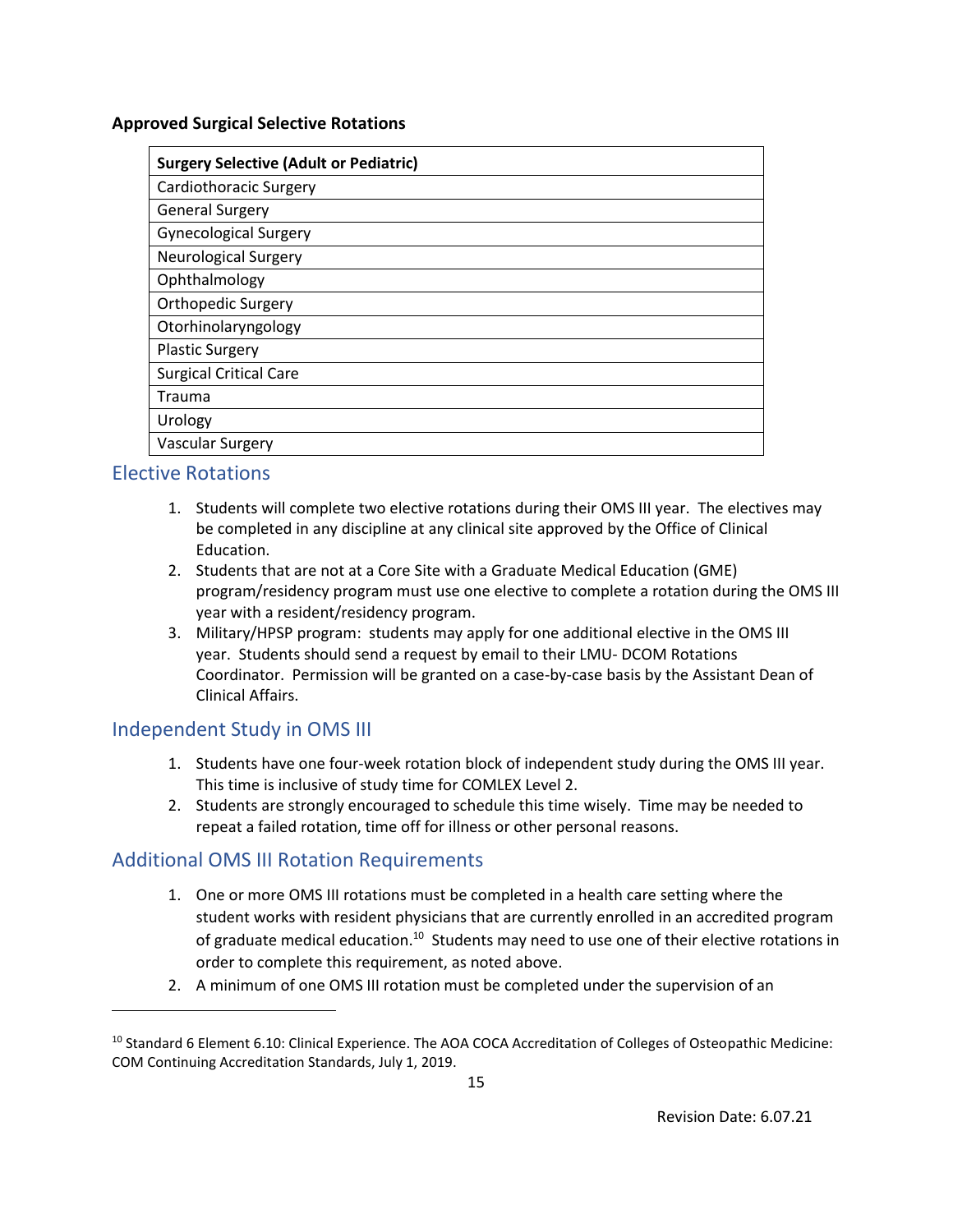Osteopathic Physician.<sup>10</sup>

- 3. More than one OMS III rotation must be completed in an inpatient facility.<sup>10</sup>
- 4. Completion of two Interprofessional Education activities.
- 5. Completion of at least 60% of the Fourth Friday Didactic Career Services/Counseling and OPP/OMT sessions.

## <span id="page-22-0"></span>Clinical Skills Workshop (CSW)

- 1. All OMS III students are required to return to the Harrogate, TN or Knoxville, TN campuses during their OMS III year to complete the Clinical Skills Workshop.
- 2. This multi-day course is designed to review and assess clinical and OMT skills to ensure competence. Successful completion of the CSW is a graduation requirement.
- 3. This training will occur, primarily, during the second half of the OMS III year. Specific details regarding this event will be sent via email to OMS III students.
- 4. This component is a P/F GRADUATION REQUIREMENT and will not be calculated into rotation grade(s).

## <span id="page-22-1"></span>OMS IV Clinical Rotations

- 1. The OMS IV curriculum is intended to build on the foundational experience provided in the OMS III year.
- 2. OMS IV experiences are in settings where more demands for independence can be expected of the senior medical student.
- 3. The dates and locations of OMS IV rotations are not assigned to the student, allowing for more flexibility in scheduling fourth year rotations.
- 4. Fourth year rotations must be requested by the student and approved by the Office of Clinical Education.
- 5. Students must complete at least 50% of the Fourth Friday Didactic OPP/OMT sessions as a Graduation Requirement.

## <span id="page-22-2"></span>OMS IV Core Clinical Rotations

- 1. **Emergency Medicine**: Four weeks of training in which students will learn the initial evaluation and stabilization of the acutely ill or traumatized patient. Education of the triage process at the entry into the Emergency Department is included in the experience.
- 2. **Rural/Underserved Outpatient Care**: Four weeks of assignment to a physician representing the delivery of primary care (Family Medicine, Pediatrics or Internal Medicine) where the practice is located in an ambulatory clinic in a rural/underserved designated area. The student will be assigned to one physician to learn the problems that are unique to an area where higher level of consultative care and equipment or facilities are not available. Steps to determine if a rotation site meets a rural and/or underserved designation is included in the rotation syllabus.

## <span id="page-22-3"></span>OMS IV Elective Rotations

1. Elective rotations are completed in any specialty with any preceptor approved by the Office of Clinical Education. OMS IV electives are primarily used for "away" rotations at residency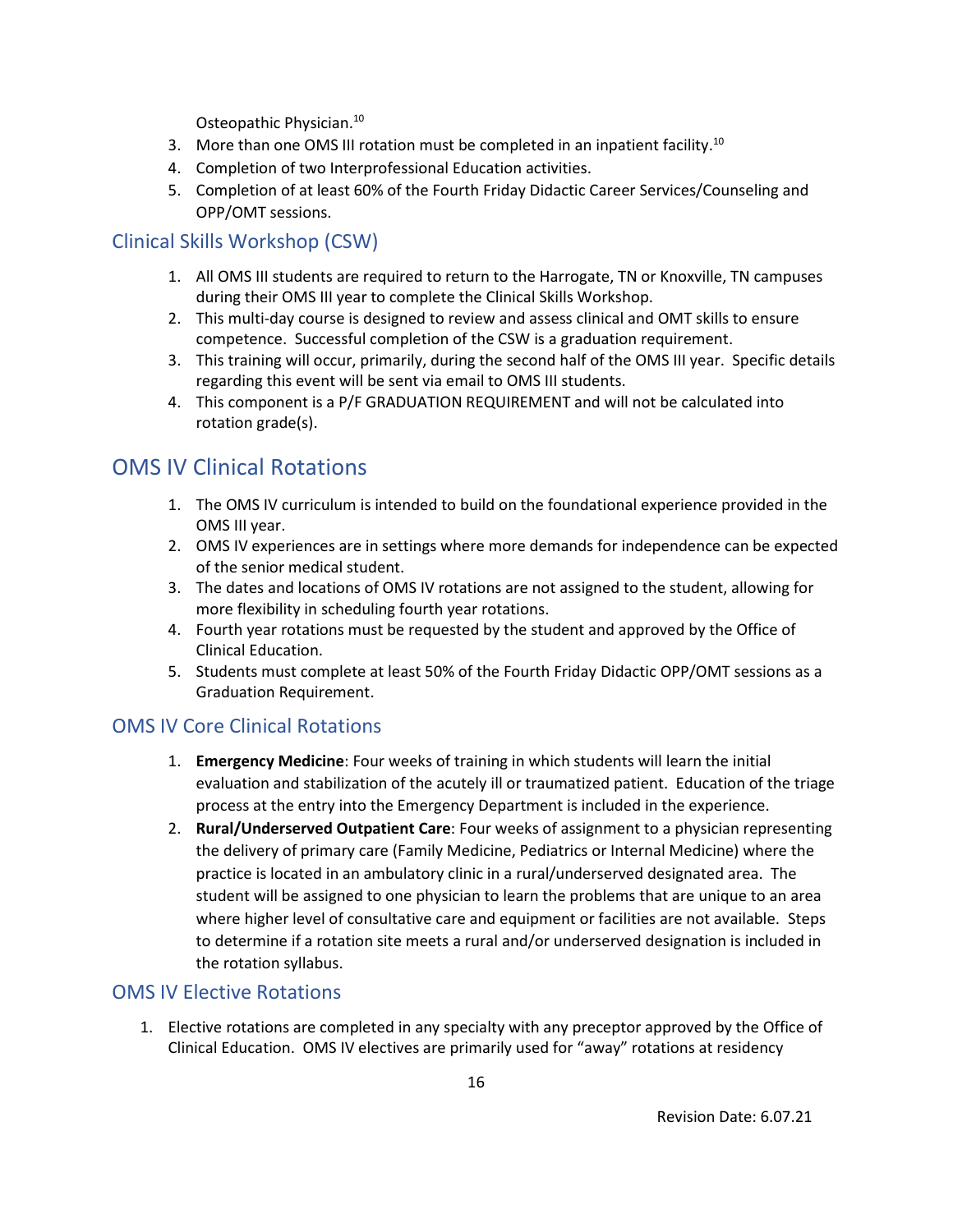programs selected by the student. These rotations are also referred to as "audition" rotations or "sub-internships". Away rotations gives the student the ability to try out specialties they are considering for residency training in programs where they would like to interview.

2. One OMS IV elective must be completed in a rural or underserved area. The rotation can be completed in any specialty. The following website(s) will verify if a site is approved for rural or underserved eligibility (federal designations).

> <http://hpsafind.hrsa.gov/HPSASearch.aspx> -Or-

<http://datawarehouse.hrsa.gov/ruraladvisor/RuralHealthAdvisor.aspx>

- 3. One OMS IV elective must be completed in one of the following medical subspecialties. This rotation can be completed at any site approved by the Office of Clinical Education.
	- 1. Cardiology
	- 2. Endocrinology
	- 3. Gastroenterology
	- 4. Hematology/Oncology (separate or combined)
	- 5. Infectious Disease
	- 6. Neurology
	- 7. Pulmonology/ICU (separate or combined)
	- 8. Rheumatology
- 4. International Elective**:** In the past, up to two OMS IV electives may be completed with an international rotation. **The COVID pandemic has placed all international rotations on hold at this moment. The medical environment globally will continue to impact the ability to complete international rotations.** The primary site supervisor for the international rotation must be a licensed physician qualified to practice within the host country. Students will be responsible for obtaining the appropriate passport, visa, required immunizations other prophylaxis requirements. International rotations must be approved at least 90 days in advance by the Director of International Medicine.
- 5. Research Elective**:** Up to two OMS IV electives may be a research elective, with prior approval by the Office of Clinical Education and with sponsorship by an LMU-DCOM on-campus faculty member or an LMU-DCOM clinical adjunct faculty member. A research elective may include, but is not limited to clinical investigation, policy studies, laboratory-based research, or health services research. Research electives must be approved at least 60 days in advance by the Office of Clinical Education. Guidelines/Applications for the research elective can be obtained from the Office of Clinical Education.<sup>11</sup>
- 6. Split-Rotation: OMS IV students may complete up to three "split rotations", when a four-week rotation is split into two separate two-week blocks. A split rotation may be completed at the same clinical training site or at two separate training sites and may be in the same specialty or two separate specialties. Students will receive one combined, averaged grade for a split rotation.
- 7. Off-Cycle Rotations: If an OMS IV student is accepted for an Elective/Selective rotation at a training site that has a rotation schedule different from LMU-DCOM, the student must first ask if that site will accept the LMU-DCOM rotation schedule. Sites will often accommodate varying

<sup>&</sup>lt;sup>11</sup> Standard 8 Element 8.4: Student Participation in Research and Scholarly Activity (CORE). The AOA COCA Accreditation of Colleges of Osteopathic Medicine: COM Continuing Accreditation Standards, July 1, 2019.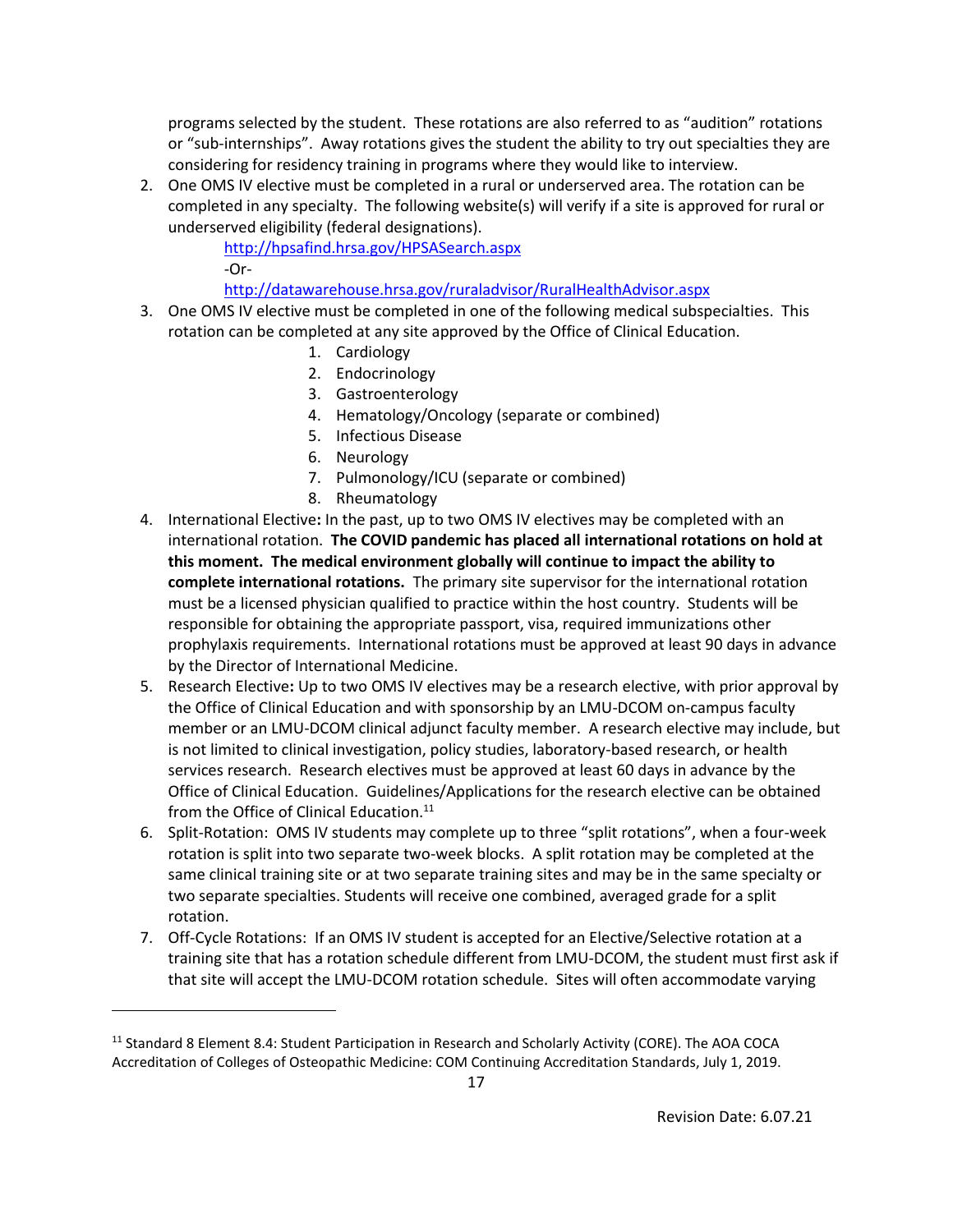student schedules to recruit applicants for their residency programs. If the training site will not accommodate the LMU-DCOM rotation schedule, the student may split their 4-week vacation to complete the off-cycle rotation, then resume the LMU-DCOM rotation schedule.

8. Elective during Student Time Off: OMS IV students may complete an extra elective rotation using their independent study time, with permission from the Office of Clinical Education. Students may consider this option when applying for a GME position in a highly competitive field. Students must send a written request at least 60 days in advance to the Assistant Dean of Clinical Affairs for approval to complete an elective during his/her scheduled vacation.

## <span id="page-24-0"></span>Independent Study in OMS IV

- 1. OMS IV students have one four-week rotation block of independent study during the fourth year.
- 2. This time (during the OMS IV year) may be split to accommodate rotations that are out of sequence with LMU-DCOM dates or to schedule residency interviews.
- 3. OMS IV students are strongly encouraged to schedule this time wisely. Using this time as "vacation" early in the year may result in no time available for needed for interviews, offcycle rotations, study time, remediation, etc.

# <span id="page-24-1"></span>Scheduling Selective and Elective Rotations

Students may complete selective and elective rotations during their OMS III and OMS IV year at their Core Rotation Site or at an approved off-site location, with a preceptor approved by the Office of Clinical Education. The "sixty-day rule" applies to elective and selective rotations, requiring the student to request the rotation sixty days in advance of the rotation start date.

- 1. Take advantage of Selective/Elective rotations available at the Core site. Students should consult with the Clinical Site Coordinator to determine which rotations are available.
- 2. Search on **E\*Value**: If a student finds a Selective/Elective rotation in which he or she is interested, he/she should contact his/her DCOM Rotations Coordinator by email to request the rotation. The LMU-DCOM Rotations Coordinator will contact the preceptor to see when he/she may be available. Instructions for completing a search on **E\*Value** can be found on the **E\*Value** home page. The home page also has a list of active preceptors. The preceptor list is updated regularly, so check back often. **The student should not directly contact preceptors listed on E\*Value unless instructed to do so by his/her DCOM Rotations Coordinator.**
- 3. Establish a new rotation through personal or professional contacts: If a student is interested in completing a rotation with a physician who is not yet an approved LMU-DCOM preceptor (not listed on **E\*Value**), but is interested in accepting students for clinical rotations, the student may request approval from the Office of Clinical Education as follows:
	- a. If the supervising physician is at the core site, the student should contact the Core Site Coordinator to request the rotation.
	- b. If the supervising physician is outside of the core site, the student should sent a request by email to their LMU-DCOM Rotation Coordinator with the name and contact information of the physician with the hospital(s) and clinic(s) to which they will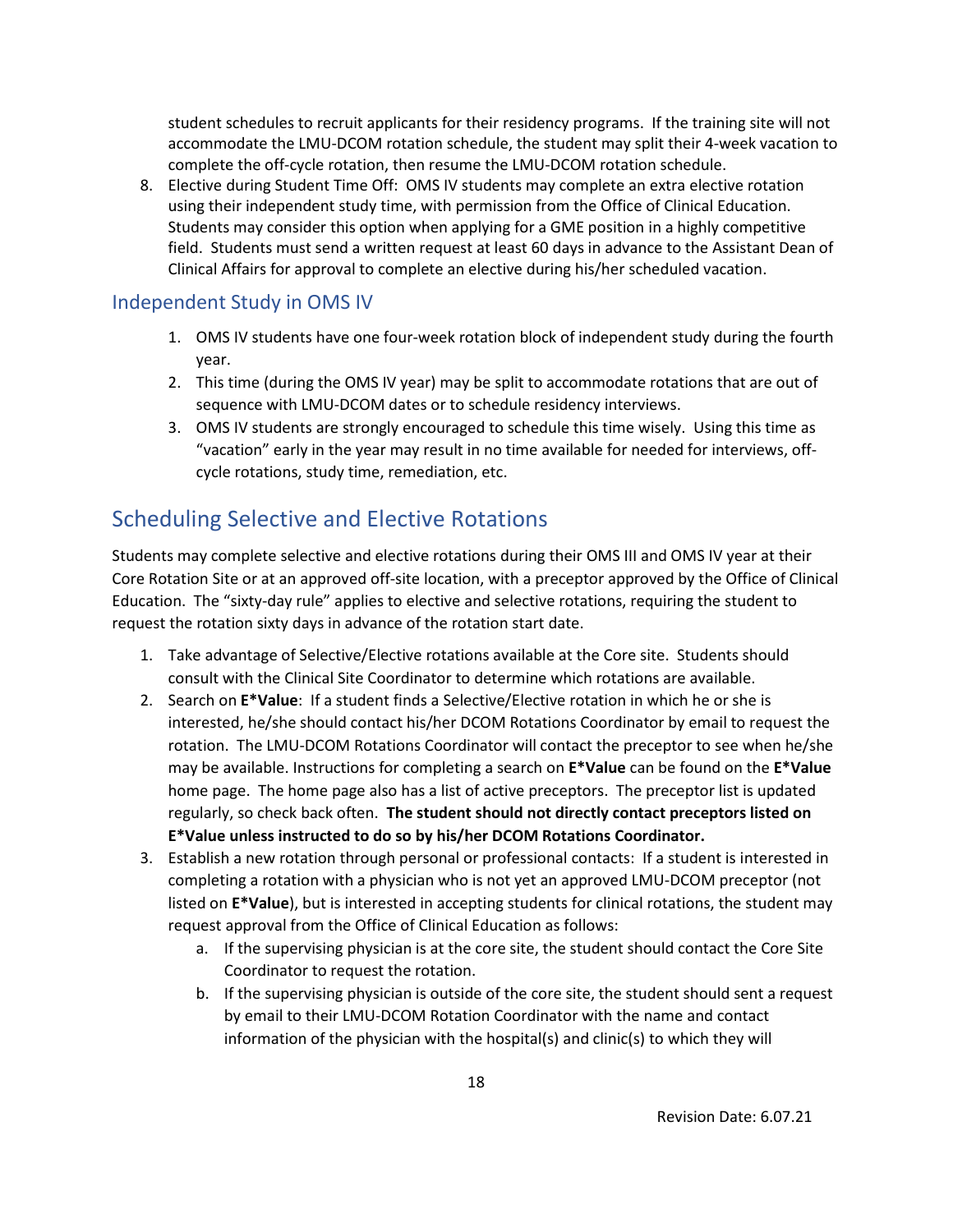accompany the physician.

- c. The LMU-DCOM Rotations Coordinator will provide the supervising physician with a link to the LMU-DCOM Clinical Faculty Application. Physicians are encouraged to complete the full application for clinical adjunct faculty but will have the option to apply for preceptor only designation.
- 4. Requests must be received at least 60 days in advance of the rotation start date.
- 5. **Follow up:** After providing the preceptor application link to the supervising physician(s), students are responsible to follow up to ensure that the application is received by the Office of Clinical Education and that the preceptor has been approved.
- 6. Some sites have unique scheduling requirements. Students are responsible for the submission of documents in a timely manner to allow scheduling with those sites. Students are responsible for the accuracy and validity of all submitted documents.

# <span id="page-25-0"></span>Applying for Rotations at Graduate Medical Education Programs

- 1. Students may apply for rotations at accredited Graduate Medical Education (GME) programs.
- 2. Rotations at GME programs are typically reserved for OMS IV students to "audition" for a GME position. There is limited availability for OMS III students.
- 3. Students should look at each program's website or contact them directly to learn their specific requirements, deadlines, and application process. Requirements will vary for each program.
- 4. Some programs allow students to apply on-line; others will require paper applications, with the signature of the Dean.
- 5. The student must complete their portion of the application and forward it to Tina Thompson, OMS IV Rotations Coordinator, along with a checklist of all items that the host program requires for a completed student packet.
- 6. Students are responsible for securing housing and for all costs associated with these rotations, including application fees.
- 7. Rotations at medical education programs should be requested at least 60 days in advance to allow time to complete the application process. Failure to apply with 60 days in advance may result in the student being placed at an alternative rotation site at the discretion of the Office of Clinical Education.

## <span id="page-25-1"></span>Identifying GME Rotation Opportunities

Students may find the following websites helpful in locating rotations at medical education programs:

1. Revisit the Careers in Medicine website at:

#### <https://www.aamc.org/cim/>

Students receive a token from AAMC in December of OMS II to access Careers in Medicine. For assistance with forgotten passwords, expired accounts or for additional information, contact Careers in Medicine at:

<https://www.aamc.org/cim/contact-cim>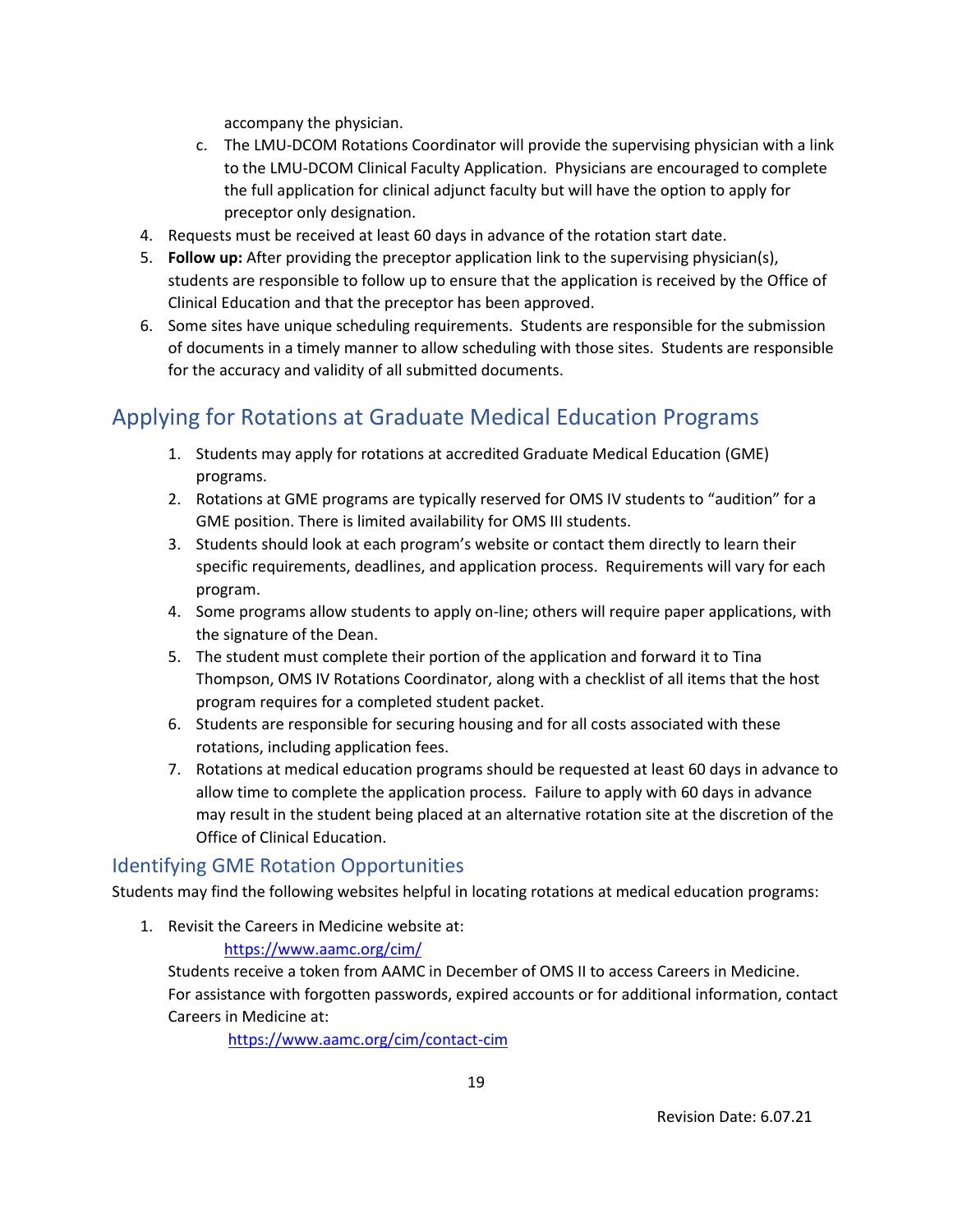- 2. Review AMA's Fellowship and Residency Electronic Interactive Database Access (FREIDA). This is a searchable electronic database of residency and fellowship programs in the United States: <https://www.ama-assn.org/life-career/search-ama-residency-fellowship-database>
- 3. Visit the AAMC Student and Resident Guide at: <https://students-residents.aamc.org/>
- 4. Military students should contact their specific branch advisor to arrange for active duty hours early in the summer.

## <span id="page-26-0"></span>Visiting Student Learning Opportunities (VSLO)

- 1. VSLO is an AAMC application service designed to streamline the application process for OMS IV elective rotations at most academic medical centers.
- 2. VSLO allows students to build just one application for submission to all participating institutions to which they wish to apply.
- 3. Students will receive an email from Tina Thompson, LMU-DCOM OMS IV Rotations Coordinator, in January of OMS III with information to access the VSLO Application Service. Students who are off-cycle may receive their access later in the year.
- 4. Students will complete a profile, including personal and academic information, which will become part of each application submitted. Ensuring that the profile is complete and accurate will help ensure a successful application process.
- 5. Students may then search for elective rotations based on areas of interest, geographic location, etc. A description of rotations available, application requirements and available dates for each rotation are available to review.
- 6. To learn more about the VSLO process, visit: [https://students-residents.aamc.org/visiting-student-learning-opportunities/how-use-vslo](https://students-residents.aamc.org/visiting-student-learning-opportunities/how-use-vslo-application-service)[application-service](https://students-residents.aamc.org/visiting-student-learning-opportunities/how-use-vslo-application-service)

## <span id="page-26-1"></span>Other Application Services

- 1. GME programs may use an application service other than VLSO to process student applications.
- 2. HCA Healthcare uses Clinician Nexus to schedule rotations at their facilities. Students may register for Clinician Nexus at:

<https://app.cliniciannexus.com/>

3. Each program's website will identify other required application services.

## <span id="page-26-2"></span>General Rotation Requirements/Information

## <span id="page-26-3"></span>Rotation Limits

- 1. Throughout OMS III and OMS IV years (in total), students may not complete more than six (6) elective/selective rotations in the same specialty. For example, a student who is interested in vascular surgery may complete a surgical selective in vascular surgery and then up to five (5) elective rotations in vascular surgery.
- 2. Students may not complete more than two (2) elective/selective rotations with the same preceptor.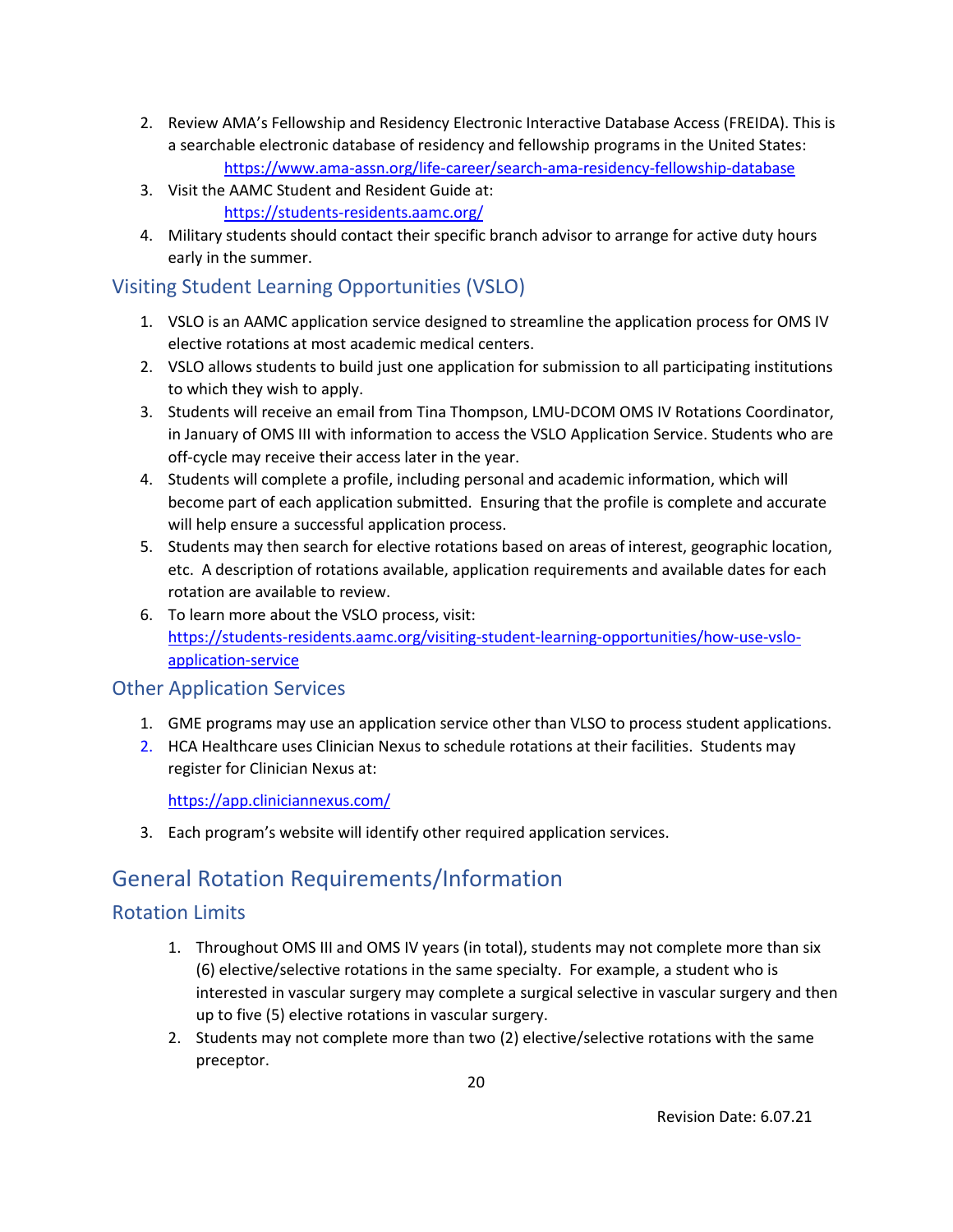- 3. Students may complete only one (1) rotation with a preceptor who is a member of the student's family. A rotation completed with a family member must be an elective rotation.
- 4. One 4-week rotation during the entire OMS III-IV clinical training period may be completed in the virtual environment. The syllabus and course requirements must be submitted to the Assistant Dean of Clinical Affairs for review and subsequent approval. These materials must be submitted at least 90 days in advance of the expected start date.

## <span id="page-27-0"></span>Confirmation of Rotation Assignments

- 1. For rotations occurring at a Core Site, it is important to work with the Site Coordinator to confirm rotations and coordinate details regarding when and where to report. Some Core Sites ask that students not contact preceptors directly but arrange all rotations through the Site Coordinator.
- 2. The student should consult with the Site Coordinator at their core site to determine the best method to confirm rotations at that site.
- 3. For non-core sites, it is the responsibility of the student to contact each site at least a week prior to arrival to confirm the rotation, obtain instructions regarding start time, dress code, housing arrangements and to receive any special instructions or assignments for the rotation.
- 4. The student may consider sending a letter of introduction and/or a CV before beginning the rotation as a way of introducing themselves (some sites will require these items).

## <span id="page-27-1"></span>Osteopathic Principles and Practices on Rotations<sup>12</sup>

- 1. LMU-DCOM expects every student on every rotation to consider appropriate incorporation of Osteopathic Principles and Practice (OPP).
- 2. Each core rotation syllabus includes integration of OPP.
- 3. The student should be prepared to practice and promote the philosophy of Osteopathic Medicine in a professional manner.
- 4. The student is expected to perform structural examination on all patients where it is clinically appropriate (and permitted) and discuss findings with the supervising physician.
- 5. In addition, the student is expected to **suggest** Osteopathic Manipulative Treatment (OMT), where appropriate and feasible, regardless of whether the supervising physician is a D.O. or M.D.
- 6. The student is expected to describe the relevant physiology and biomechanics of an appropriate Osteopathic Manipulative Treatment for both musculoskeletal and systemic disorder.
- 7. When under the supervision of an MD, OMT treatment may not always be appropriate due to the lack of adequate supervision. However, Osteopathic Principles and Practice, which is a holistic, patient-centered approach, should be practiced by the Osteopathic Medical Student on all patients regardless of the setting.

 $12$  Standard 6 Element 6.4: Osteopathic Core Competencies (CORE). The AOA COCA Accreditation of Colleges of Osteopathic Medicine: COM Continuing Accreditation Standards, July 1, 2019.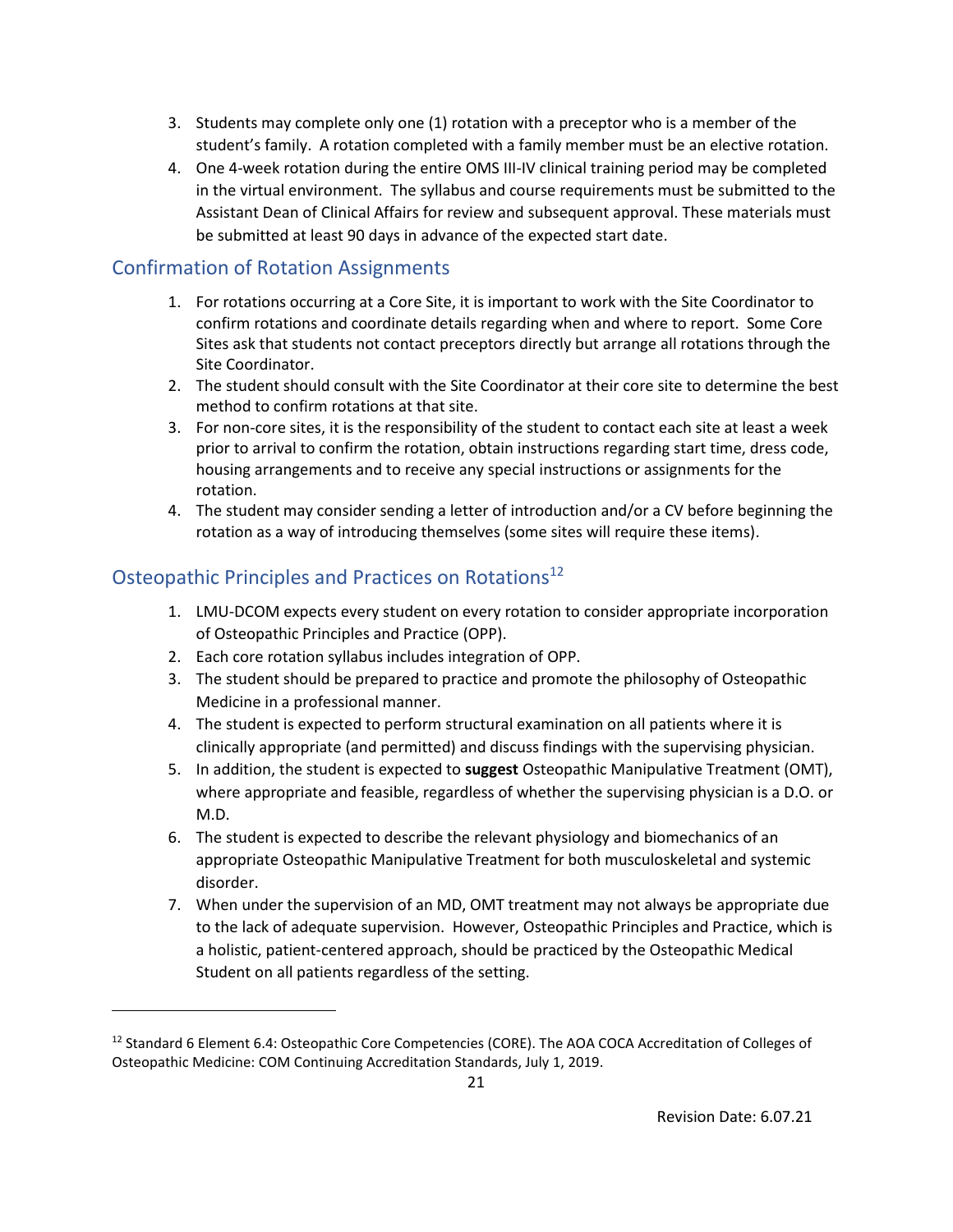#### 8. **As with all procedures, OMT may only be performed with the expressed permission and supervision of the supervising physician**.

## <span id="page-28-0"></span>Procedure/Clinical Skills Log

- 1. Students are encouraged to utilize the Case Logs on **E\*Value** to record procedures as they are performed.
- 2. Student grades will not be influenced by the number of procedures recorded, but the log will serve as a method for students to track their performance of common procedures typically encountered during clinical rotations.
- 3. Many residency programs will request a list of procedures performed by students.
- 4. In addition, the log will serve as a tool to assist LMU-DCOM to evaluate the clinical experiences received by students at various training sits. A list of common procedures is listed on **E\*Value** under the Case Logs menu.

#### <span id="page-28-1"></span>Non-Clinical Experiences

- 1. It is important for students to observe and participate in non-clinical experiences (e.g. tumor board, journal club, hospital committees, etc.) to understand and appreciate the full spectrum of activities in which physicians are involved.
- 2. Students are expected to participate in as many non-clinical experiences as requested by the preceptor.

# <span id="page-28-2"></span>Grading Guidelines for Clinical Rotations

## <span id="page-28-3"></span>Assignment of Grades

- 1. A grade for each rotation is assigned by the Rotation Director.
- 2. A letter grade is assigned for each rotation, except for elective rotations, which are pass/fail.
- 3. Rotation Directors reserve the right to use their discretion to modify a student's grade based upon stated criteria and/or circumstances in addition to those referenced in this document.
- 4. If a grade is not posted to the student's transcript within 60 days of the end of rotation, please contact the Office of Clinical Education.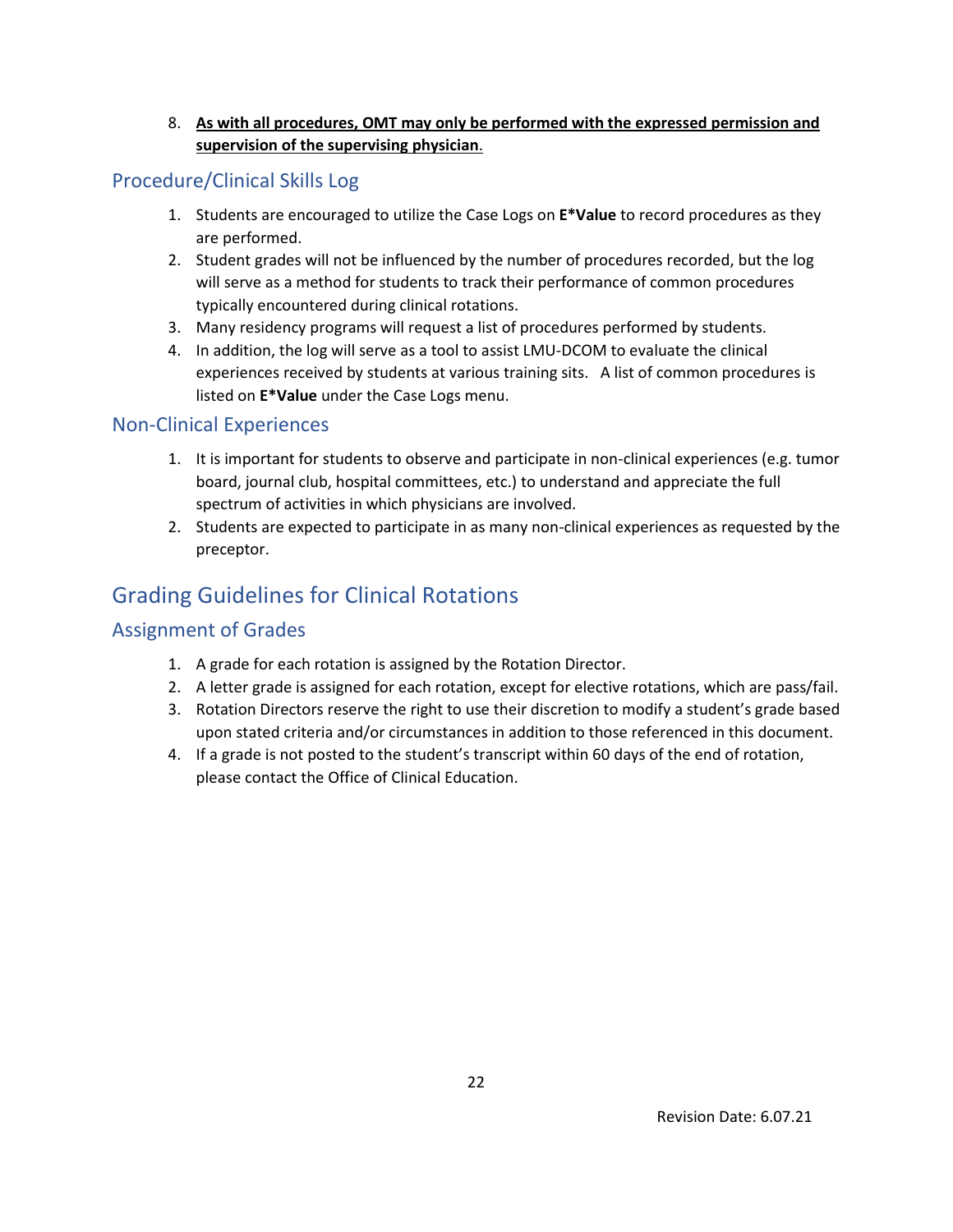# <span id="page-29-0"></span>Components of Rotation Grading 2021-2022

| <b>OMS III grading elements</b>                                                                                           | <b>OMS III grading elements</b>                                            | <b>OMS IV grading elements</b>                                                     |
|---------------------------------------------------------------------------------------------------------------------------|----------------------------------------------------------------------------|------------------------------------------------------------------------------------|
| 801 Behavioral Health<br>50% Preceptor Evaluation<br>25% COMAT Score                                                      | <b>816 Surgical Selective</b><br>80% Preceptor Evaluation<br>20% Didactics | 903 Emergency Medicine<br>60% Preceptor Evaluation<br>40% Didactics                |
| 25% Didactics<br>802 Internal Medicine I<br>50% Preceptor Evaluation                                                      | 825 - 826 Electives<br>100% Preceptor Evaluation                           | 904 Rural/Underserved Outpatient Care<br>50% Preceptor Evaluation<br>50% Didactics |
| 50% Didactics<br>803 Internal Medicine II<br>50% Preceptor Evaluation<br>25% COMAT Score<br>25% Didactics                 |                                                                            | 924 - 931 Electives<br>100% Preceptor Evaluation                                   |
| 804 OB/GYN<br>50% Preceptor Evaluation<br>25% COMAT Score<br>25% Didactics                                                |                                                                            |                                                                                    |
| 805 General Surgery<br>50% Preceptor Evaluation<br>25% COMAT Score<br>25% Didactics                                       |                                                                            |                                                                                    |
| <b>806 Pediatrics</b><br>50% Preceptor Evaluation<br>25% COMAT Score<br>25% Didactics                                     |                                                                            |                                                                                    |
| 807 & 808 Family<br><b>Medicine/Primary Care I and II</b><br>50% Preceptor Evaluation<br>25% COMAT Score<br>25% Didactics |                                                                            |                                                                                    |

*Grading Scale*

<span id="page-29-1"></span>

| $90 - 100 = A$   |  |
|------------------|--|
| $80 - 89 = B$    |  |
| $70 - 79 = C$    |  |
| $< 70 = F$       |  |
| Incomplete $= 1$ |  |
|                  |  |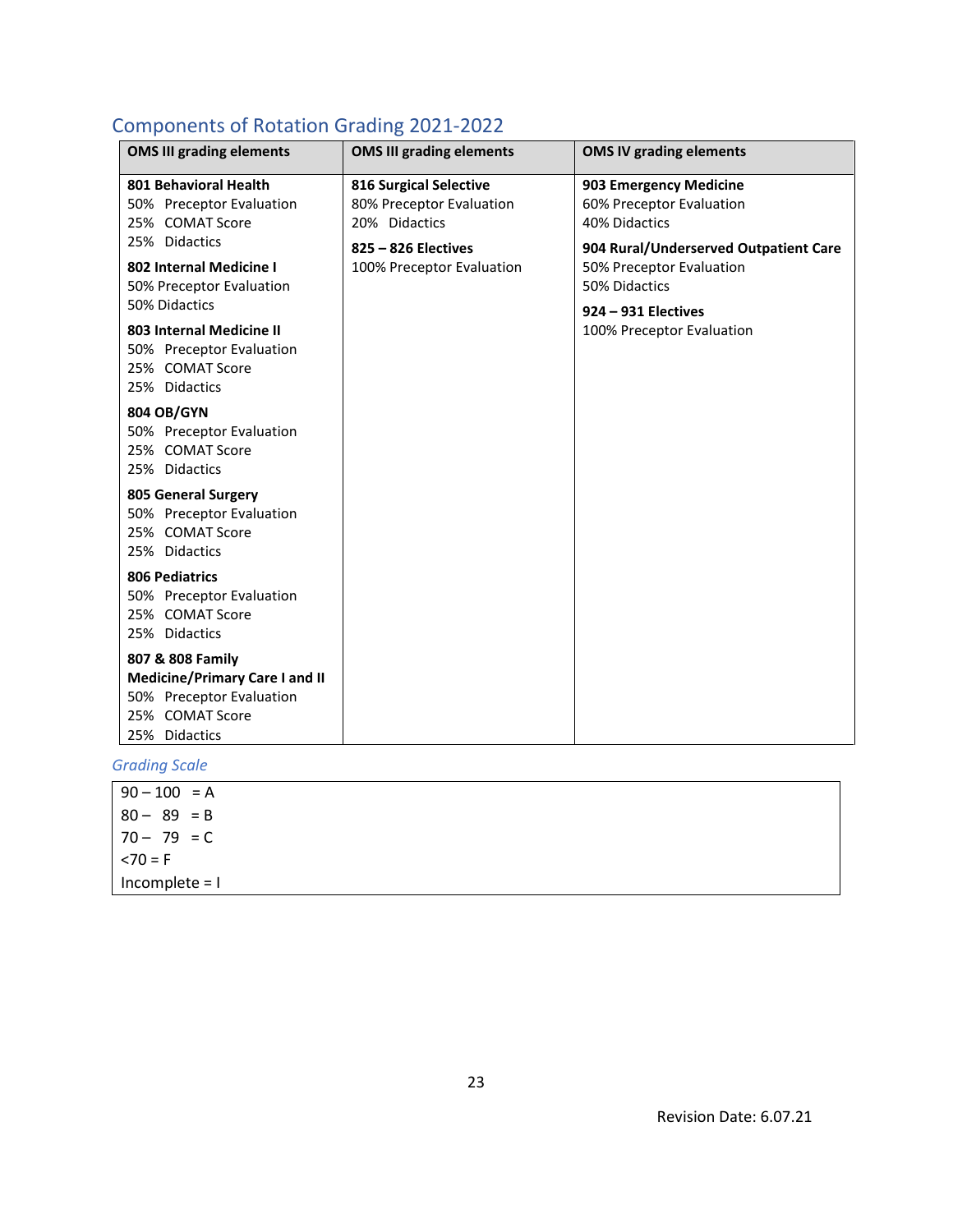## Student Evaluation by Preceptor

- 1. A student evaluation will be completed by the preceptor at the completion of each rotation.
- 2. The student evaluation is based on progress towards the Entrustable Professional Activities (EPAs) that graduating students should meet to enter residency. The preceptor will evaluate the skill level of OMS III and OMS IV students in these EPAs, as compared to other students at the same level of training:
	- a. EPA 1: Gather a history and physical examination
	- b. EPA 2: Prioritize a differential diagnosis following a clinical encounter
	- c. EPA 3: Recommend and interpret common diagnostic screening tests
	- d. EPA 4: Enter and discuss orders and prescriptions
	- e. EPA 5: Document a clinical encounter in the patient record
	- f. EPA 6: Provide an oral presentation of a clinical encounter
	- g. EPA 7: Form clinical questions and retrieve evidence to advance patient care
	- h. EPA 8: Give or receive a patient handover to transition care responsibility
	- i. EPA 9: Collaborate as a member of an interprofessional team
	- j. EPA 10: Recognize a patient requiring urgent or emergent care and initiate evaluation and management
	- k. EPA 11: Obtain informed consent for tests and/or procedures
	- l. EPA 12: perform general procedures of a physician
	- m. EPA 13: Identify system failures and contribute to a culture of safety and improvement
- 3. In addition to the EPAs above, the student will be evaluated on the following observable behaviors:
	- a. Osteopathic Principles and Practice
	- b. Lifelong Learning
	- c. Communication Skills
	- d. Professionalism Skills
- 4. Note: Students who are evaluated with concerns in professionalism will not pass the rotation.

# <span id="page-30-0"></span>Comprehensive Osteopathic Medical Achievement Test (COMAT)

- 1. A series of nationally standardized subject exams, COMAT exams are designed to assess osteopathic medical students' knowledge and ability in core osteopathic medical and foundational biomedical sciences principles.
- 2. Each COMAT exam consists of 125 items that must be completed within 2 hours and 30 minutes.
- 3. COMAT exams are administered on-line on the last day of the rotation in accordance with NBOME guidelines.
- 4. COMAT exams are self-proctored and can be taken at any location with reliable internet connection, where there are no disturbances
- 5. Students will receive instructions from the Core Site Coordinator regarding the time the exam will be administered and the access codes needed to begin the exam.
- 6. COMAT exams must be taken on the day that they are scheduled.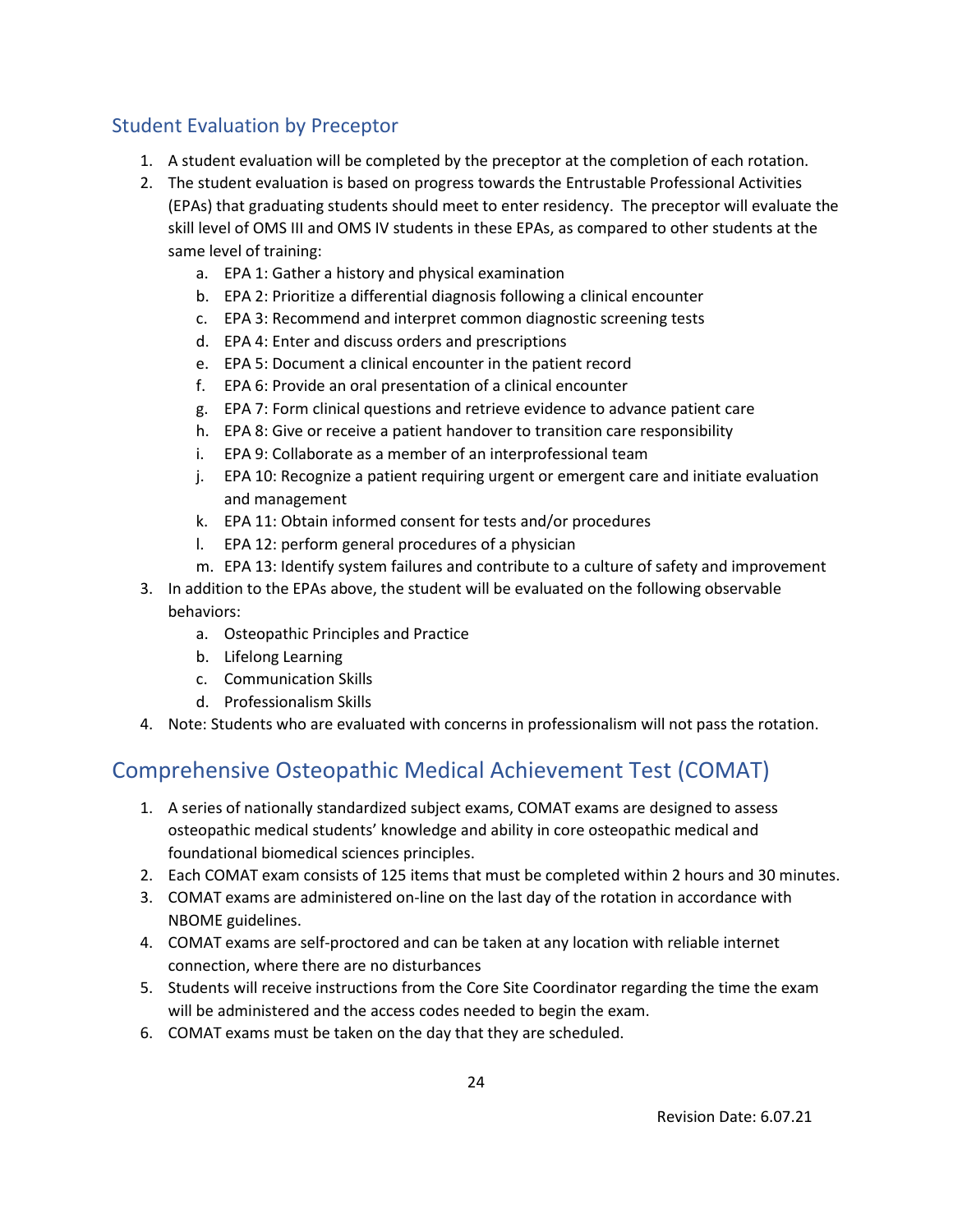- 7. COMAT exams are taken at the completion of core rotations in Behavioral Health, Internal Medicine II, OB/GYN, General Surgery, Pediatrics, and Family Medicine/Primary Care Selective II.
- 8. The Surgery COMAT exam will be given at the completion of both the General Surgery and Surgical Selective rotation to allow for more surgical experience and study time, but the COMAT score will be assigned to the grade of the core General Surgery rotation.
- 9. The Internal Medicine COMAT will be taken after completion of both Internal Medicine I and Internal Medicine II rotations. The COMAT score will be factored into the IM II rotation grade.
- 10. There are no post-rotation exams for Internal Medicine I, selective/electives, or OMS IV rotations.
- 11. Though not tied to a specific core rotation, Osteopathic Principles and Practices (OPP) are a key component of all rotations.<sup>13</sup>
- 12. The OPP COMAT exam will be administered at the end of the second year, before leaving for rotations. If the OPP COMAT exam is not passed on the first attempt, the student must retake and pass the exam before the end of their OMS III year.
- 13. COMAT examination structure, content outlines and practice exams for each subject can be found at:
	- a. [https: //www.nbome.org/exams-assessments/comat/](http://www.nbome.org/exams-assessments/comat/)
	- b. Advice for preparing for the COMAT exam is included in **Attachment B** of this manual.

## <span id="page-31-0"></span>Exam Scoring

- 1. Standard scores are derived by NBOME based on a national sample of candidates from Colleges of Osteopathic Medicine that use COMAT as a part of their student evaluation process.
- 2. COMAT standard scores have a mean of 100 and a standard deviation of 10.
- 3. For grading purposes, COMAT scores are adjusted to conform to LMU-DCOM grading standards, with a mean of 80.
	- a. To calculate the adjusted score for any COMAT exam (except OPP), **subtract 20 points** from the standard score.
	- b. Example: if the received (raw) score is 100 then the adjusted score is 80
	- c. For the OPP COMAT exam, the adjusted score is obtained by **subtracting 15 points** from the standard score.
	- d. *An adjusted score below 70 for any COMAT exam is a failing grade.*

#### <span id="page-31-1"></span>Exam Score Reports

- 1. A score report for each COMAT exam is available to students on-line at the NBOME Client Registration System (CRS) account > My Account > COMAT, seven days after the exam is taken.
- 2. The report reflects the standard score received by the student and contains performance information on each content area of the exam, assisting students to assess their strengths and weaknesses.

<sup>&</sup>lt;sup>13</sup> Standard 6 Element 6.6: Principles of Osteopathic Medicine (CORE). The AOA COCA Accreditation of Colleges of Osteopathic Medicine: COM Continuing Accreditation Standards, July 1, 2019.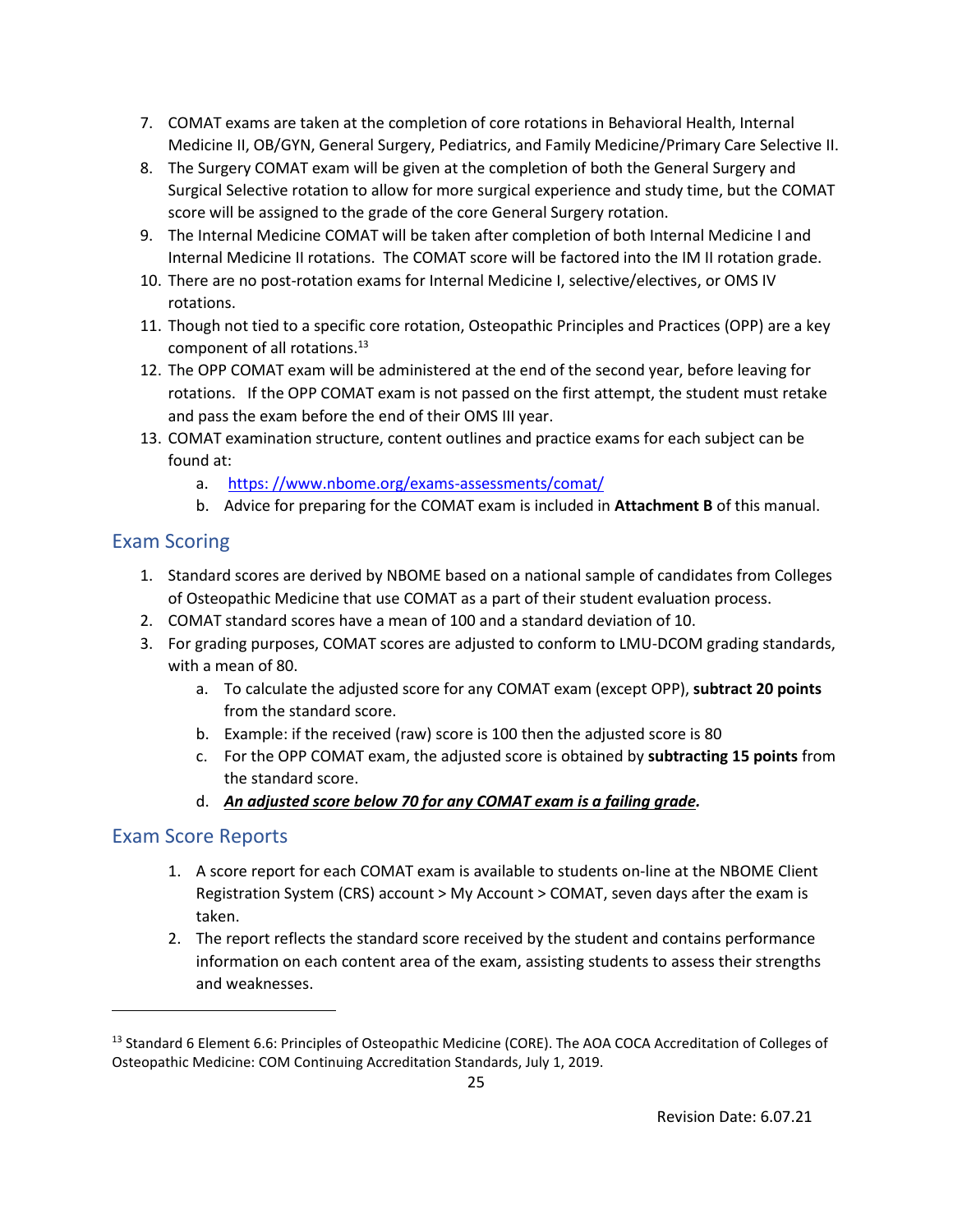3. The adjusted score is posted in each rotation's grade book on BlackBoard.

## <span id="page-32-0"></span>Failure of a COMAT Exam

- 1. Students have three attempts to pass the COMAT examination.
- 2. Students who do not pass the COMAT exam in any subject on the first attempt may be required to complete remediation activities as set by the rotation chair and the Director of Students and Academic Advancement.
- 3. Students who pass on their second attempt will receive no higher than a "B" for the rotation and those who pass on the third attempt will receive no higher than a "C" for the rotation.
- 4. Students who are not successful in passing the COMAT exam by the third attempt will receive a failing grade and must repeat the rotation.
- **5. All reattempts must occur within ninety days from the time the initial failure is reported on BlackBoard.**
- 6. The cost of the initial COMAT subject exam is paid by LMU-DCOM. If a student must retake the examination, the student is responsible for the cost of the exam.

# <span id="page-32-1"></span>Rotations Didactics<sup>14</sup>

## <span id="page-32-2"></span>OnlineMedEd

- 1. OnlineMedEd is a clinical education platform designed to supplement the clinical learning experiences of OMS III and OMS IV students and assist with preparation for COMAT and COMLEX exams.
- 2. LMU-DCOM provides premium access to OMS III students at no cost to the student. The student will receive a username and password from OnlineMedEd to access the learning modules.
- 3. Students completing OMS III Core and Selective rotations will complete OnLineMedEd learning modules assigned by the Rotation Director.
- 4. Additional information about OnlineMedEd can be found at:

<https://onlinemeded.org/>

## <span id="page-32-3"></span>COMQUEST – COMAT Exam Preparation

- 1. COMQUEST offers relevant practice questions made specifically for OMS III COMAT exams
- 2. Students are assigned questions by the Rotation Director to complete as a portion of the rotation grade
- 3. COMQUEST for COMAT also serves as a study guide for COMLEX 2 CE. Students who perform well on COMAT exams are more likely to perform well on the CE exam
- 4. Additional information about the COMQUEST for COMAT platform can be found at: <https://comquestmed.com/exams/comat.php>

## <span id="page-32-4"></span>UWorld

- 1. UWorld Level 2 question bank is provided at no cost to OMS III students.
- 2. UWorld offers practice questions written to mirror board-style questions.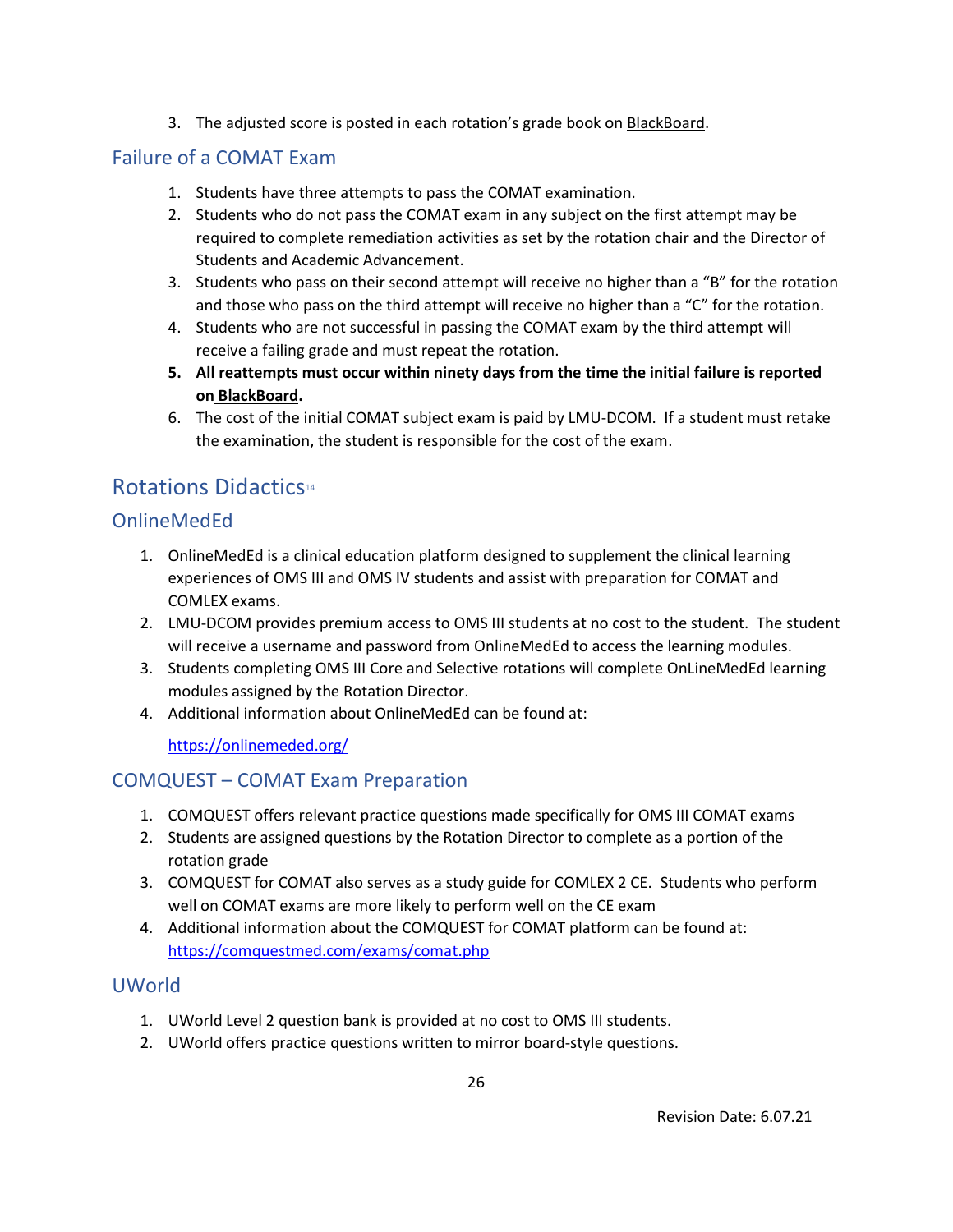- 3. Questions are answered in "tutor" mode, so students receive immediate feedback regarding their answers and have multiple attempts to answer questions correctly.
- 4. Additional information about the UWorld platform can be found at:

<https://medical.uworld.com/usmle/usmle-step-2-ck>

#### <span id="page-33-0"></span>Other Didactic Assignments

Other elements, such as journal club and case presentations may be assigned by the Rotation Director.

Instructions for completing required assignments is found in the course description on Blackboard and in the individual course syllabus.

# <span id="page-33-1"></span>Osteopathic Didactics on Rotations/Fourth Friday Didactics

LMU-DCOM will begin hosting a virtual didactic activity that will include sessions of Career Services/Counseling along with hands-on OPP/OMT instruction. These sessions will be delivered virtually in the afternoon of the fourth Friday of each rotation block and will include topics that are helpful to residency selection, application and Match. The OPP/OMT sessions will assist students in incorporating Osteopathic tenets into everyday practice.

Attendance at a specific percentage of these session is a GRADUATION REQUIREMENT:

- OMS III students must attend at least 60% of delivered Career Services/Counseling and OPP/OMT sessions.
- OMS IV students must attend at least 50% of delivered OPP/OMT sessions.

Information regarding this requirement will be distributed to preceptors and Site Coordinators

# <span id="page-33-2"></span>Interprofessional Experience (IPE) 14

- 1. OMS III and OMS IV students are required to participate in two (2) IPE experiences each academic year.
- 2. These experiences are intended to introduce the student to various members of an institutions' team that they would not normally interact with.
- 3. This collaborative opportunity will give the student knowledge, insight and a deeper understanding of the multiple and varied components that comprise the healthcare team.

<sup>&</sup>lt;sup>14</sup> Standard 6 element 6.6: Principles of osteopathic Medicine (CORE). The AOA COCA Accreditation of Colleges of Osteopathic medicine: COM continuing Accreditation Standards, July 1, 2019.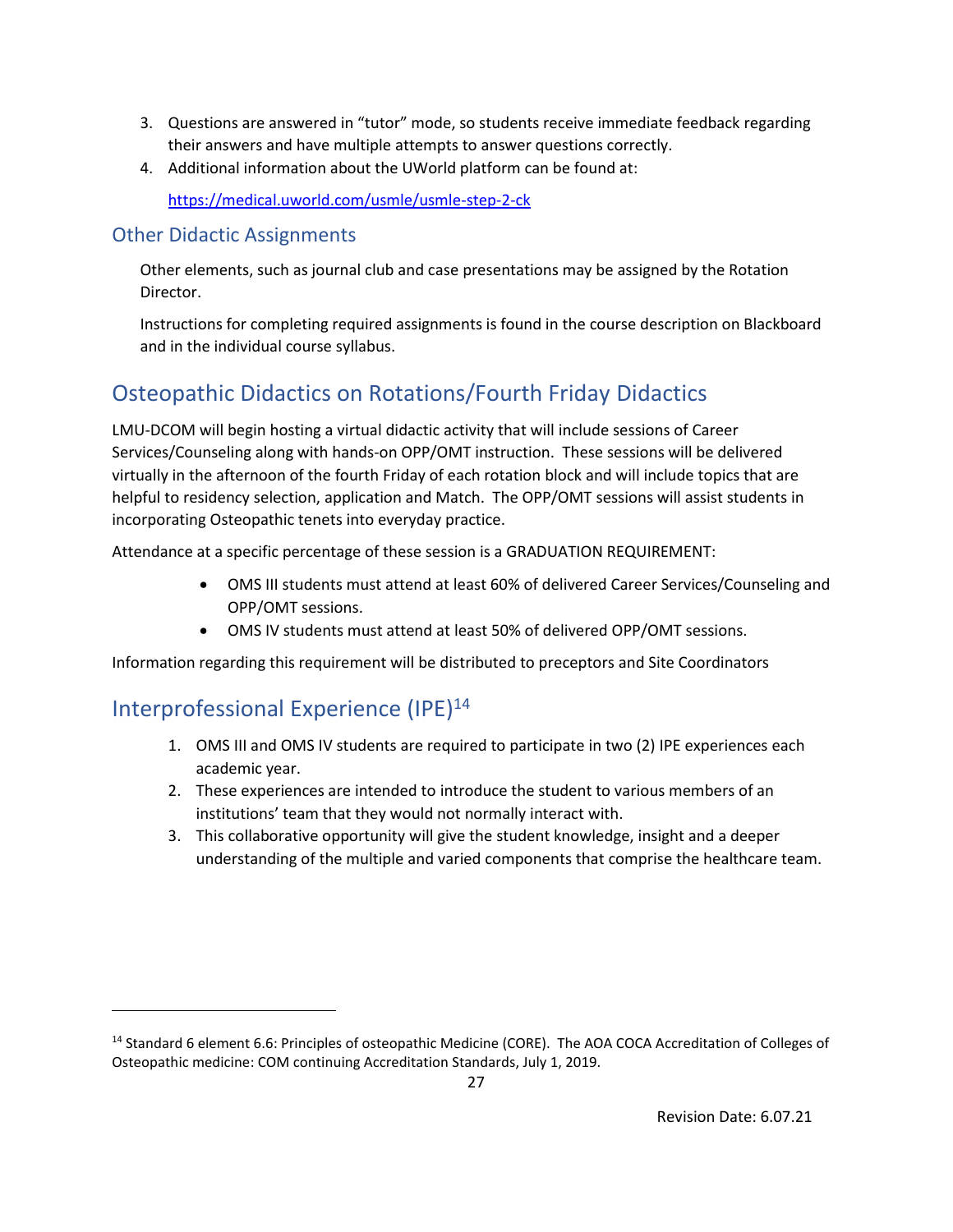#### **Graduation Requirement: IPE Shadowing and Journal Entries**

It is the responsibility of the student to arrange with their preceptor the required time-off during their rotation. Preceptors are aware of this requirement. Students experiencing any difficulties should notify the Clinical Education Department immediately.

#### <span id="page-34-0"></span>OMS III IPE Requirements

- 1. Students are required to have two (2) IPE shadowing experiences during their OMS III year.
- 2. This experience will take place only once during a rotation block and last  $\frac{1}{2}$  workday or four (4) hours.
- 3. Students will select a shadowing opportunity from the list below. Each category may only be used only one time.
	- Central Supply/Security
	- Housekeeping/Maintenance
	- Rehabilitation Services/X-Ray Technician
	- Dietary Food Service
	- Registration/Chaplain
- 4. Students are required to submit an electronic journal reflection using Blackboard for each of the shadowing experiences.
- 5. Students must complete two (2) reflections by the end of OMS III rotations.
- 6. **The student may choose, at his or her discretion, the rotation during which they would like to schedule their experience(s).**
- 7. Students who fail to submit two shadowing experiences and coinciding journal entries will no longer be listed in good academic standing.
- 8. This component is a P/F GRADUATION REQUIREMENT and will not be calculated into the rotation grade.

## <span id="page-34-1"></span>OMS IV IPE Requirements

- 1. Students are required to have two (2) IPE shadowing experiences during their OMS IV year.
- 2. This experience will take place only once during a rotation block and last  $\frac{1}{2}$  workday or four (4) hours.
- 3. Students will select a shadowing opportunity from the list below. Each category may only be used only one time.
	- Hospital Administrator (Pick one: CNO, CFO, CMO, CEO, CIO, CAO)
	- Pharmacist/Registered Dietician
	- Lab Technician/Medical Technologist
	- Social Worker/Case Manager
	- Quality Assurance Professional
- 4. Students will be required to submit an electronic journal reflection using Blackboard for each of the shadowing experiences.
- 5. Students must complete two (2) reflections by the end of OMS IV year rotations**.**
- 6. The student may choose, at their discretion, when during their OMS IV year (which rotation)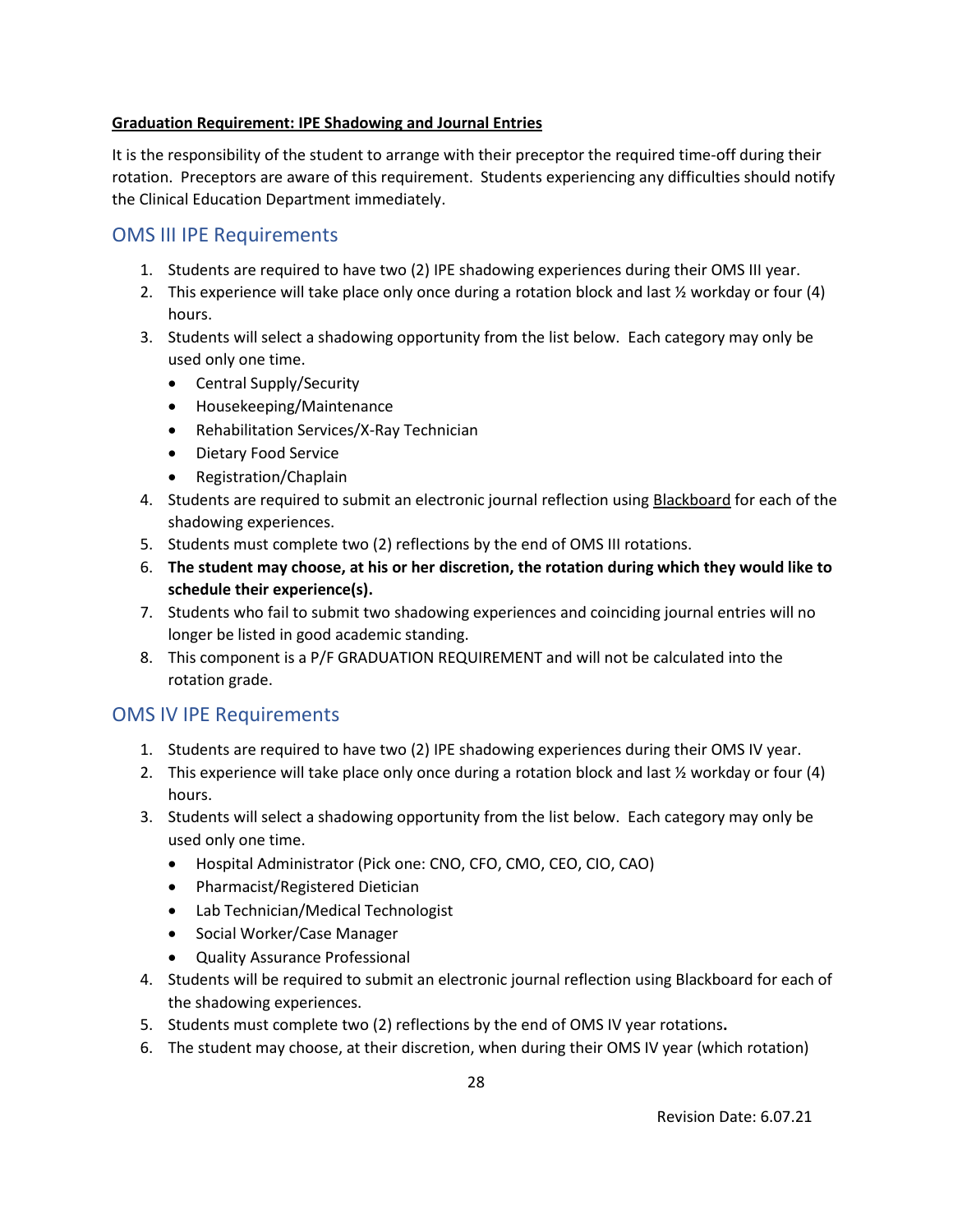they would like to schedule their experience(s).

- 7. Students who fail to submit two shadowing experiences and coinciding journal entries will no longer be listed in good academic standing.
- 8. This component is a P/F GRADUATION REQUIREMENT and will not be calculated into the rotation grade.

## <span id="page-35-0"></span>Incomplete Rotations

- 1. Students who do not meet all rotation requirements may be given a grade of incomplete (I) for that rotation.
- 2. If requirements are not met by a time specified to the student by the Rotation Director or the Assistant Dean of Clinical Affairs, the grade may be converted to a failing grade.
- 3. A failing grade will result in the student being referred to the Student Progress Committee.

## <span id="page-35-1"></span>Failure of a Rotation

- 1. A student who fails a rotation will be required to repeat and pass that rotation prior to graduation.
- 2. A failed rotation may result in the student not being able to graduate as scheduled and can delay participation in the residency match.
- 3. Any student who fails a rotation due to a preceptor evaluation will be referred to the Student Progress Committee and will be subject to dismissal from LMU-DCOM.

## <span id="page-35-2"></span>Grade Appeals

- 1. Questions regarding a grade are to be directed to the Office of Clinical Education**.**
- 2. Students **are never** to contact the supervising physicians who evaluated them regarding the grade received.
- 3. Refer to the *Student Handbook* for procedures on how to appeal a clinical grade.

# <span id="page-35-3"></span>Evaluation Process<sup>15</sup>

## <span id="page-35-4"></span>Student Responsibility for Evaluations

- 1. It is the responsibility of the student to ensure that student evaluations completed by the preceptor are submitted to the Office of Clinical Education within seven (7) days of the completion of each rotation.
- 2. If a student has difficulty in getting an evaluation submitted, he or she should inform their DCOM Rotations Coordinator immediately. The more time that passes after a rotation is completed, the more difficult it becomes to receive an accurate evaluation.

<sup>&</sup>lt;sup>15</sup> Standard 11 Element 11.2: Student Evaluation of Instruction. The AOA COCA Accreditation of Colleges of Osteopathic Medicine: COM Continuing Accreditation Standards, July 1, 2019.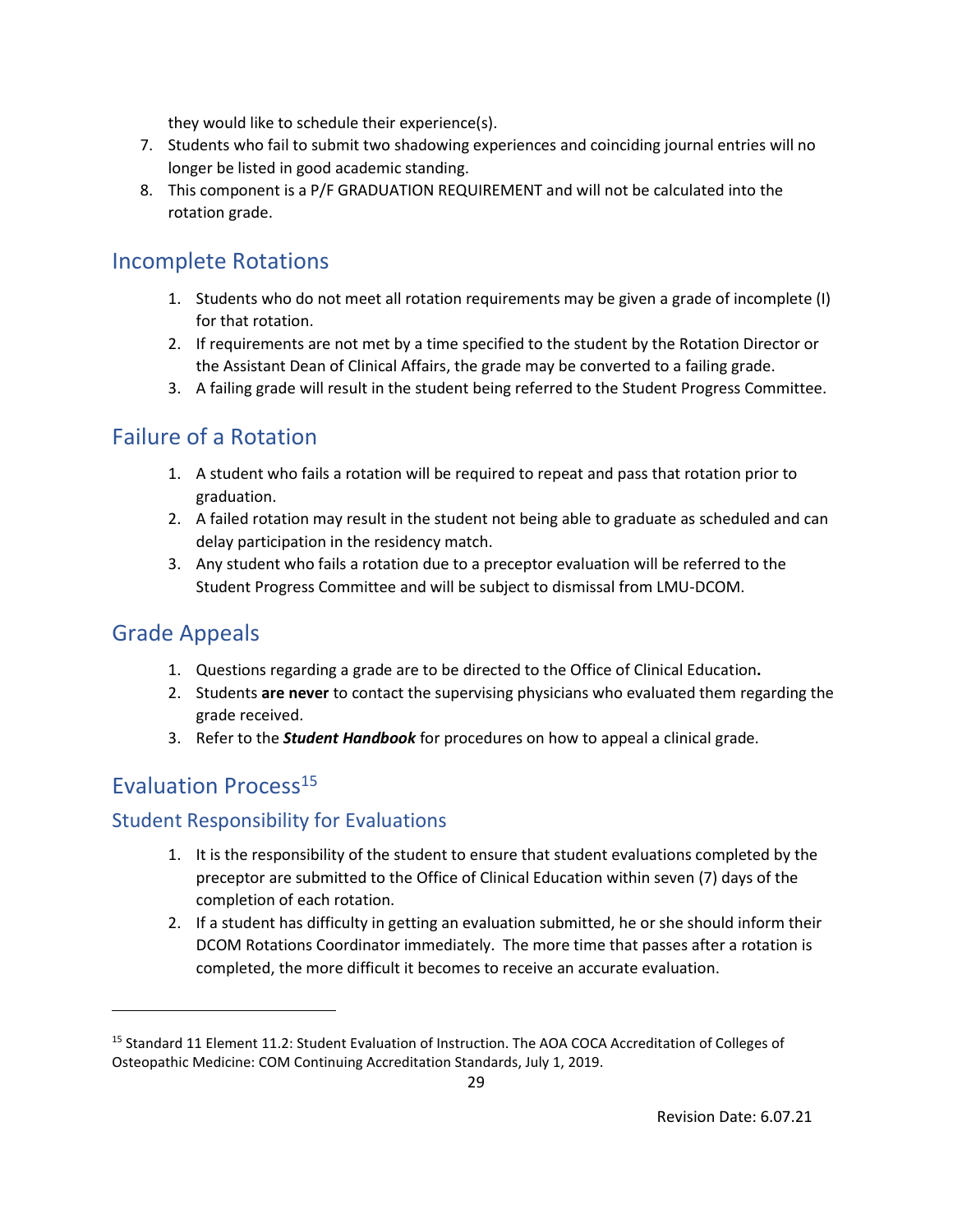- 3. The student's transcript will not be complete until ALL evaluations have been posted. Applications to GME programs cannot be submitted nor diplomas issued without a complete transcript.
- 4. The preceptor will receive an automated email from **E\*Value** with a link to the evaluation.
- 5. Evaluations completed on **E\*Value** is the preferred method since the information is received immediately and there are no lost faxes, missing pages, illegible handwriting, etc.
- 6. In instances when a paper evaluation is requested **by the preceptor**, one will be sent to the training site by the Office of Clinical Education. Students may also give a copy of the evaluation to the preceptor.
- 7. Paper evaluations can be faxed, mailed or sent by email to the Office of Clinical Education.
- 8. Evaluations received directly from students will not be accepted by the Office of Clinical Education; the evaluation must be received from the preceptor or training site ONLY.
- 9. Please note that any health professional providing health services, through a physicianpatient relationship, must recuse him/herself from the academic assessment or promotion of the student receiving those services. Therefore, if a preceptor is involved in the evaluation of the student, they cannot provide health services to the student being evaluated.<sup>16</sup>

## <span id="page-36-0"></span>Preceptor Information on E\*Value

- 1. It is the student's responsibility to make certain that the rotation and preceptor information listed on E\*Value is accurate.
- 2. E\*Value will automatically generate an email to the preceptor listed, with a link to the evaluation.
- 3. Students are expected to check E\*Value when each rotation begins and inform the LMU-DCOM Rotations Coordinator of any changes in the name or contact information of the preceptor.
- 4. Preceptors for Core rotations:
	- a. The preceptor listed on E\*Value for a core rotation may not be the primary preceptor, but the supervising physician who oversees the core rotation.
	- b. The student should address any concerns regarding the preceptor listed for core rotations with his/her DCOM Rotations Coordinator **by the end of the first week of the rotation.**
- 5. Preceptors for Selective/Elective rotations away from the Core Site:
	- a. The student should determine the preceptor's preferred method to complete the student evaluation and make certain a correct email address is listed on E\*Value for the preceptor, or the person who should receive the email notice that an evaluation is due (such as a practice manager).
	- b. If a paper evaluation is preferred, provide a copy to the preceptor **before** the last week of the rotation.
- 6. Preceptors at Graduate Medical Education/Residency Programs:

<sup>&</sup>lt;sup>16</sup> Standard 9 Element 9.10: Non-Academic Health Professional (CORE). The AOA COCA Accreditation of Colleges of Osteopathic Medicine: COM Continuing Accreditation Standards, July 1, 2019.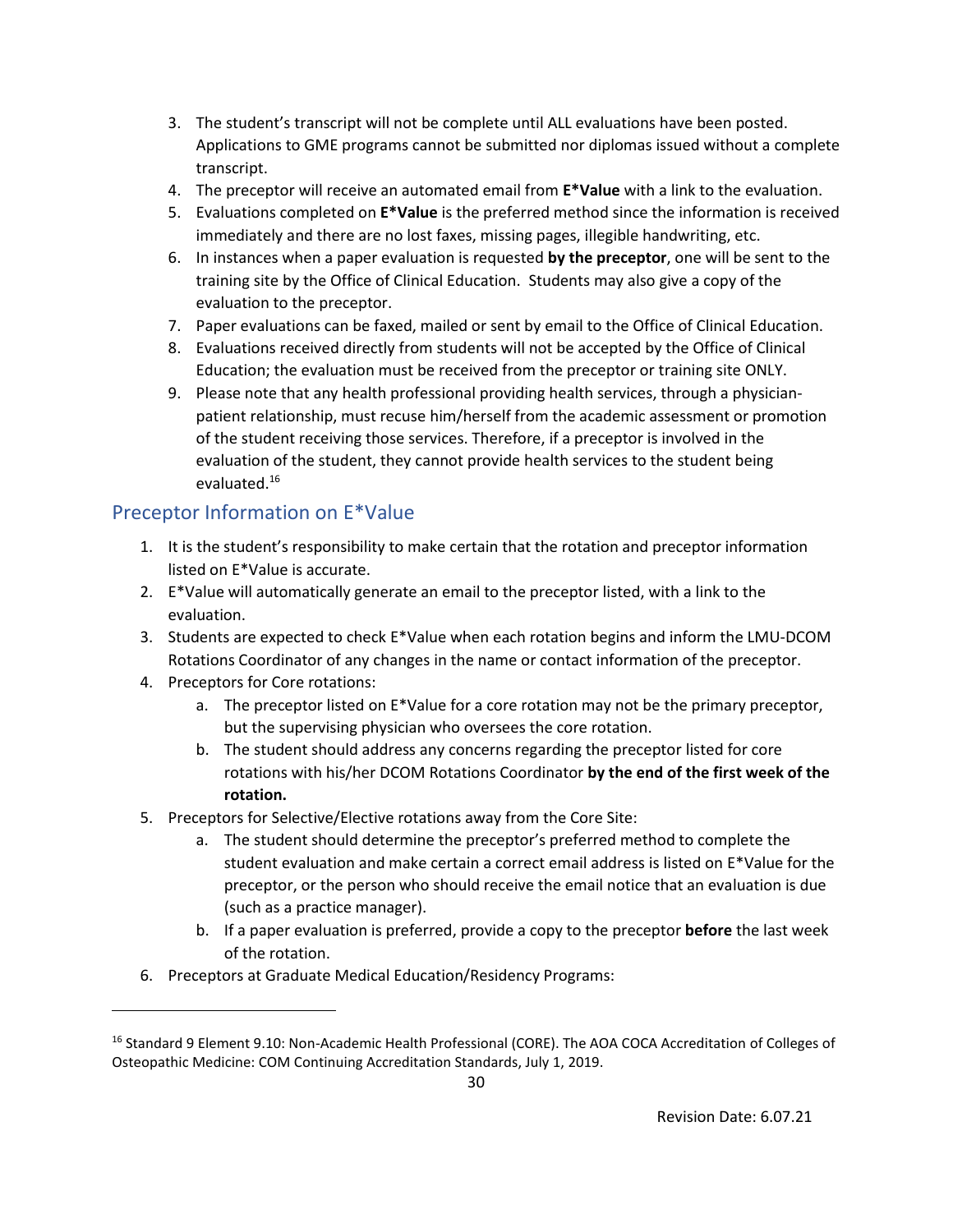- a. When on rotation at a GME program, the student should consult with the medical education coordinator at that program regarding their procedures for student evaluations.
- b. Evaluation procedures vary at each site.
- c. Students may work with multiple preceptors who all contribute to the evaluation. In this instance, the coordinator or supervising physician at the host site will combine the input received from all evaluators and submit one overall evaluation to the Office of Clinical Education.
- d. It is the responsibility of the student to determine the evaluation process at the host site and provide that information along with the name and contact information of the preceptor of record to the Office of Clinical Education. This information should be received by the student's rotation coordinator at LMU-DCOM by the end of the first week of the rotation.
- e. Evaluations must be completed by attending physicians.

## <span id="page-37-0"></span>Evaluation Process

#### <span id="page-37-1"></span>Beginning of Rotation

- 1. The evaluation process should begin the first week of the rotation.
- 2. Students should meet their preceptor at the beginning of the rotation to discuss expectations for clinical and academic performance. The student should:
	- a. Determine if the preceptor has a copy of the rotation syllabus and if not, provide a copy
	- b. Provide the preceptor with a copy of the *Mid-Rotation Evaluation Form* and let him/her know that the end of rotation evaluation will be based on the competencies listed on the form.

#### <span id="page-37-2"></span>Mid-Rotation Evaluation

- 1. Two weeks into the rotation, the student should ask for an informal mid-rotation evaluation, review the mid-rotation evaluation form with the preceptor and ask for input on his or her performance and specific recommendations for improvement.
- 2. Students should not be afraid to voice concerns if there is an issue not made clear by the preceptor.
- 3. For certain required rotations, the mid-rotation evaluation form is required to be submitted to the Rotation Director. Consult the syllabus for each rotation to determine this requirement. Otherwise, the student is encouraged to make notes and keep the form for his or her records.

#### <span id="page-37-3"></span>Final Evaluation

- 1. The student should set up a time for a final evaluation during the last week of the rotation.
- 2. The student should not leave the rotation without the evaluation being discussed with and submitted by the preceptor.
- 3. The student's evaluation must be completed and submitted to the Office of Clinical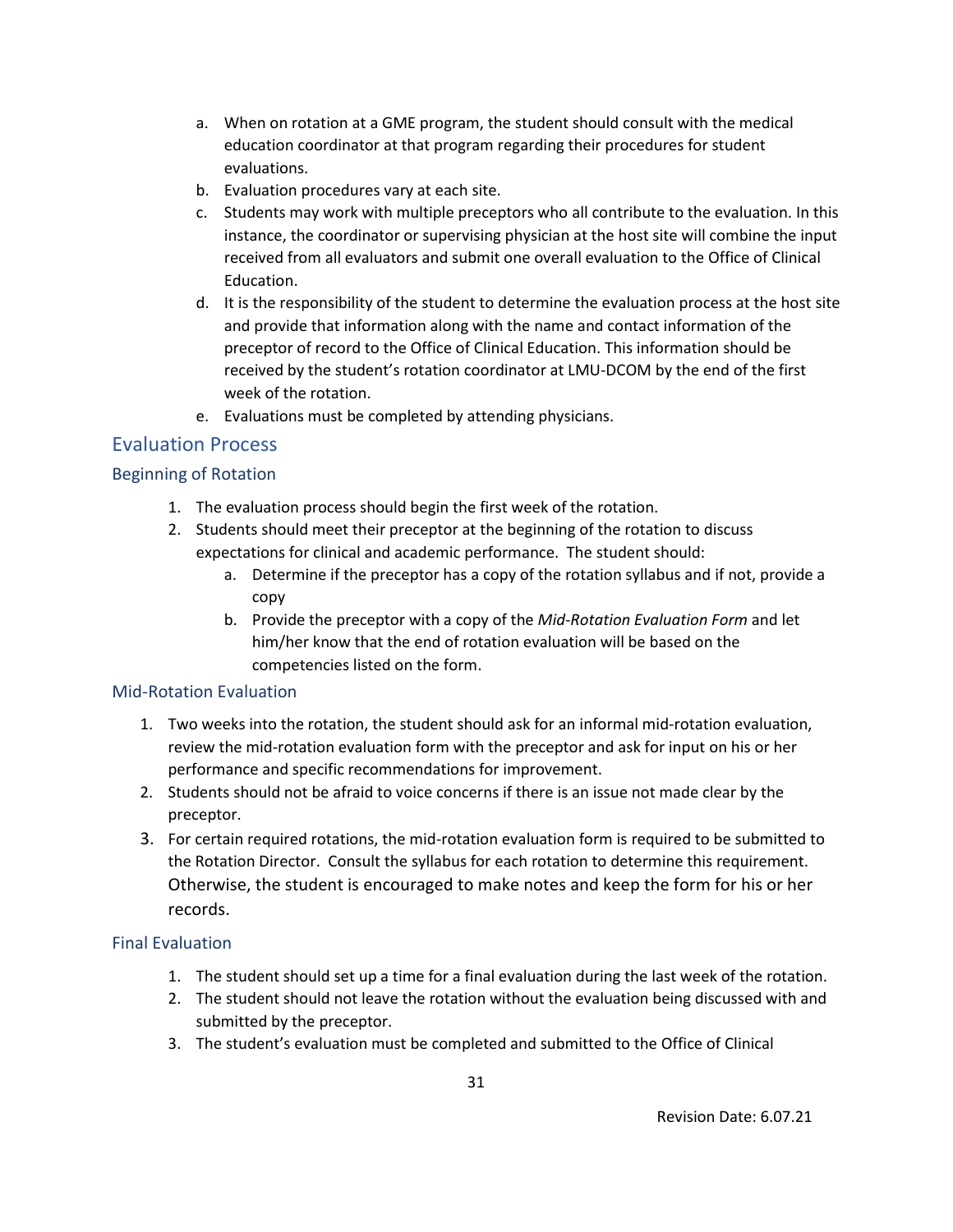Education no later than seven business days past the rotation end date.

- 4. No grade can be assigned until the preceptor evaluation is received.
- 5. Evaluations CANNOT be completed by Resident Physicians, Physician Assistants, or Nurse Practitioners.
- 6. The comments section is a very important element of the student evaluation
	- a. Designed to identify the student's strengths and areas for improvement.
	- b. Comments will also be used as content for the Medical Student Performance Evaluation (MSPE, or Dean's letter) for the residency match program.
	- c. If your evaluation is missing, it will be recorded as "No comments available" in your MSPE.
	- d. Students are encouraged to inform the preceptor about the importance of making specific comments about their clinical performance.

## <span id="page-38-0"></span>Student Evaluation of Learning Experiences:

- 1. Students will complete evaluations on **E\*Value** regarding their rotation experience.
- 2. Academic Survey (excluding elective rotations): Provides feedback that can be used to assess and improve individual core rotations, including the syllabus, learning materials, didactic assignments and the instructional and support efforts of the Rotation Director.
- 3. Evaluation of Preceptor: Provides feedback that can be used to assess and improve the teaching of up to three preceptors for each rotation. Please notify your LMU-DCOM Rotations Coordinator if your preceptor is listed incorrectly in **E\*Value**.
- 4. Annual Core Site Evaluation: Near the end of OMS III year, students will complete an evaluation of their core site, assessing the clinical experience they have received throughout the OMS III year and identifying strengths and opportunities for improvement at that site.
- 5. Feedback received from the evaluations will assist the Office of Clinical Education in the overall assessment and improvement of clinical rotations and ongoing faculty development.
- 6. An annual summary of student comments will be reported anonymously to preceptors and training sites to assist them in making improvements to the rotations that they provide.

## <span id="page-38-1"></span>Hours of Duty

- 1. The LMU-DCOM academic calendar does not apply to students on clinical rotations. Each clinical training site sets its own schedule.
- 2. Night call, weekend coverage and holiday assignments are at the discretion of the training site.
- 3. A typical day will begin at 7:00 a.m. and end at 7:00 p.m. Work hours are at the discretion of the supervising physician.
- 4. A typical workweek is 60-72 hours per week. The workweek shall be limited to a minimum of 40 hours and a maximum of 80 hours, averaged over the four-week period of the rotation.
- 5. Rotations may not be shortened by working extra hours some weeks in order to complete the rotation in less than four weeks.
- 6. The maximum duration of any work period will be 24 hours and must be followed by a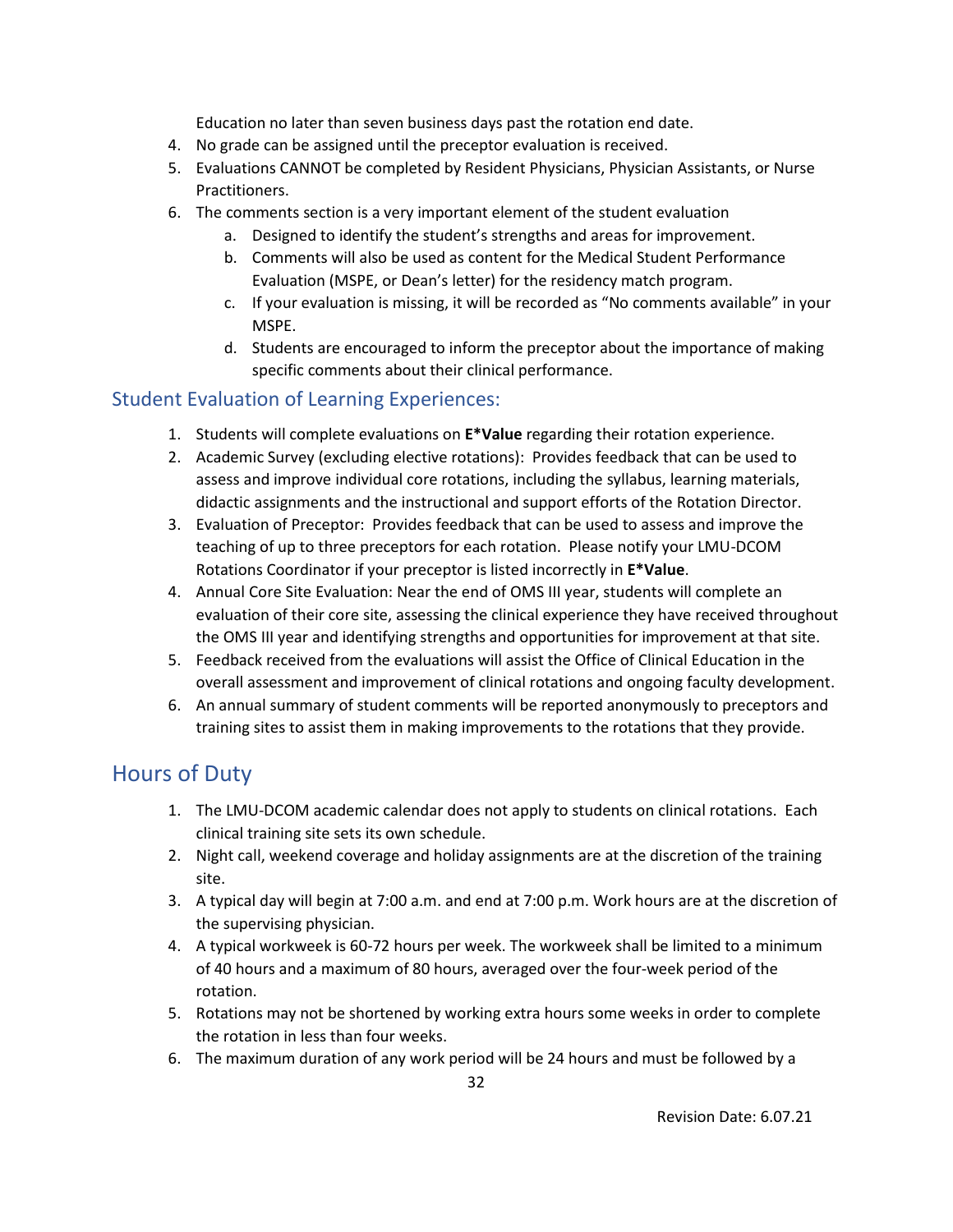minimum of 12 hours off duty.

- 7. No student shall be required to be on call or perform night duty after a day shift more than once every three days.
- 8. Students shall be given a minimum of two days off every 14 days. This requirement may be met by giving a student every other weekend off but is at the discretion of the supervising physician/preceptor.

## <span id="page-39-0"></span>Attendance

- 1. One hundred percent attendance is expected at all clinical rotations.
- 2. Any absence during scheduled rotation work hours, including illness, must be excused by the preceptor and the Office of Clinical Education in advance, except for illness. Illness must be reported immediately to the preceptor and site coordinator.
- 3. Any absence during rotation work hours must be made up by the student according to a plan that is pre-approved by the Office of Clinical Education.
- 4. Absences will not be excused for travel to elective rotations or medical mission work.
- 5. The student may be excused, with prior approval from the Office of Clinical Education, for COMLEX USA examinations. Two days of excused absence is allowed for COMLEX Level 2 CE. Three days (one test day and two travel days) excused absence will be allowed for the COMLEX Level 2 PE exam if/when this exam resumes. These absences must be requested and approved in advance consistent with the policies contained in the *Student Handbook.*
- 6. Time missed for residency interviews must be made up by the end of the rotation. Students are encouraged to schedule interviews during their vacation month.
- 7. Any absence from a rotation will be excused only under extreme circumstances. This includes but is not limited to; death in the immediate family, birth of student's child, illness or accident of a student requiring hospitalization or similar circumstances. Absence from a rotation in excess of two days or any unexcused absence will be reviewed by the Assistant Dean of Clinical Affairs and will result in failure of the rotation and appearance before the Student Progress Committee.
- 8. Fulfillment of the academic program at LMU-DCOM is the top priority and it is the student's responsibility to fulfill all course/rotation requirements.
- 9. Failure to adhere to the LMU-DCOM attendance policy is considered unprofessional behavior and will be subject to disciplinary action, including meeting with the Student Progress Committee and possible dismissal.
- 10. Time missed for the Clinical Skills Workshop is discussed elsewhere in this manual.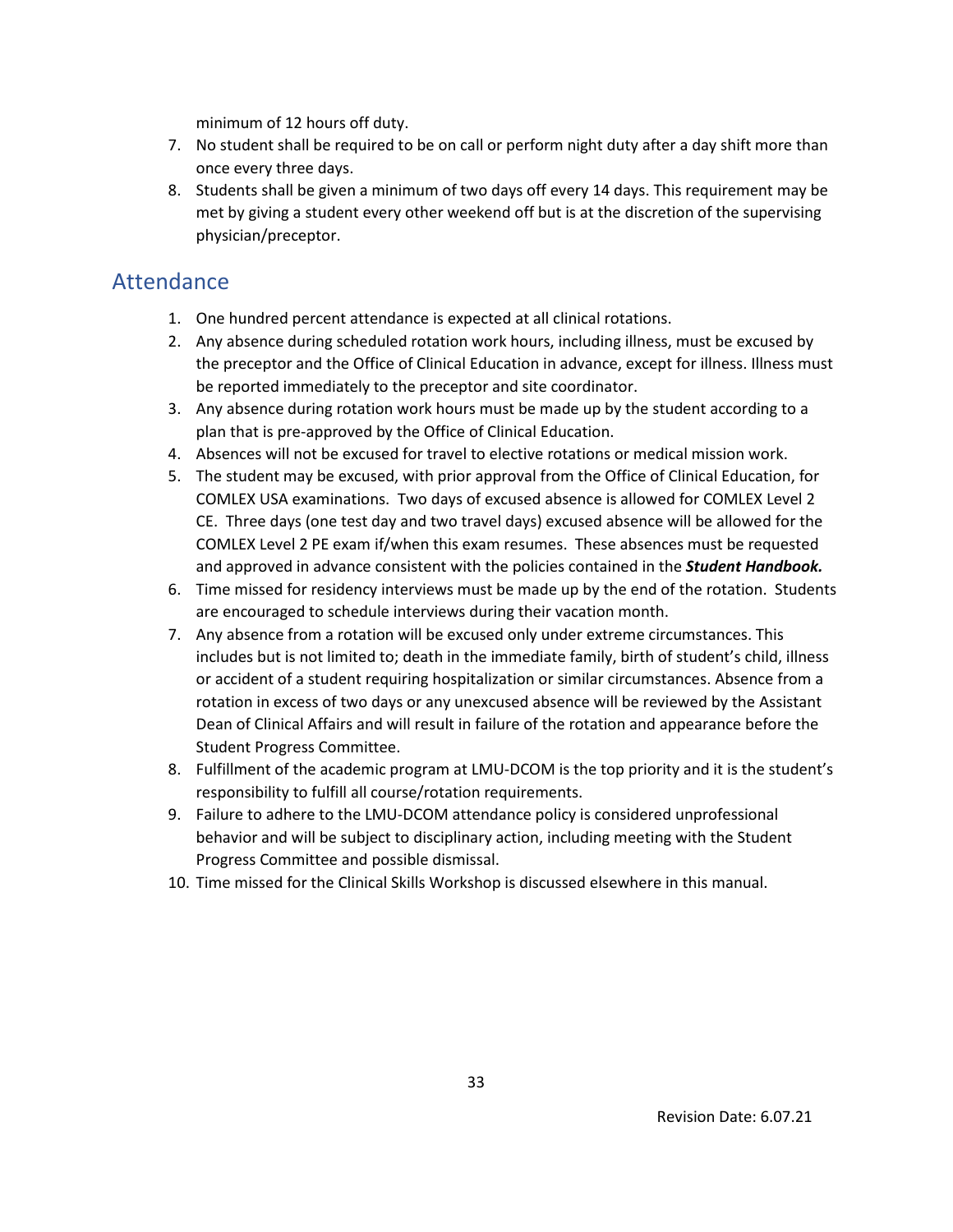# <span id="page-40-0"></span>Professionalism $17$

- 1. **Patient Safety:** The student's primary concern should be the health and safety of the patient. Students are expected to exercise good judgement and immediately notify the preceptor of any circumstances which they perceive may lead to patient harm. Before beginning rotations, students receive training in BLS, ACLS, universal precautions, blood borne pathogens and potential health risks. Students will perform only procedures authorized by the preceptor and all procedures shall be performed under the supervision of the preceptor until the preceptor feels that the student is proficient.
- 2. **Cultural Competence**: Patient safety depends on culturally competent provision of care. Students must demonstrate respect and empathy for all persons of diverse cultures, values and beliefs. Students will develop an understanding of the role that culture plays in how the patient perceives health and illness and responds to various symptoms, diseases and treatments. While first considering the health of the patient, the student will learn to meet the social, cultural and linguistic needs of a diverse patient population.
- 3. **Interprofessional Collaborative Practice**: While on rotations, students will interact with interprofessional healthcare teams, including other students. Understanding other professions and their student's role in the healthcare team is critical. Students will develop a team-based collaborative approach to patient care and understand that team interaction and communication improves patient outcomes and quality of care.
- 4. **Alcohol and substance abuse** during clinical rotations will not be tolerated. Students receiving DUI's or found to be using illegal or non-prescribed substances will be removed from their rotation immediately and will go before the Student Progress Committee. Please refer to the LMU-DCOM Student Handbook for the specific policy.

DCOM students are expected to conduct themselves at all times in such a way that brings credit to themselves, to LMU- DCOM and to the Osteopathic Profession

# <span id="page-40-1"></span>COMLEX - USA Requirements<sup>18</sup>

- 1. Students must take and pass COMLEX USA Level 1, COMLEX USA Level 2-CE and COMLEX USA Level 2-PE (if/when this requirement returns) to meet graduation requirements.
- 2. Students who fail COMLEX Level 1, 2 CE or 2 PE (if/when this requirement returns) may be placed on administrative leave of absence and required to participate in exam preparation programs.
- 3. Refer to the *Student Handbook* for COMLEX requirements and schedules; pay close attention to examination deadlines.

<sup>&</sup>lt;sup>17</sup> Standard 5 Element 5.1: Professionalism (CORE). The AOA COCA Accreditation of Colleges of Osteopathic Medicine: COM Continuing Accreditation Standards, July 1, 2019.

<sup>18</sup> Standard 6 Element 6.12: COMLEX-USA. The AOA COCA Accreditation of Colleges of Osteopathic Medicine: COM Continuing Accreditation Standards, July 1, 2019.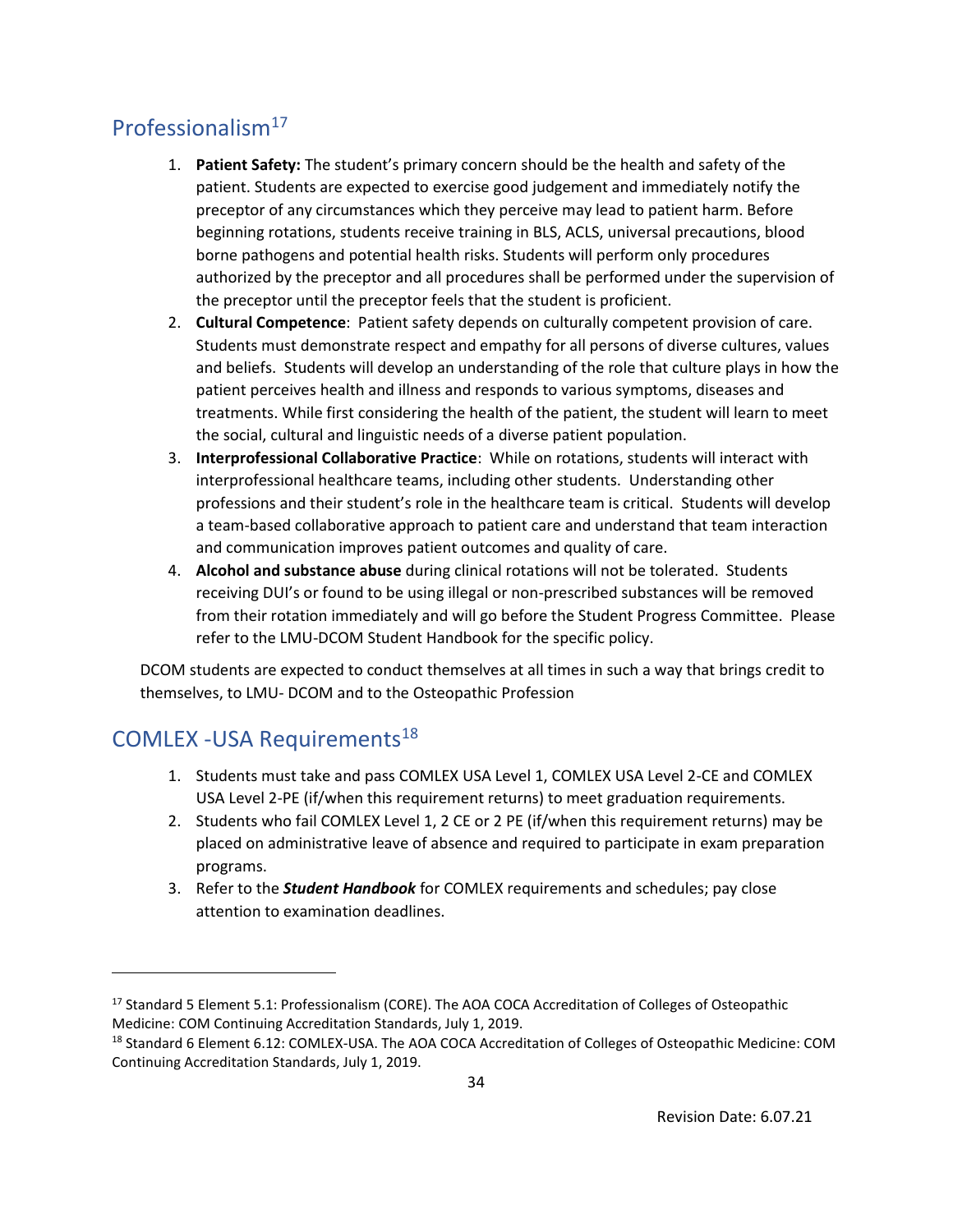- 4. It is strongly recommended that COMLEX 2-CE be taken by June  $30<sup>th</sup>$ . Early completion of licensing exams by July 1 will allow students to receive scores before residency audition rotations and interviews. This will allow time to retake examinations if not passed initially. Having scores in place early strengthens an applicant's position for competitive residency programs. Some programs will not grant an interview until exam scores are received.
- 5. Detailed information regarding COMLEX examinations can be found on the AOA website at:

[http://www.osteopathic.org/insideaoa/Education/students/Pages/COMLEX-USA-level-](http://www.osteopathic.org/insideaoa/Education/students/Pages/COMLEX-USA-level-2.aspx)[2.aspx](http://www.osteopathic.org/insideaoa/Education/students/Pages/COMLEX-USA-level-2.aspx)

and on the NBOME website at:

<https://www.nbome.org/osteopathic-medical-students/>

## <span id="page-41-0"></span>USMLE

- 1. LMU-DCOM does not require students to take any Step of the USMLE but supports those who wish to do so.
- 2. The student may take Step 1, Step 2 or both.
- 3. The National Board of Medical Examiners (NBME) permits a student to take USMLE Step 2 without first having taken Step 1.
- 4. It is the student's responsibility to determine which exam(s) will suffice to further their residency plans; however, it is recommended that students take COMLEX-USA prior to USMLE, since it is a requirement for graduation, as well as securing the residency of the student's choice.
- 5. The USMLE, may not, under any circumstances, be substituted for COMLEX-USA to fulfill graduation requirements.
- 6. Results of all licensing exams (COMLEX and USMLE) attempts must be reported for residency and licensing applications.

# <span id="page-41-1"></span>Patient Care Activities and Supervision<sup>19</sup>

- 1. Each Core Site will define the degree of student involvement in patient care activities at that facility.
- 2. Students must comply with all of the general and specific rules and medical ethics established by the hospital, clinic or facility at which they are being trained.
- 3. A medical student is not legally or ethically permitted to practice medicine or independently assume responsibility for patient care.
- 4. A student may be involved in assisting in the care of a patient, but **only under the supervision of a licensed physician.**
- 5. The attending physician is responsible for the medical care of the patient. A student may not

<sup>&</sup>lt;sup>19</sup> Standard 5 Element 5.4: Patient Care Supervision (CORE). The AOA COCA Accreditation of Colleges of Osteopathic Medicine: COM Continuing Accreditation Standards, July 1, 2019.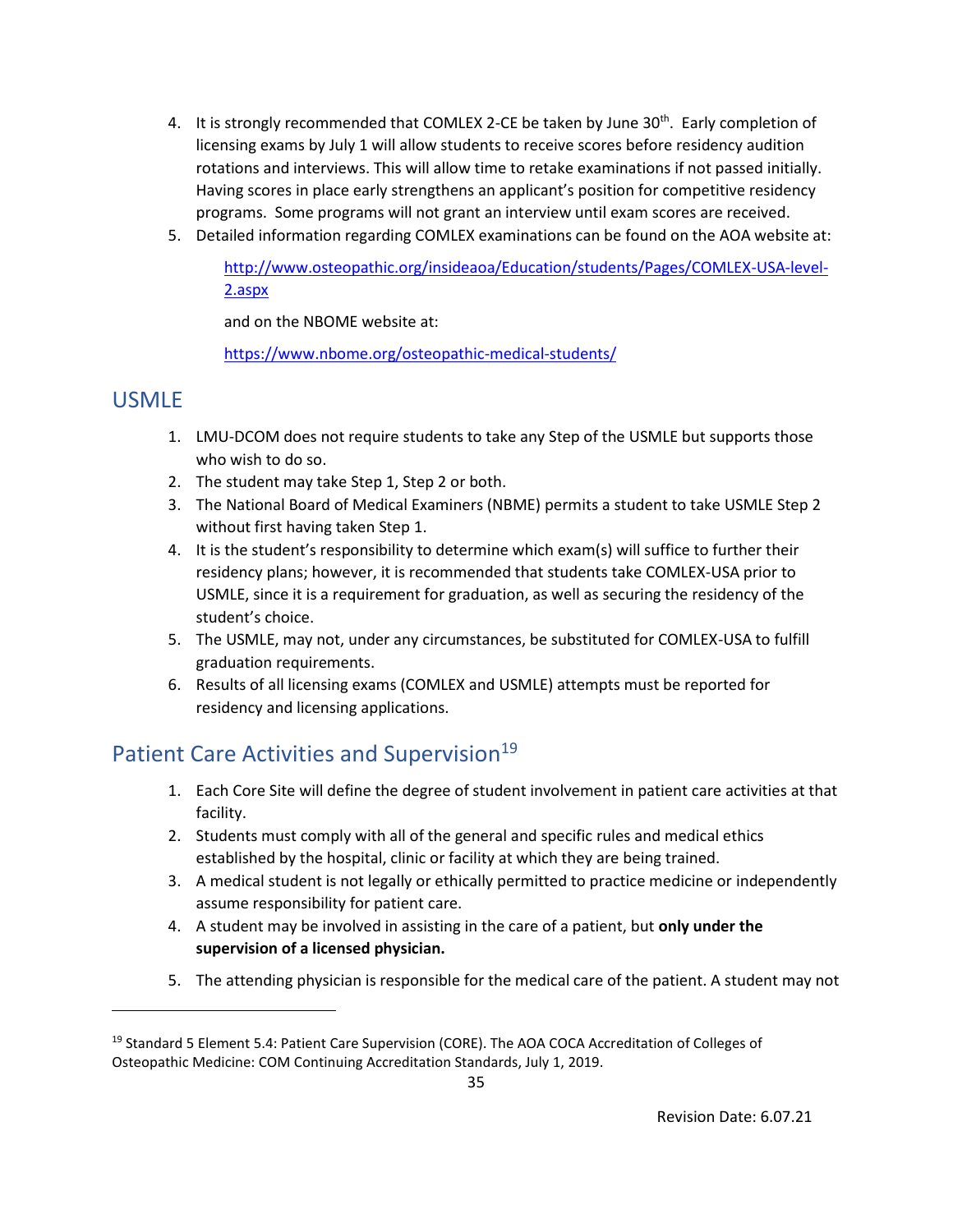administer therapy or perform procedures, except under the supervision of a licensed physician to whom the student has been formally assigned.

# <span id="page-42-0"></span>Medical Records/Charting

- 1. Students may document services in the medical record; however, the supervising physician must verify in the medical record all student documentation or findings, including history, physical exam and/or medical decision making. The supervising physician may verify specific information that the student documented in the medical record rather than re-documenting this work.
- 2. Some rotation sites have separate pages in the paper chart, often brightly colored, set aside for student documentation. This allows the student to practice their documentation skills but will not become a part of the permanent medical record. These notes should also be reviewed and signed by the supervising physician. If dictation or computerized entry by students is allowed, those notes must also be reviewed and signed by the attending physician.
- 3. Students are responsible for obtaining charting/documentation instructions from the preceptor or clinical site coordinator at each rotation site. The student must always sign and date all entries into the medical record by name and educational status, such as John Smith, OMS III.
- 4. Student notes are never to serve as the attending physician's notes.

## <span id="page-42-1"></span>Students as Scribes

- 1. LMU-DCOM recognizes that there may be occasions when students may act to document information for a preceptor.
- 2. Scribes are authorized by a licensed practitioner to transcribe his/her spoken word during a clinical encounter. Scribes do not interact directly with patients, but document activities of the provider.
- 3. Use of LMU-DCOM students as scribes should be extremely limited and have an educational purpose, such as observing and documenting a complex clinical encounter or demonstrating documentation skills at the beginning of a rotation.
- 4. Students should not function in the role of a scribe during a clinical rotation and are expected to interact with patients.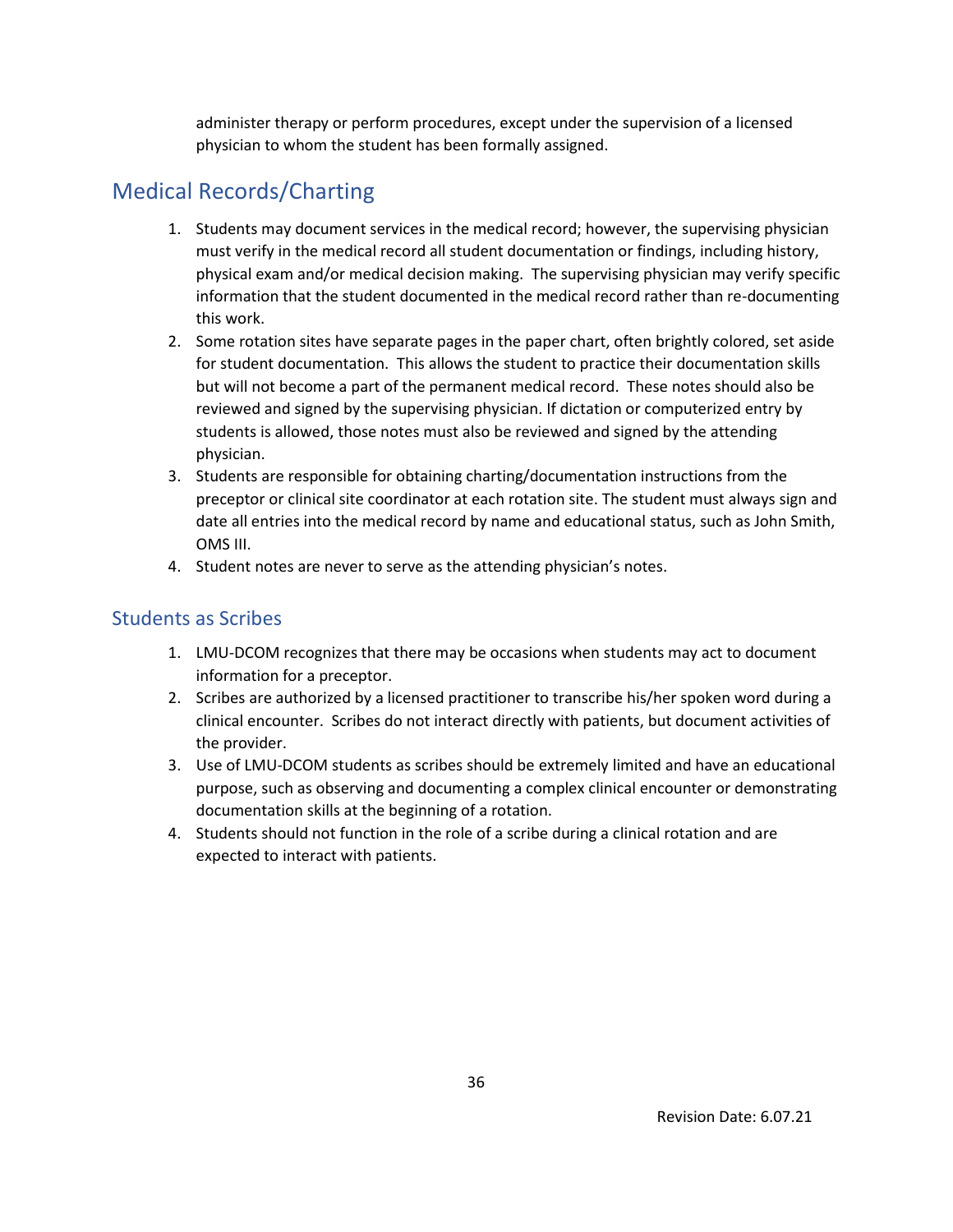# <span id="page-43-0"></span>Student Health<sup>20</sup>

## <span id="page-43-1"></span>Needle Stick and Blood Borne Pathogen Exposure

If a student experiences a needle stick, sharps injury or is otherwise exposed to bodily fluids while on a clinical rotation, the student should:

- 1. **Immediately** wash the area, scrubbing skin with soap and water or go to an eyewash station if eyes are affected.
- 2. **Immediately** report the incident to the physician preceptor and employee health if the incident occurred in the hospital. Prompt reporting is essential. In some cases, post-exposure treatment may be recommended and should be started as soon as possible. If there is potential exposure to HIV, it is imperative to initiate prophylactic treatment within two hours of the incident. Without prompt reporting, the source patient may be discharged or lost to follow up before testing for infectious disease can be conducted.
- 3. **Seek post-exposure services**. Clinical sites will have a policy in place for exposure to blood borne pathogens, with a point of contact. The student should follow the policy of the training site. If on a core rotation, contact the Site Coordinator for instructions. If on a non-core rotation, contact the nursing supervisor or employee health service. If it is after hours or if the student cannot locate a person to guide them, the student should go immediately to the emergency department and identify themselves as a student who has just sustained an exposure.
- 4. **Complete and submit the LMU Incident Report.** The student must report the incident to his or her LMU-DCOM Clinical Rotations Coordinator and complete and submit the LMU Incident Report within 24 hours of the exposure. The training site may require the student to complete a separate incident report for their facility. The LMU Incident Report can be obtained from the Office of Clinical Education.
- 5. **It is extremely important that students report incidents within 24 hours to LMU-DCOM to avoid problems occurring later with payment for post-exposure treatment.**
- *6.* **Costs Incurred.** Most training sites provide post-exposure treatment to students free of charge. If there are charges for services, the student must file all medical claims to his or her personal medical insurance first, then to the LMU intercollegiate policy. The student must:
	- a. File a claim with his or her personal insurance policy
	- b. Complete the LMU intercollegiate claim form obtained from the Office of Clinical Education.
	- c. Make a copy of the front and back of your insurance card
	- d. Collect all bills associated with the incident not paid by the insurance company.
	- e. Keep a copy of the Explanation of Benefits (EOB) provided by your insurance company.
	- f. Collect a billing statement from the billing office of the facility where treatment was received.
	- g. Submit all items listed to:

<sup>&</sup>lt;sup>20</sup> Standard 5 Element 5.3: Safety, Health, and Wellness (CORE). The AOA COCA Accreditation of Colleges of Osteopathic Medicine: COM Continuing Accreditation Standards, July 1, 2019.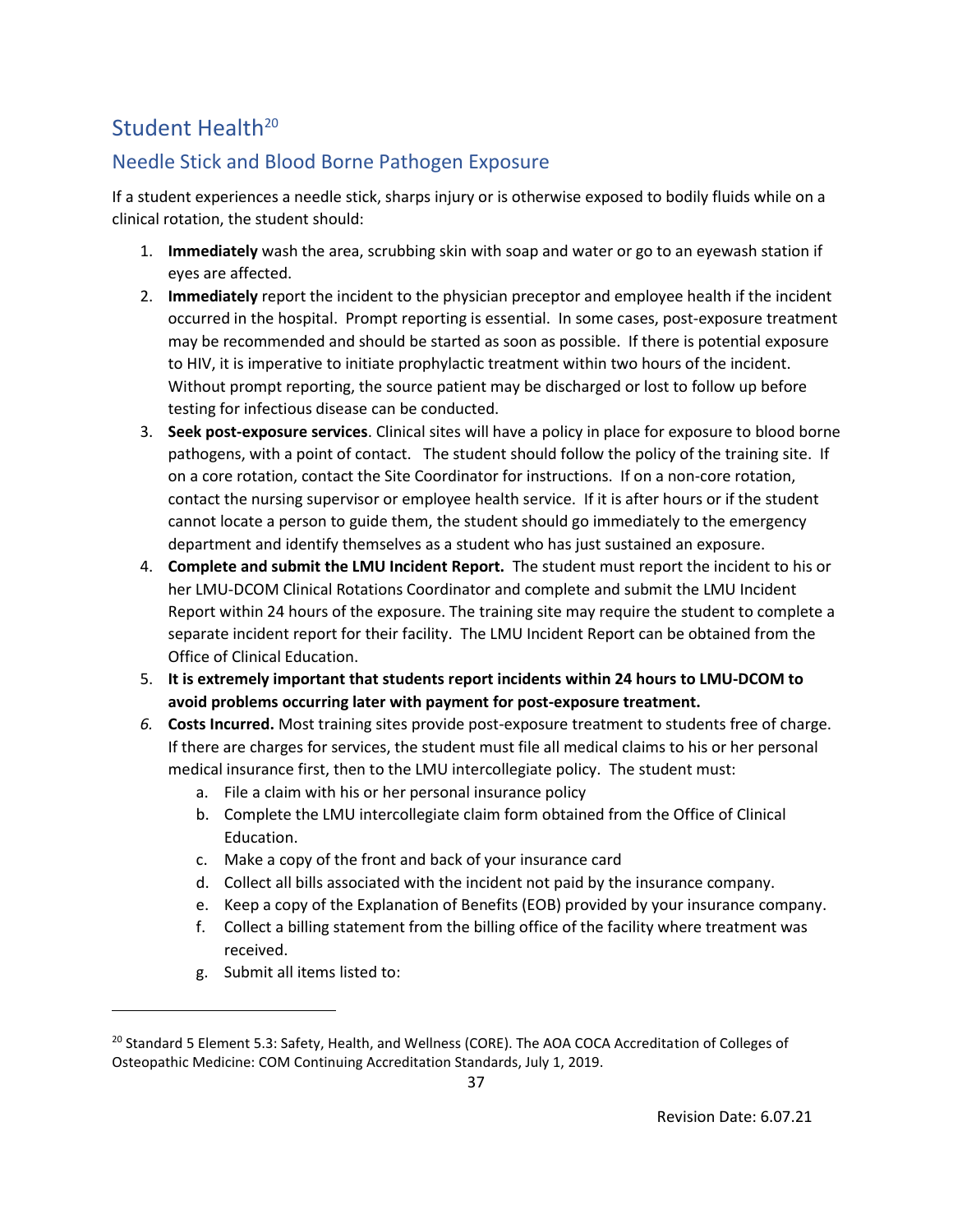Kaitlin Bray Administrative Assistant for Clinical Affairs LMU-DCOM 6965 Cumberland Gap Parkway Harrogate, TN 37752 Phone: 423.869-6237 FAX: 423.869.6016 Kaitlin.bray02@LMUnet.edu

#### <span id="page-44-0"></span>Personal Medical Care while on Rotation<sup>21</sup>

- 1. If a student becomes ill or has an emergency health issue during their rotation, the training facility will render care but is not responsible for the cost of such care.
- 2. Students are financially responsible for any medical care they receive at a training site.
- 3. A health professional providing health services, via a therapeutic relationship, must recuse him/herself from the academic assessment or promotion of the student receiving those services.

#### <span id="page-44-1"></span>Mental Health Services<sup>23</sup>

- 1. **WellConnect** Student Resource Services is a professional, confidential service provided by LMU-DCOM to give immediate access to a comprehensive network of experts and information that can help students handle life's challenges while on rotations.
- 2. This 24-hour service is prepaid and there is no cost to the student.
- 3. A full description of **WellConnect** by Student Resource Services can be found as **Appendix C** of this manual.
- 4. For additional questions, contact Rick Slaven, [ricky.slaven@lmunet.edu.](mailto:ricky.slaven@lmunet.edu)

#### <span id="page-44-2"></span>Disaster Preparedness

- 1. The health and safety of our students, faculty and staff are the primary concern of LMU-DCOM and are the guiding principles behind our management of catastrophic events.
- 2. In the event of an emergency, natural disaster, or severe weather, the student is expected to follow the policies and procedures outlined at his/her specific Core Site or the facility where he/she is located.
- 3. In the event of such an emergency, the student should notify the Clinical Education Department at LMU-DCOM as soon as is feasible as to his/her location, updated contact information, and status.

<sup>&</sup>lt;sup>21</sup> Standard 9 Element 9.9: Physical Health Services (CORE). The AOA COCA Accreditation of Colleges of Osteopathic Medicine: COM Continuing Accreditation Standards, July 1, 2019.

<sup>&</sup>lt;sup>23</sup> Standard 9 Element 9.8: Mental Health Services (CORE). The AOA COCA Accreditation of Colleges of Osteopathic Medicine: COM Continuing Accreditation Standards, July 1, 2019.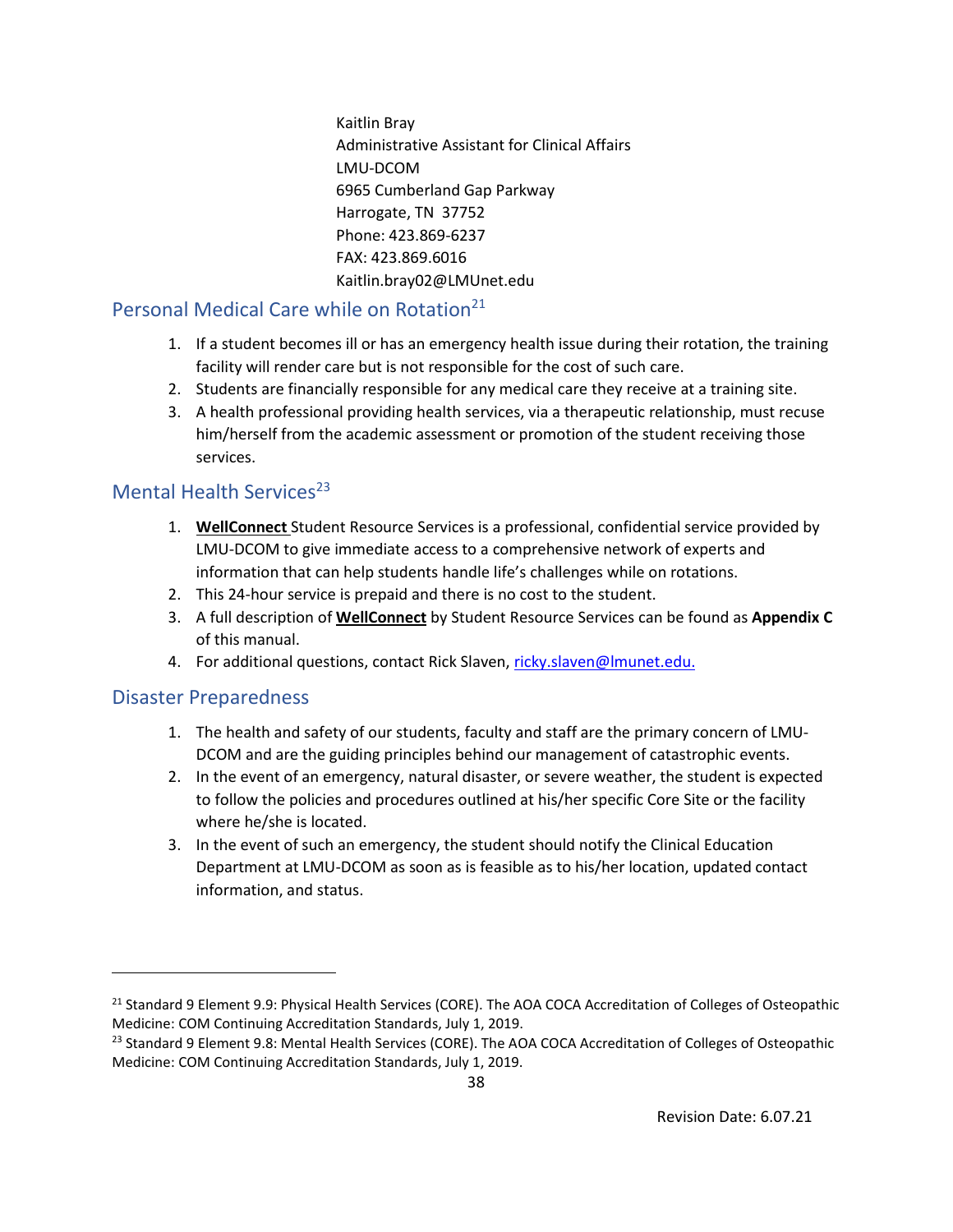- 4. If LMU-DCOM does not receive notification from a student involved in an emergency/disaster situation within 12 hours, every effort will be made to contact the student to confirm their whereabouts and safety.
- 5. LMU-DCOM will make every effort to assist and arrange for alternative housing, training, and other supportive needs for students involved in unforeseen events.

# <span id="page-45-0"></span>Career Counseling and Applying for Graduate Medical Education/Residency Positions<sup>27</sup>

- 1. Career counseling is available from the Office of Career Services to assist students in evaluating career options and applying to Graduate Medical Education training programs.
- 2. For step-by-step instructions, timelines, important forms, and Frequently Asked Questions (FAQs) regarding residency applications, students should refer to the *LMU-DCOM Career Services* webpage at:

[https://www.lmunet.edu/debusk-college-of-osteopathic](https://www.lmunet.edu/debusk-college-of-osteopathic-medicine/do/academics/residency-application-guide-and-resources/index.php)[medicine/do/academics/residency-application-guide-and-resources/index.php](https://www.lmunet.edu/debusk-college-of-osteopathic-medicine/do/academics/residency-application-guide-and-resources/index.php)

- 3. Students may begin collecting Letters of Recommendation (LoRs) during OMS III year. Students should request a **strong** LoR and use the Electronic Residency Application Service (**ERAS**) process described on the LMU-DCOM Career Services Webpage listed above, or the **ERAS** website: [https://students-residents.aamc.org/applying-residency/article/myeras-application](https://students-residents.aamc.org/applying-residency/article/myeras-application-residency-applicants/)[residency-applicants/](https://students-residents.aamc.org/applying-residency/article/myeras-application-residency-applicants/)
- 4. Letters **MUST NOT BE SENT TO LMU-DCOM**. They must be uploaded to the ERAS portal **BY THE AUTHOR.** Letters sent directly to LMU-DCOM cannot be used. Please completely follow the information on the following link to have letters sent in the correct manner. <https://www.aamc.org/services/eras-for-institutions/lor-portal>
- 5. Students may take advantage of the MATCHMaker program which provides LMU-DCOM alumni mentors to students wishing to learn more about specialty choices, the residency application process and residency programs nationwide. Information regarding the MATCHMaker program can be found as **Appendix D** of this manual. For additional information, contact Amy Drittler, Director of Alumni Services and CME at 423-869-6252, [amy.drittler@lmunet.edu.](mailto:amy.drittler@lmunet.edu)
- 6. For further information regarding the residency application process, please contact: Lisa Shelburne, Director of Career Services at LMU-DCOM at Harrogate, 423-869-6832, [lisa.shelburne@lmunet.edu](mailto:lisa.shelburne@lmunet.edu) , or Kendall Stagg, Associate Director of Career Services LMU-DCOM at Knoxville, 865-388- 5701, [kendall.stagg@lmunet.edu.](mailto:kendall.stagg@lmunet.edu)

<sup>&</sup>lt;sup>27</sup> Standard 9 Element 9.6: Career Counseling (CORE). The AOA COCA Accreditation of Colleges of Osteopathic Medicine: COM Continuing Accreditation Standards, July 1, 2019.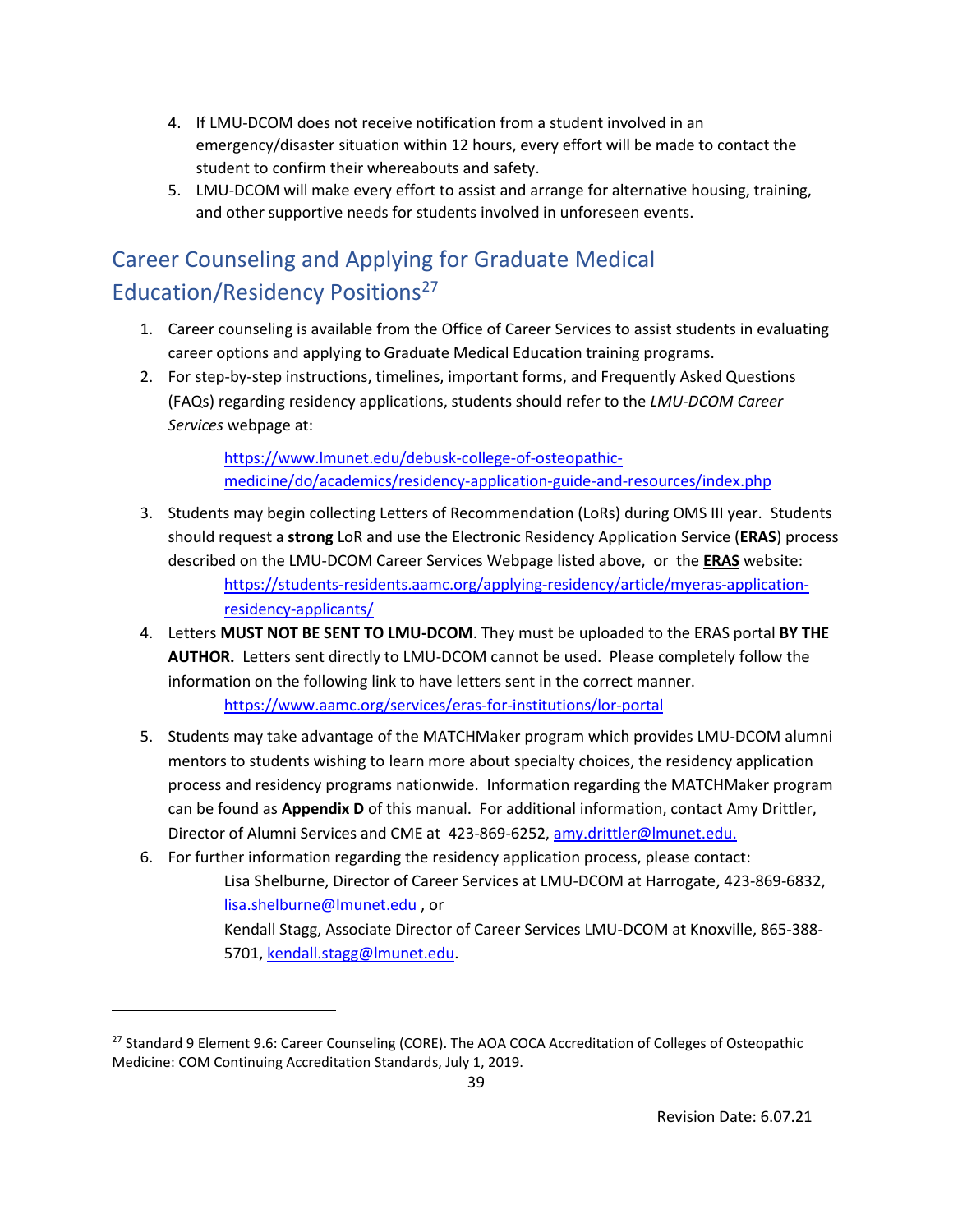# <span id="page-46-0"></span>Tips on Making the Most of Each Clinical Rotation

(Taken in part from American Academy of Family Physicians Division of Medical Education)

- 1. **Be familiar with and be able to apply the core content of the rotation specialty**. Before your rotation begins, take time to review one or two relevant textbooks and other primary resources and go over any notes you may have from first- and second-year courses. Be sure to draw on this knowledge as you demonstrate your diagnostic skills
- 2. **Read as much as you can about the illnesses of the patients you are seeing.** Monitor your patients' charts daily. Research patient problems using journals, reference manuals and internet sources, such as **UpToDate**. This will help you prepare for rounds.
- 3. **Be a team player.** Get to know your patient care team who they are, what they do and how you, as a medical student, interacts with each of them. Having a good working relationship with the health care team is highly valued in the clinical setting. True standouts evenly share responsibility, are well liked, and communicate effectively with other team members.
- 4. **Dress professionally, be on time and be enthusiastic.** Attitude and appearance count. Take extra care on your rotations to look your best. On the first day of the rotation, unless you have been specifically informed by the preceptor or Site Coordinator to wear scrubs, dress professionally. Make sure your style of dress is appropriate for the setting. Showing up early or staying late can also be beneficial to you – as long as your preceptor feels you are being productive and learning in the process (and not just "hanging out"). Finally, in everything you do, no matter how dull boring or insignificant the task, show enthusiasm.
- 5. **Establish an informal learning agreement with your preceptor at the beginning of each clinical rotation.** This exercise affords you and the supervising physician a touchstone for you to learn the clinical decision-making and procedural skills you want from the rotation. Agreeing on goals and understanding how information will be taught ensures that your clinical experience is valuable.
- 6. **Keep a journal for each rotation**. Record such things as the number of patients you see every day, the types of illnesses your patients have, any of your medical "firsts" (i.e., the first physical you perform, the first baby you deliver, etc.) and any expectations you have for the rotation before you begin. This will help you remember your experiences and process your feelings. When it is time to choose a specialty, your journal will help you reconcile your experiences with your expectations and goals. Remember to keep information HIPAA compliant.
- 7. **Learn to ask enough questions to satisfy your hunger for knowledge without monopolizing precious time.** Although you don't want to stifle an important question, it is necessary to make the most of limited time with the preceptor. Pay attention to other students and learn from all of them – if other students are aggravating the preceptor because of their constant barrage of questions, don't repeat their mistakes.
- 8. **Avoid asking questions of the preceptor during the patient encounter.** Wait until the end of the day or between patients to ask questions.
- 9. **Maximize time spent waiting during rotations.** Since you never know when you'll have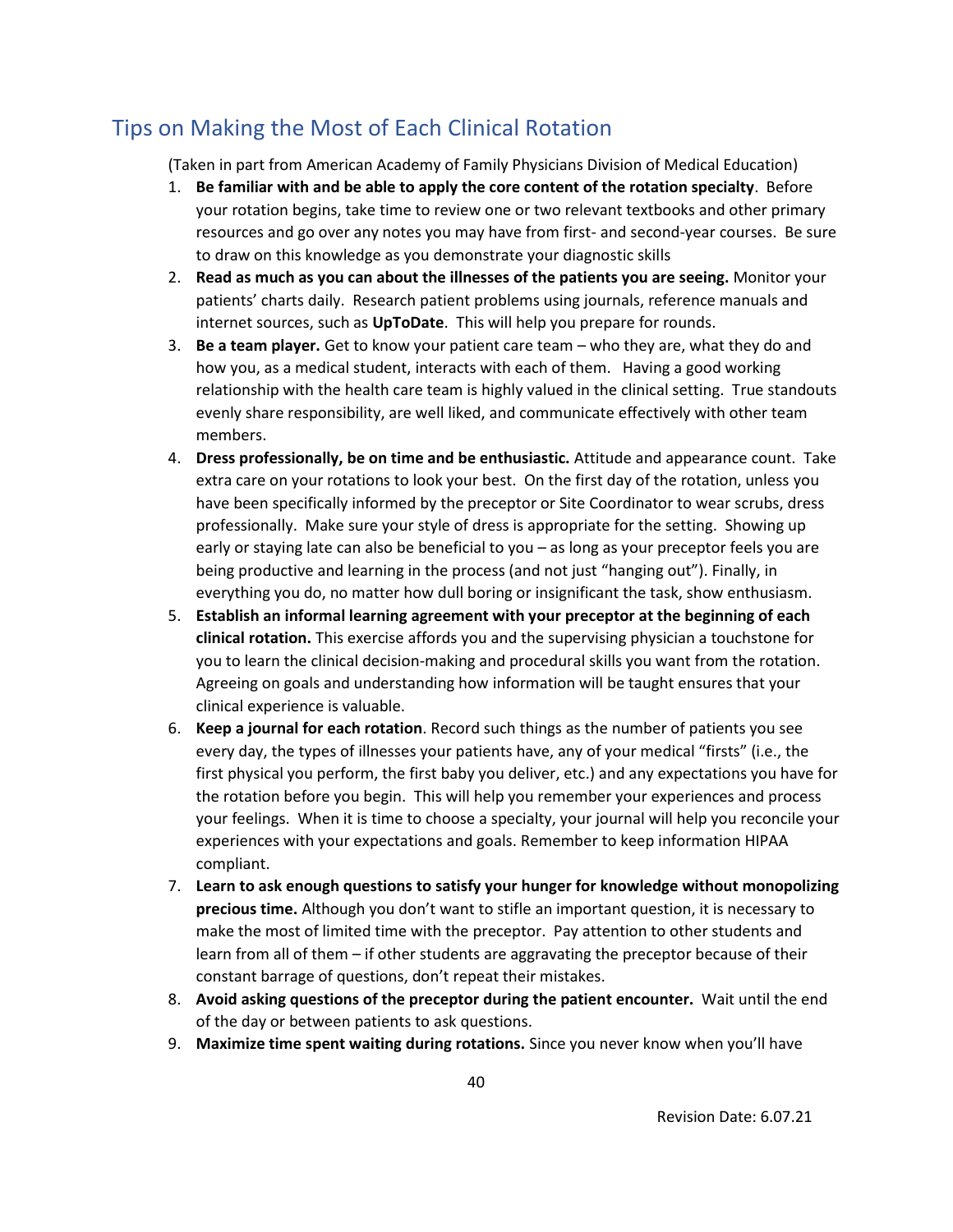extra time, don't go anywhere without something to read. Keeping journal articles or reference materials with you will afford you the opportunity to study, read up on a patient, or prepare for your next patient encounter. Reading on your phone can be interpreted as spending time on social media, etc.

- 10. During down time, resist the urge to engage in excessive non-rotation tasks, such as texting, web surfing or personal phone calls. Your preceptor may interpret this as boredom, distraction or disinterest. Instead, check out online resources, complete rotation assignments, read about your patients or prepare for other didactics or the COMAT exam.
- 11. **In the middle of each rotation, ask your preceptor for a verbal evaluation.** Don't wait until your final evaluation to find out how you are doing. If you get feedback early in your rotation, you can use it to improve before you are formally evaluated.
- 12. If you are not afforded an opportunity to perform some clinical decision-making and procedural skills that you wish to perfect, ask your preceptor what you can do to gain more experience. In a busy practice or on the wards, it may be difficult for the preceptor to know which skills you want to enhance. If your preceptor indicates that you will not have an opportunity to perform a particular procedure, ask what you can do to gain that experience.
- 13. **When you have completed a rotation, take a moment to assess what you have learned.**  Here are some key questions to ask yourself: What did you learn about the illnesses/diseases from your patients? Did you achieve a level of proficiency in any procedures during this rotation? Which ones? What procedures do you need to work on? What procedures would you like to gain a greater proficiency in? Are you more comfortable in presenting patients? What areas do you excel in? What areas need improvement? What mistakes did you make and what did you learn from this? How frequently did you seek out verbal feedback? Use your responses to these questions to help make the most of your next rotation
- 14. At the beginning of your ambulatory experiences, identify opportunities to gain skills beyond doing H&Ps, documentation, and procedures. With your preceptor, identify the clinic's most pressing need as they relate to the care of patients. Examples might include patient education opportunities, developing stronger ties to community-based ancillary health agencies and participating in the clinic's quality assurance process. Also, keep in mind that a preceptor may be hesitant to assign tasks if he or she thinks you are uncomfortable. Don't be afraid to volunteer. However, be prepared if the preceptors prefer to do a task alone.
- 15. **If you find yourself on the receiving end of harsh criticism, don't take it personally.**  Remember that the preceptor is not criticizing you as a person – they are criticizing your actions. No doubt you have experienced criticism many times by now, and you will experience even more during residency. Try to understand that you are human, and you will make mistakes. Distance yourself from the criticism or situation, improve the inciting action and move forward.
- 16. Do your best to get through emotionally draining experiences and, when you get a chance, take a few minutes to process your thoughts and mentally recuperate. Students as well as interns and residents can experience some powerful emotions during rotations and on call.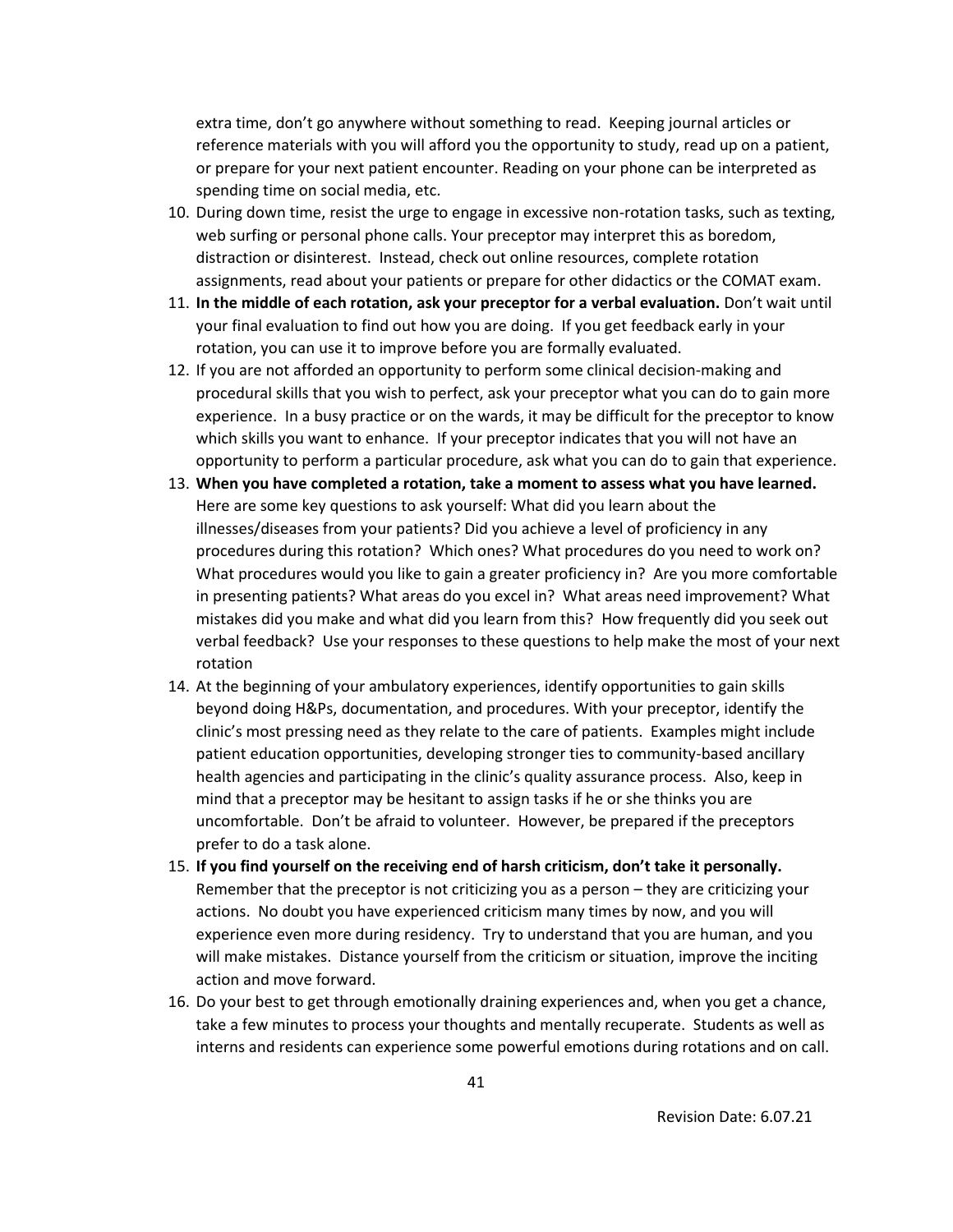Because these situations are often stressful and don't allow you to get away immediately, find a quiet place or walk outside for a few minutes when you can. For difficult situations, consider discussing your emotional reactions with a mental health professional.

- 17. **If you are on an away rotation, take steps before the rotation begins to get oriented to your new location.** Many OMS IV students complete away rotations at a residency program of interest. If you are on an away rotation, you will need to become familiar with your new working environment quickly. Here are some tips:
	- a. Study the hospital layout ahead of time. Before your rotation begins, tour the facility. Obtain a map to locate the essential areas, such as the patient floors, operating rooms, labs, cafeteria, etc. Knowing your way around will reduce some of the anxiety associated with being at a new place with new people.
	- b. Find out where your ward team will meet on the first day. Before your rotation begins, phone your contact or call the department's main office at the program to confirm where you will meet the first day and at what time.
	- c. If you know individuals who have done this rotation, ask them for pointers. Find out what they felt were the greatest challenges and the most rewarding experiences. Pay particular attention to their comments about people you may be working closely with.
	- d. Have copies of your CV, personal statement and other application materials. This information will come in handy if you decide to request a letter of recommendation from an attending (to give the attending as supplemental information about you) or if the program asks to interview you while you are still on the rotation.

# <span id="page-48-0"></span>Safety and Personal Security on Rotations<sup>28</sup>

The security and safety of LMU-DCOM medical students and faculty is of utmost importance.

## <span id="page-48-1"></span>General Safety

- 1. The security and safety of LMU-DCOM medical students and faculty is of utmost importance.
- 2. To ensure student and faculty safety at clinical rotation sites, the program conducts routine site visits to evaluate the safety of the clinical site. Any clinical site deemed unsafe, is immediately discontinued. If you feel unsafe due to a patient or employee at your rotation site, immediately report this to your preceptor, the office manager or security. If this is not handled immediately by on-site personnel, then report it to the Director of Clinical Education.
- 3. Any time during a clinical rotation, if there is a safety concern with a preceptor or Core Rotation Site, the student should report it immediately to his/her LMU-DCOM Rotations Coordinator.

<sup>&</sup>lt;sup>28</sup> Standard 4 Element 4.2: Security and Public Safety. The AOA COCA Accreditation of Colleges of Osteopathic Medicine: COM Continuing Accreditation Standards, July 1, 2019.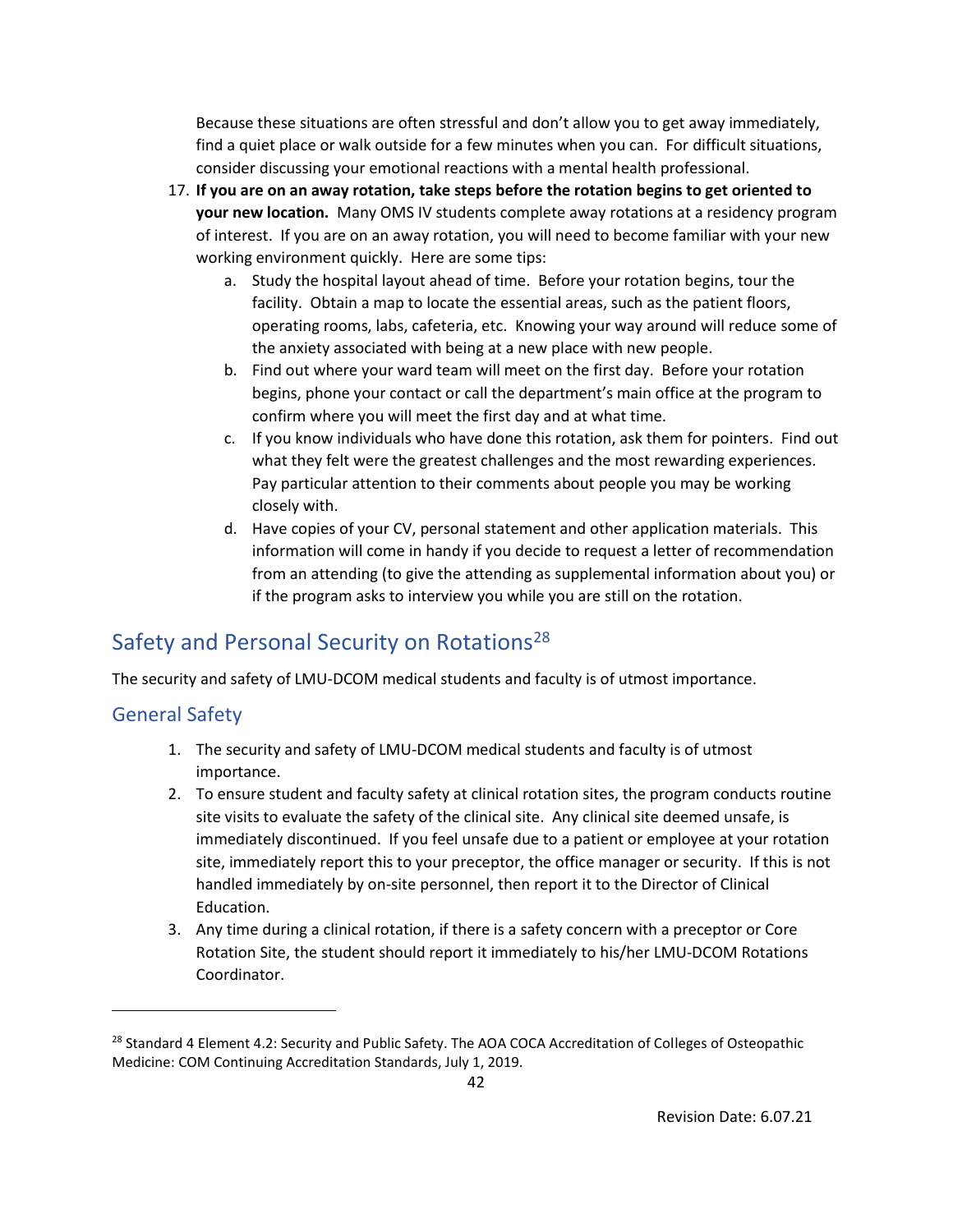4. Students who experience an incident regarding their personal safety should report the incident to the appropriate authority immediately. The student should then report any incident(s) regarding their personal safety to the Office of Clinical Education at LMU-DCOM as soon as possible.

## <span id="page-49-0"></span>Personal Safety

- 1. Don't leave valuables such as your wallet, cellular phone, checkbook, jewelry, lab coat or keys in open view.
- 2. Mark easily stolen items like cell phones, and computers, keep a list of serial numbers, model numbers and descriptions.
- 3. Lock doors and windows when going out, and never prop doors open when entering/exiting an apartment/dormitory building - it is too easy for someone paying attention to sneak in.
- 4. Do not store large amounts of money or credit cards in your apartment.
- 5. Use the "buddy system" go out with a friend, especially if you're headed for a late-night snack or study break.
- 6. Walk purposefully. Look confident. Watch where you are going. Avoid shortcuts through isolated areas. Be alert to your surroundings. If you still have concerns, call the health care facility security for an escort.
- 7. If an entrance/hallway lights are burned out after working hours, report them to maintenance.
- 8. If you see unusual activity or someone loitering, call Security immediately.

## <span id="page-49-1"></span>Driving/Parking Safety

- 1. Lock all doors and close all windows when leaving your car.
- 2. Park in well-lit areas and try not to walk alone to/from parking areas at night. Call security for an escort if available.
- 3. Have keys ready as you approach your car. Check car for intruders before entering and lock door immediately after getting into your car.
- 4. If you must store valuables in your car, store them out of sight (preferably locked in trunk).

## <span id="page-49-2"></span>Hazardous Weather and Emergency Situations

- 1. In the event of hazardous weather or an emergency situation, students should follow protocols and procedures at his/her specific clinical site.
- 2. Hazardous weather advisories/direction from local services and the National Weather Service should be followed.
- 3. If a student's rotation schedule is interrupted due to hazardous weather conditions or other emergency, students should contact his/her DCOM Rotations Coordinator as soon as possible.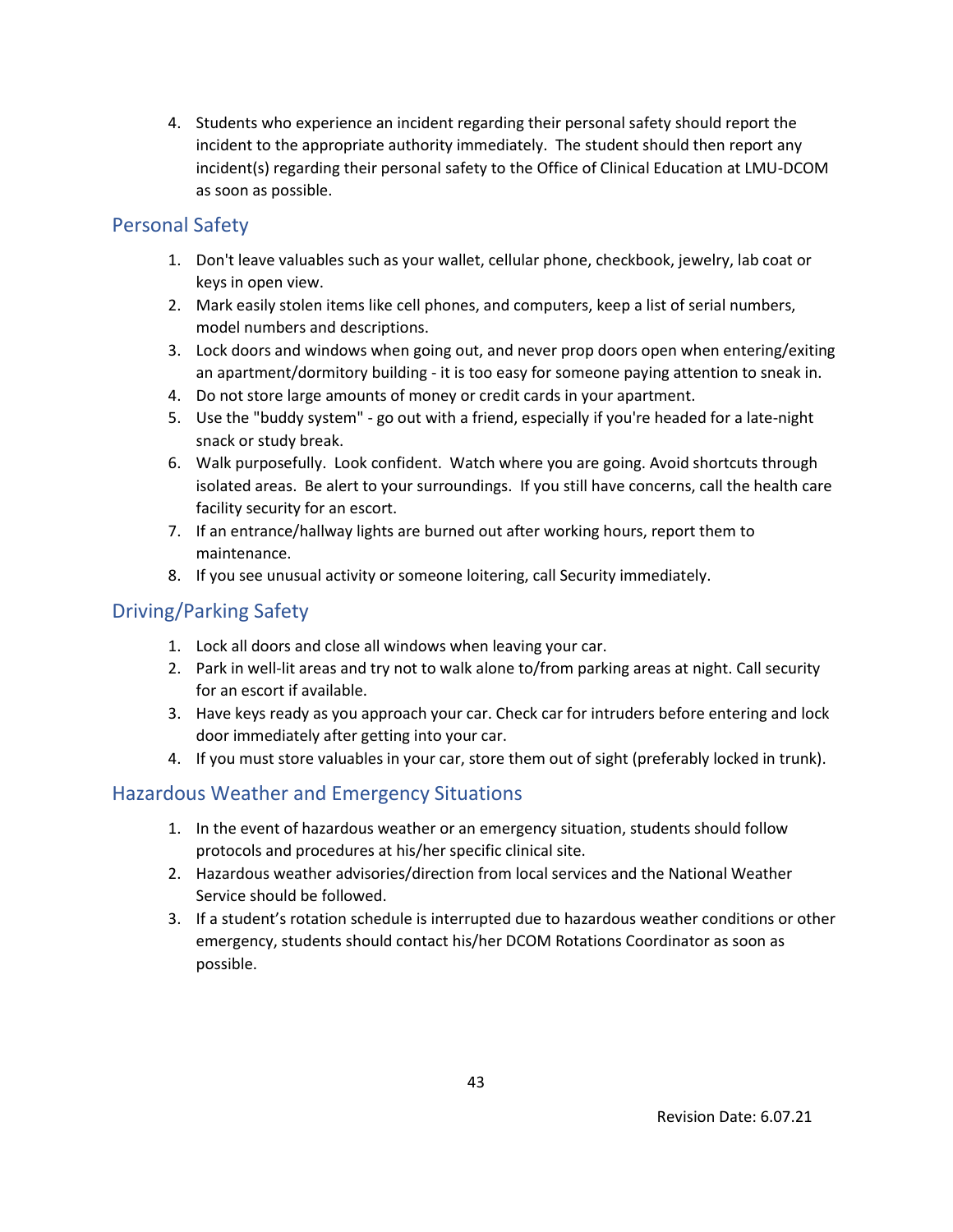# <span id="page-50-0"></span>Appendix A

# <span id="page-50-1"></span>2020-2021 Clinical Core Rotation Sites/Coordinator

| <b>Core Rotation Site</b>                                  | Location           | <b>Site Coordinator</b> | Email                                |
|------------------------------------------------------------|--------------------|-------------------------|--------------------------------------|
| Zone One - Bethany Chumley, DCOM Rotations Coordinator     |                    |                         |                                      |
| Adena Health System                                        | Chillicothe, OH    | Joei Gill               | jgill2@adena.org                     |
| <b>Baptist Fort Smith</b>                                  | Fort Smith, AR     | Kyndall Dyer Hilts      | Kyndall.dyerhilts@baptist-health.org |
| LaFollette Medical Center                                  | LaFollette, TN     | <b>Missy Turner</b>     | missy.turner@lmunet.edu              |
| Magnolia Regional Health Center                            | Corinth, MS        | Wendy Hurley            | whurley@mrhc.org                     |
| <b>Newport Medical Center</b>                              | Newport, TN        | Amber Arnold            | aarnold@healthstartn.org             |
| North Knoxville Medical Center                             | Powell, TN         | Alicia Wilson           | alicia.wilson@tennova.com            |
| Sweetwater Hospital Association                            | Sweetwater, TN     | Katie Widener           | nursing3@sweetwaterhopital.org       |
| Vaughan Regional Medical Center                            | Selma, AL          | Karen Bailey            | ktbailey@charter.net                 |
| Zone Two - Melissa Hensley, DCOM Rotations Coordinator     |                    |                         |                                      |
| Advent Health Medical Group                                | Tampa, FL          | Jennifer Parker         | jennifer.m.parker@adventhealth.com   |
| AdventHealth Manchester                                    | Manchester, KY     | Sherri Valance          | sherri.vallance@adventhealth.com     |
| Florida Wellcare Alliance                                  | Inverness, FL      | Frank Di Piazza         | frankd@floridawellcare.com           |
| <b>HCA Houston Southeast</b>                               | Pasadena, TX       | Sarah DeSantiago        | Sarah.desantiage@hcahealthcare.com   |
| Methodist LeBonheur Health                                 | Memphis, TN        | Marilyn McWilliams      | marilyn.mcwilliams@mlh.org           |
| St. Joseph-London Healthcare                               | London, KY         | Angela Greenwood        | asgreenwood@sj-london.org            |
| Zone Three - Wendy Moyers, DCOM Rotations Coordinator      |                    |                         |                                      |
| <b>Cumberland Medical Center</b>                           | Crossville, TN     | Vickie Schulze          | vschulze@covhlth.com                 |
| Henry County Medical Center                                | Paris, TN          | Gina Matlock            | glmatlock@hcmd-tn.org                |
| Livingston Regional Hospital                               | Livingston, TN     | Dorothy Clark           | dorothy.clark@lpnt.net               |
| Maury Regional Medical Center                              | Columbia, TN       | Linda Shouse            | Ishouse@mauryregional.com            |
| Methodist Medical Center, Oak Ridge                        | Oak Ridge, TN      | Vickie Schulze          | vschulze@covhlth.com                 |
| Morristown Hamblen Health System                           | Morristown, TN     | Vickie Schulze          | vschulze@covhlth.com                 |
| Zone Four - Wendy Fultz, DCOM Rotations Coordinator        |                    |                         |                                      |
| Clark Memorial Hospital                                    | Jeffersonville, IN | Tricia Brian            | tricia.brian@clarkmemorial.org       |
| <b>Greenville Community Hospital</b>                       | Greenville, TN     | Diane Birdwell          | diane.birdwell@balladhealth.org      |
| Indian Path Community Hospital                             | Kingsport, TN      | Lori Shelton            | lori.shelton@balladhealth.org        |
| Lonesome Pine Hospital                                     | Norton, VA         | Heather Crum            | heather.crum@balladhealth.org        |
| Norton Community Hospital                                  | Norton, VA         | <b>Tammy Stanley</b>    | tammy.stanley@balladhealth.org       |
| University Hospitals Portage                               | Ravenna, OH        | Jami Englehart          | Jami.englehart@UHhospitals.org       |
| Zone Five - Jennifer Schaeffer, DCOM Rotations Coordinator |                    |                         |                                      |
| Beckley ARH Hospital                                       | Beckley, WV        | Alisha Jarrell          | ajarrell@arh.org                     |
| Harlan ARH Hospital                                        | Harlan, KY         | Melody Shupe            | mshoupe@arh.org                      |
| Hazard ARH Hospital                                        | Hazard, KY         | Kathy Sampsell          | ksampsell0001@kctcs.edu              |
| <b>Highlands ARH</b>                                       | Prestonsburg, KY   | Cheryl Blair            | cblair3@arh.org                      |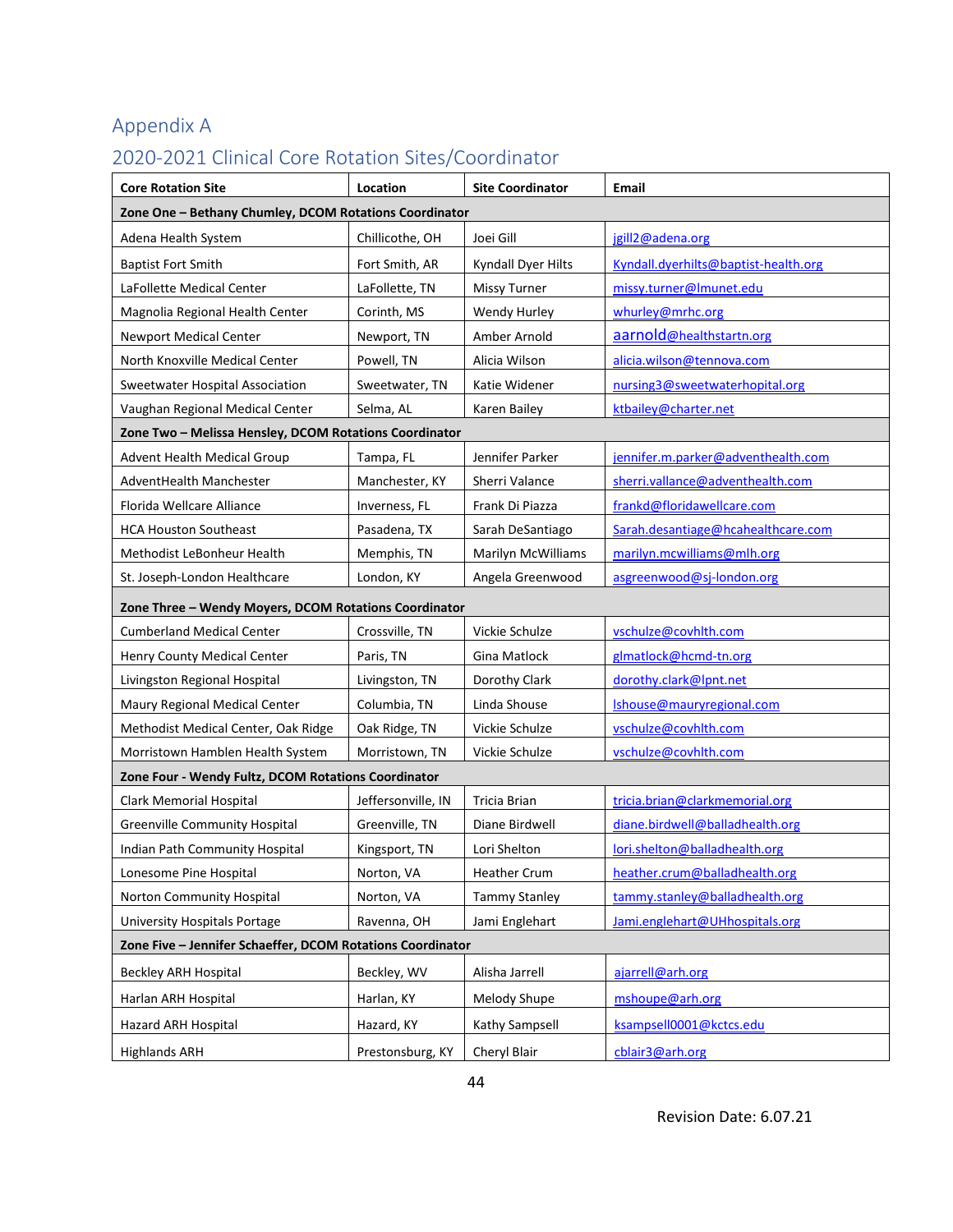| Lake Cumberland Regional Hospital  | Somerset, KY    | Sandra Cordell   | sandra.cordell@lpnt.net   |
|------------------------------------|-----------------|------------------|---------------------------|
| Middlesboro ARH Hospital           | Middlesboro, KY | Marina Cawood    | mcawood@arh.org           |
| Southern TN Regional Health System | Winchester, TN  | Stephanie Riddle | Stephanie.Riddle@LPNT.net |
| Whitesburg ARH Hospital            | Whitesburg, KY  | Melody Shoupe    | mshoupe@arh.org           |
|                                    |                 |                  |                           |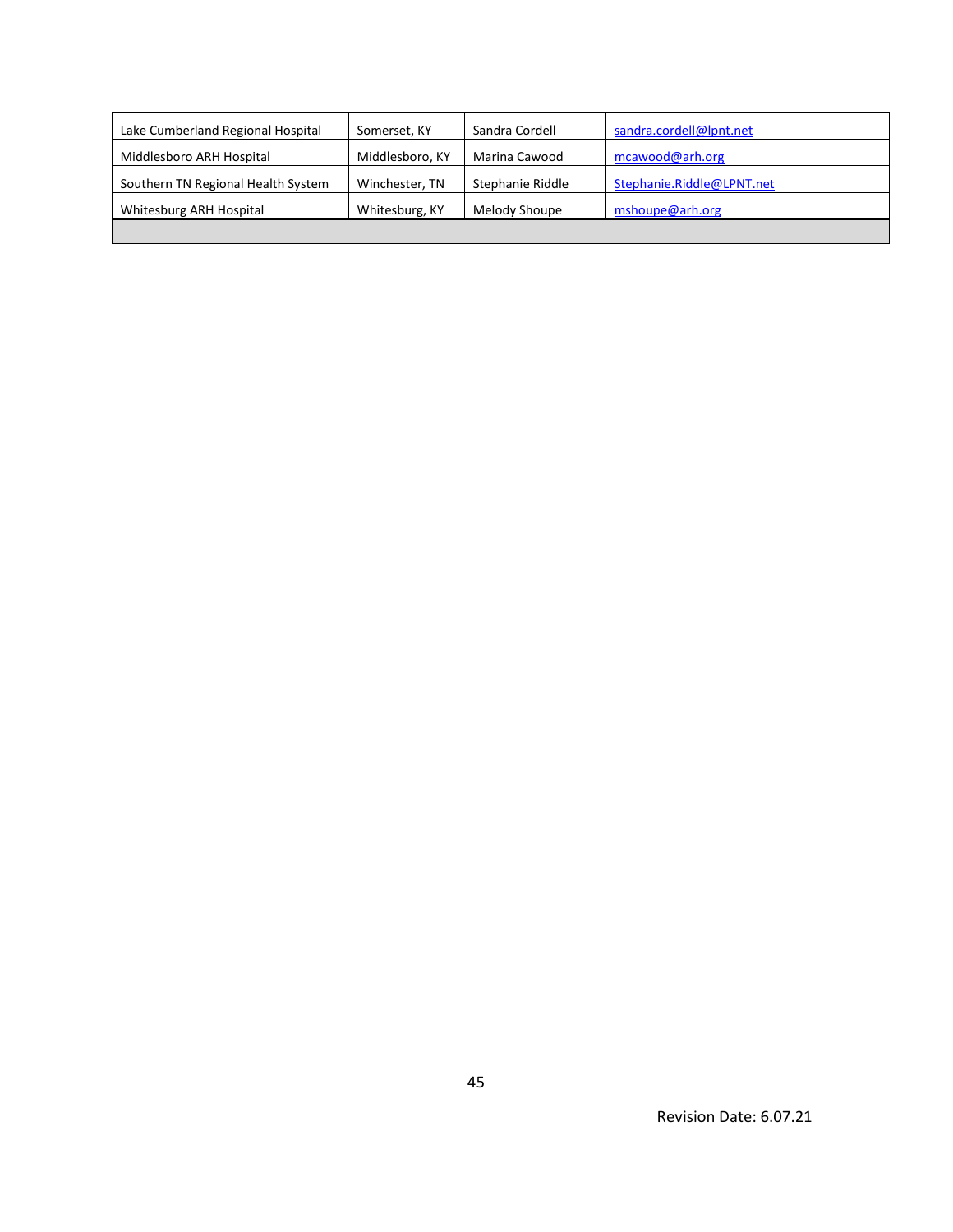# <span id="page-52-0"></span>Appendix B

## <span id="page-52-1"></span>COMAT Preparation

The Comprehensive Osteopathic Medical Achievement Test (COMAT) is a series of Osteopathically distinctive subject examinations designed to assess Osteopathic Medical Students' core knowledge and elements of Osteopathic Principles and Practice essential for pre-doctoral training. The NBOME's COMAT series currently includes eight core clinical disciplines. Each discipline is designed for standardized assessment in Core Osteopathic medical disciplines, such as end-of-course or clinical rotation student assessment. They assess an Osteopathic Student's achievement level on those disciplines, with an emphasis on clinical application."

[https: //www.nbome.org/exams-assessments/comat/](http://www.nbome.org/exams-assessments/comat/)

## <span id="page-52-2"></span>Content and Structure

NBOME COMAT exams are much more clinically oriented than COMLEX Level 1. The exams can be described as "mini" specialty specific COMLEX Level 2 CE exams. Tests will consist of common, high-yield topics. The vast majority of questions are comprised of a clinical vignette(s) (sometimes VERY long) and one of the following questions:

- ... *Which of the following is the most likely diagnosis?*
- *... What is the most appropriate next step in diagnosis?*
- *... What is the most appropriate next step in management?*
- *... What is the most likely underlying cause of this [clinical/lab/radiographic] finding?*
- *... What is the most likely explanation for this patient's symptoms?*
- *... Which of the following is most likely to improve the underlying condition?*
- *... Which of the following is the most appropriate pharmacotherapy?*
- *... Which of the following is the most appropriate course of action/response?*
- *... What is the most accurate interpretation of this result?*
- *... Which of the following is the most likely causal organism?*
- *... Which of the following measures is most likely to have prevented this patient's condition*?

Excerpt taken from Greer, M., & Hartnett, S. (n.d.). *Tips and Templates for the Student Doctor*.

[http://som.uthscsa.edu/StudentAffairs/documents/MS3 Survival Guide 2017 FINAL.pdf](http://som.uthscsa.edu/StudentAffairs/documents/MS3%20Survival%20Guide%202017%20FINAL.pdf)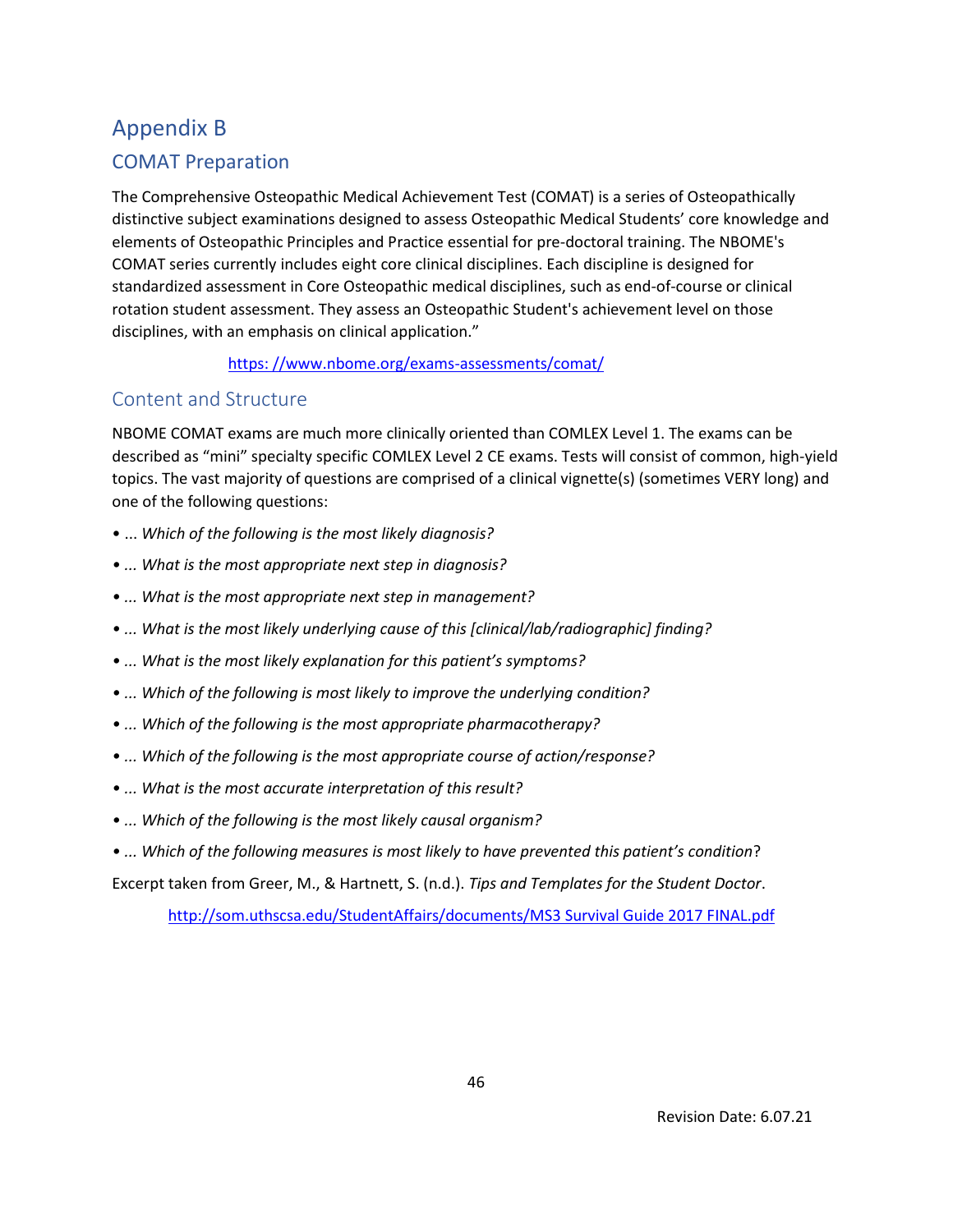## <span id="page-53-0"></span>Study Resources<sup>29</sup>

The best resource for the COMAT is the student's clinical rotation and didactics. It is recommended that content review and practice questions be completed in order to adequately prepare. Students are encouraged to develop self-directed learning skills and should study a small amount every day to be on track leading up to each COMAT exam. Following are resources that can be used in preparation for the COMAT exam:

#### 1. **Sample COMAT Subject Exams**

First and foremost, check out the NBOME subject exam website for sample test questions and [specific information for each](file:///C:/Users/christopher.loyke/Documents/%09pecific%20information%20for%20eac) NBOME COMAT exam. <https://www.nbome.org/exams-assessments/comat/clinical-subjects/>

#### 2. **Rotation Didactics**

**Online MedEd** and **COMQUEST** Question Banks are provided to students as a means to prepare for COMAT exams as well as for COMLEX Level 2 CE. Some rotations include additional didactics designed by the Rotation Director to supplement these study resources.

#### 3. **Additional COMAT Study Resources**

There are additional study resources that students may find useful *(possibly at additional cost)*. Some are better than others for a particular rotation. Generally speaking……

- If you like Question-Based: **U-World Qbank**: [https://www.uworld.com/sign\\_in.aspx](https://www.uworld.com/sign_in.aspx) **TrueLearn**: <https://truelearn.com/>
- If you like Case-Based:

**Case Files series**: <https://casefiles.mhmedical.com/> (check the library)

• If you like Textbook/references: (check the library) **Blueprint** series: Martin S. Lipsky

**Step Up to Medicine** series: Steven S. Agabegi

**First Aid** series: Latha Ganti and Matthew S. Kaufman

Master the Boards: Conrad Fischer

Crush Step 2: Adam Brochert

• Variety:

| <b>MEDBULLETS:</b>      | http://step2.medbullets.com/                       |
|-------------------------|----------------------------------------------------|
| <b>Universal Notes:</b> | https://web.myuniversalnotes.com/index#home (free) |
| Lecturio:               | https://www.lecturio.com/                          |

<sup>&</sup>lt;sup>29</sup> Standard 6 Element 6.7: Self-Directed Learning. The AOA COCA Accreditation of Colleges of Osteopathic Medicine: COM Continuing Accreditation Standards, July 1, 2019.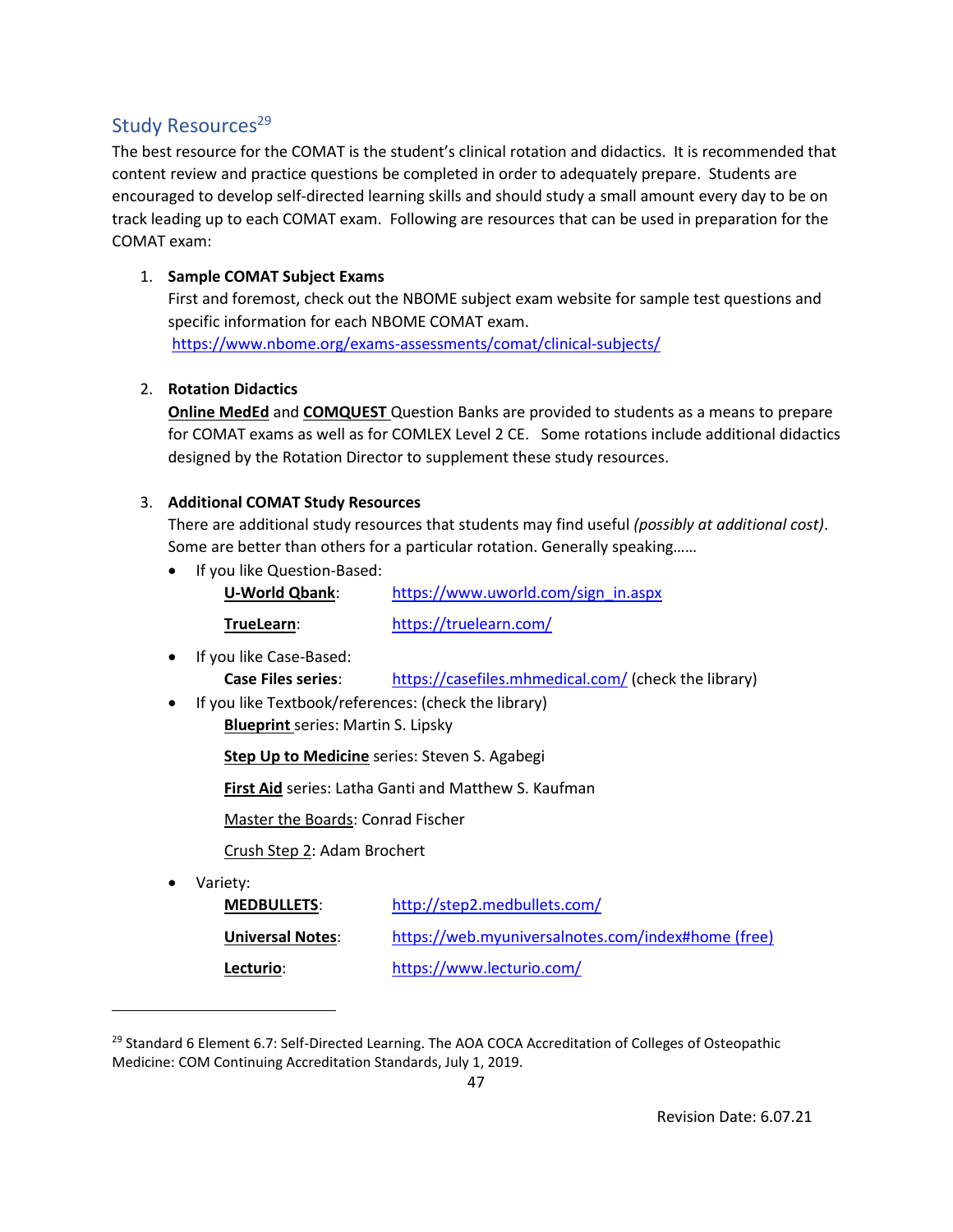#### **AMBOSS:** https://www.amboss.com/us/

• Before you spend big dollars on these resources, check the university library website to see if the resources you need are available online. Many are! <http://library.lmunet.edu/library>

For assistance in finding the right study approach for you, please contact Dr. Aaron Phillips, Director of Academic Support, [aaron.phillips@lmunet.edu.](mailto:aaron.phillips@lmunet.edu)

#### <span id="page-54-0"></span>Other Resources

| UpToDate:          | https://www.uptodate.com/contents/search               |
|--------------------|--------------------------------------------------------|
| Medscape:          | https://www.medscape.com/                              |
| <b>OMT Review:</b> | Robert Saverese ISBN-13: 9780967009018                 |
| <b>OMT Review:</b> | http://www.doctorsintraining.com/shop/omm/             |
|                    | MedFools ScutSheets: http://medfools.com/downloads.php |

**Podcasts:** The Student Services office can provide you with a list.

## <span id="page-54-1"></span>COMAT Questions/Concerns

For questions about COMAT preparation or remediation: Rick Slaven, Coordinator of Student Advancement: [ricky.slaven@lmunet.edu.](mailto:ricky.slaven@lmunet.edu)

For questions about COMAT administration or exam scheduling: Nancy Myers, Director, Clinical Education: [nancy.myers@lmunet.edu.](mailto:nancy.myers@lmunet.edu)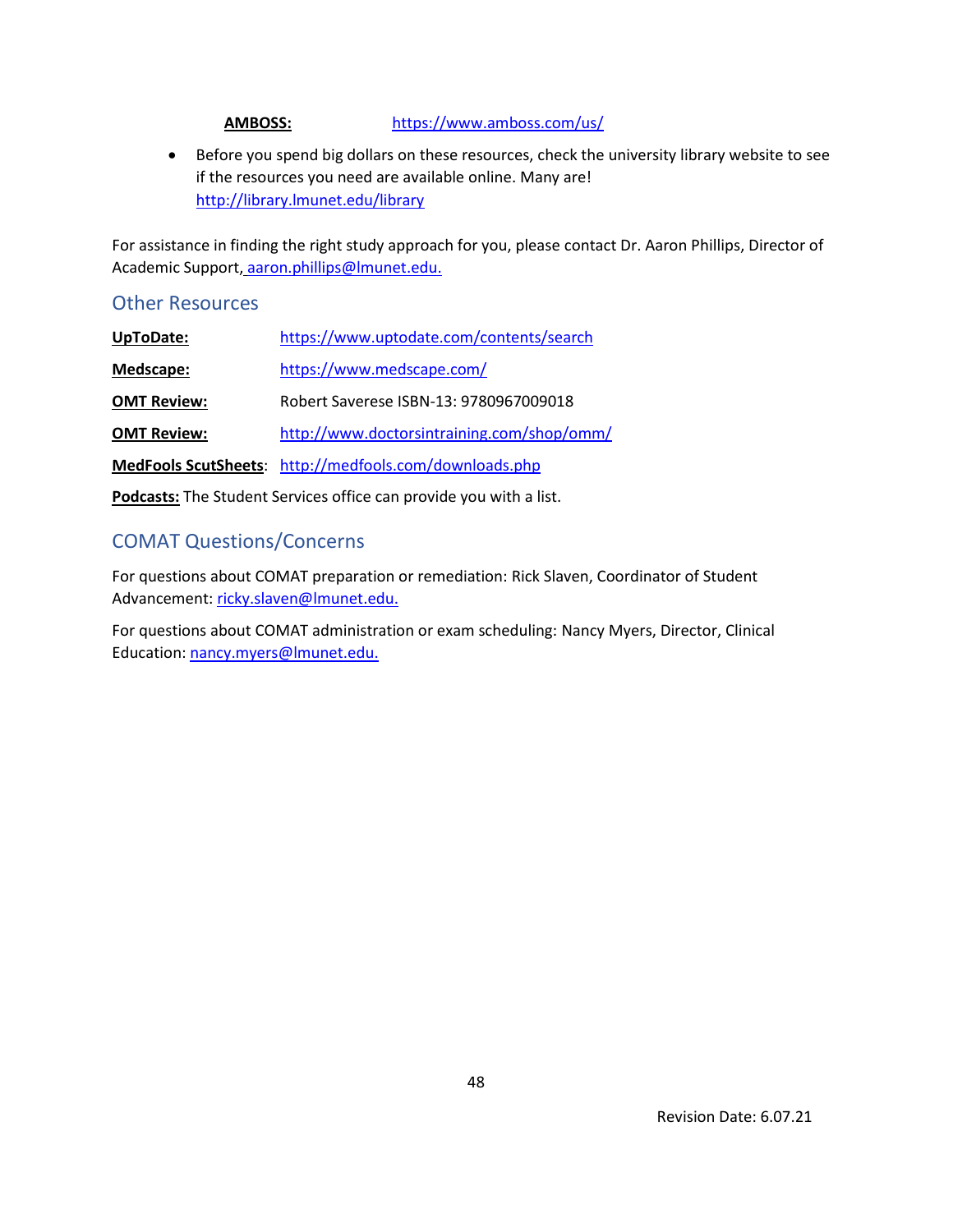<span id="page-55-1"></span><span id="page-55-0"></span>Appendix C WellConnect by Student Resource Services

## WELLCONNECT by Student Resource Services<sup>30</sup>



## *24/7 Assistance*

We are pleased to inform you that LMU-DCOM has partnered with WellConnect by Student Resource Services to provide your student assistance program.

We know that no one leaves their problems at the door when they arrive at school. That's why WellConnect is here to assist you when life issues arise. With WellConnect, you and your household members have 24/7 access to free and confidential counseling, coaching, and resource information to help you manage any personal, school, or life concern.

Professionals are available to help you with matters such as:

- Stress from school, home, or work
- Struggles with anxiety, depression, or other concerns
- Relationship issues
- Drug or alcohol problems that affect you or a loved one
- Worries about children or family members
- Legal and financial issues
- Test anxiety and time management

No matter when, no matter what—no problem is too big or too small. Around‐the‐clock, a licensed professional is just a phone call away, even on holidays and weekends. WellConnect is your student resource to help you succeed.

#### **For 24/7, free and confidential professional support, call 1‐866‐640‐4777.**

<sup>&</sup>lt;sup>30</sup> Standard 9 Element 9.8: Mental Health Services (CORE). The AOA COCA Accreditation of Colleges of Osteopathic Medicine: COM Continuing Accreditation Standards, July 1, 2019.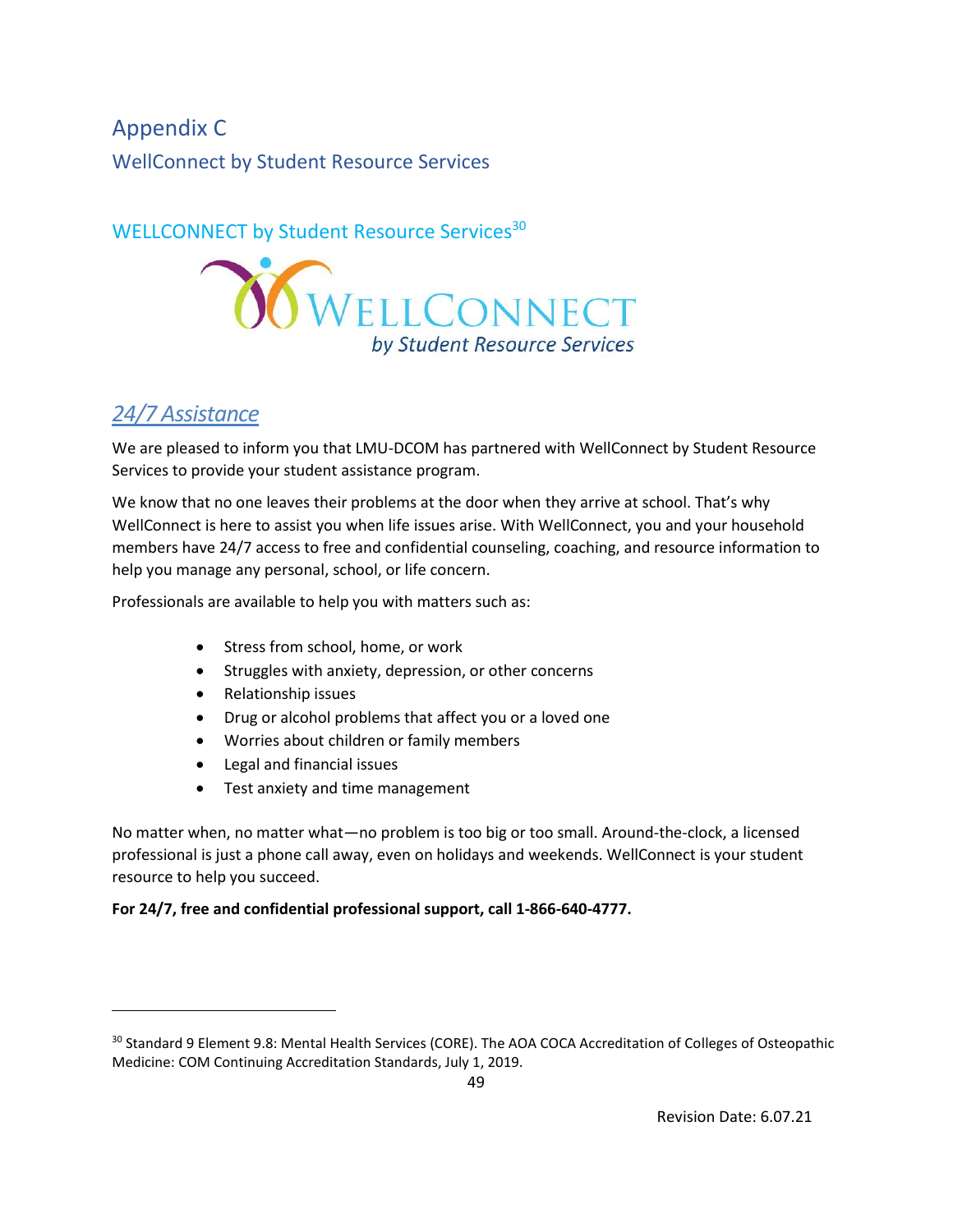#### <span id="page-56-0"></span>WellConnect FAQ's

**What does WellConnect provide?** WellConnect helps students identify and manage any issue they may be struggling with. Services include consultation, short-term counseling, and referral. If longer-term assistance is needed, WellConnect specialists will refer you to qualified professionals or organizations in your community.

**What kind of concerns can WellConnect help with?** Professionals are available to help you manage any issue that's on your mind, including relationship matters, family concerns, or any work, school, or personal matter. WellConnect specialists can also help you with psychological concerns such as depression, anxiety, anger, and grief, as well as issues surrounding alcohol and drug abuse. No matter what, no matter when—WellConnect can assist you with counseling and resource information to help you focus on your priorities.

**How do I reach WellConnect?** Just call 866-640-4777 or log on to

[https://wellconnect.personaladvantage.com/](https://nam12.safelinks.protection.outlook.com/?url=https%3A%2F%2Fwellconnect.personaladvantage.com%2F&data=02%7C01%7CNancy.Myers%40lmunet.edu%7Cc31fb550278d431c1c1d08d806602776%7Cd3ef1a875daf4bdfa11b40412f4a2b3c%7C0%7C0%7C637266357328932317&sdata=XacVm%2FnyRgH56ztPq4nvQAe%2BUnELVD1Y%2BrDDmmEWr1s%3D&reserved=0) any time, any day. Use the student access code **LMU-STU** for first time log on and registration.

**Can family members use the service?** WellConnect offers the same suite of services for your family and household members as long as you remain an active student.

**What does it cost?** There is no cost to you or to your family or household members. LMU-DCOM school has provided this benefit to support your success.

**Will LMU-DCOM know I used the service? Is it REALLY confidential?** LMU-DCOM will not know if you use the service unless you want the school to know. The WellConnect counselors are legally bound by their licensure not to release information without written consent from you. The only time confidentiality is broken is when WellConnect is obligated by "duty to warn" laws.

**What is "duty to warn?"** "Duty to warn" involves cases regarding possible homicide, suicide, or child abuse. In these cases, WellConnect is obligated by law to notify the proper authorities.

**How long does a counseling session last?** A counseling session typically lasts 50 minutes.